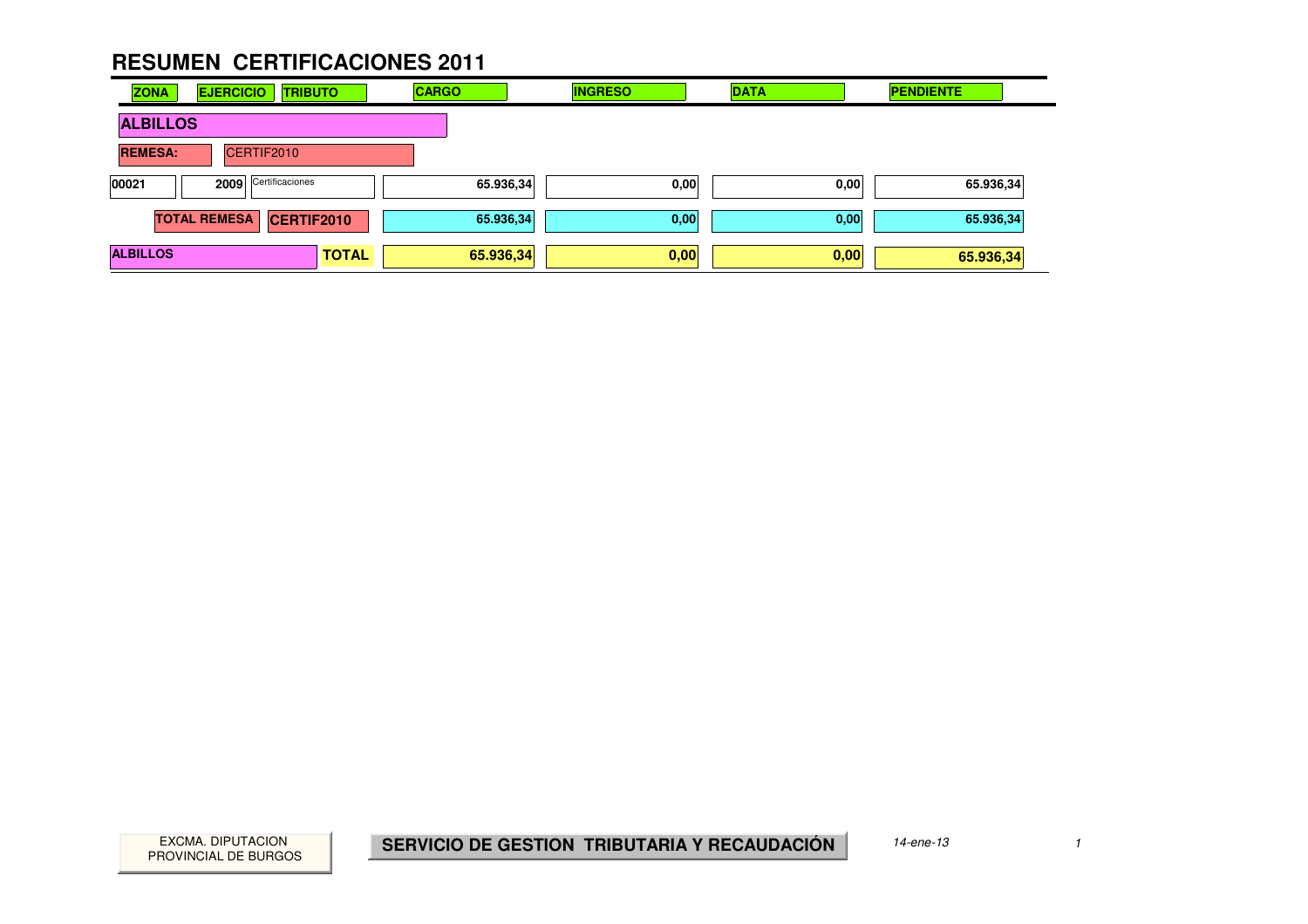| <b>ZONA</b>        | <b>EJERCICIO</b>    | <b>TRIBUTO</b>  |              | <b>CARGO</b> | <b>INGRESO</b> |      | <b>DATA</b> | <b>PENDIENTE</b> |  |
|--------------------|---------------------|-----------------|--------------|--------------|----------------|------|-------------|------------------|--|
| <b>CARDEÑADIJO</b> |                     |                 |              |              |                |      |             |                  |  |
| <b>REMESA:</b>     |                     | CERTIF2012      |              |              |                |      |             |                  |  |
| 00021              | 2008                | Certificaciones |              | 159.977,14   |                | 0,00 | 0,00        | 159.977,14       |  |
|                    | <b>TOTAL REMESA</b> | CERTIF2012      |              | 159.977,14   |                | 0,00 | 0,00        | 159.977,14       |  |
| <b>CARDEÑADIJO</b> |                     |                 | <b>TOTAL</b> | 159.977,14   |                | 0,00 | 0,00        | 159.977,14       |  |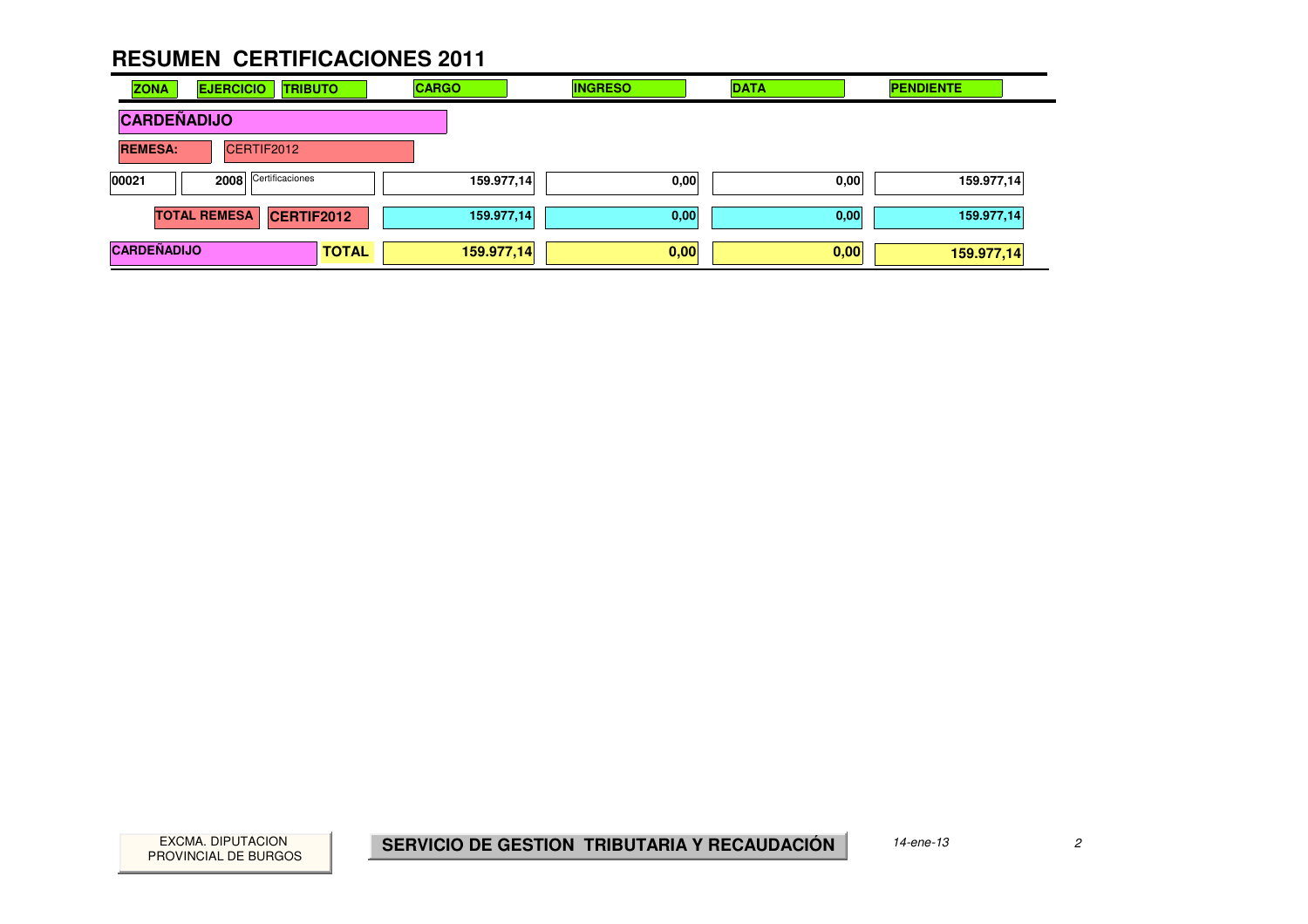| <b>ZONA</b>                | <b>EJERCICIO</b>           | <b>TRIBUTO</b>    | <b>CARGO</b> | <b>INGRESO</b> | <b>DATA</b> |      | <b>PENDIENTE</b> |  |
|----------------------------|----------------------------|-------------------|--------------|----------------|-------------|------|------------------|--|
|                            | <b>ESPINOSA DEL CAMINO</b> |                   |              |                |             |      |                  |  |
| <b>REMESA:</b>             | CERTIF2009                 |                   |              |                |             |      |                  |  |
| 00021                      | 2008 Certificaciones       |                   |              | 3.022,48       | 2.027,49    | 0,00 | 994,99           |  |
|                            | <b>TOTAL REMESA</b>        | <b>CERTIF2009</b> |              | 3.022,48       | 2.027,49    | 0,00 | 994,99           |  |
| <b>ESPINOSA DEL CAMINO</b> |                            | <b>TOTAL</b>      |              | 3.022,48       | 2.027,49    | 0,00 | 994,99           |  |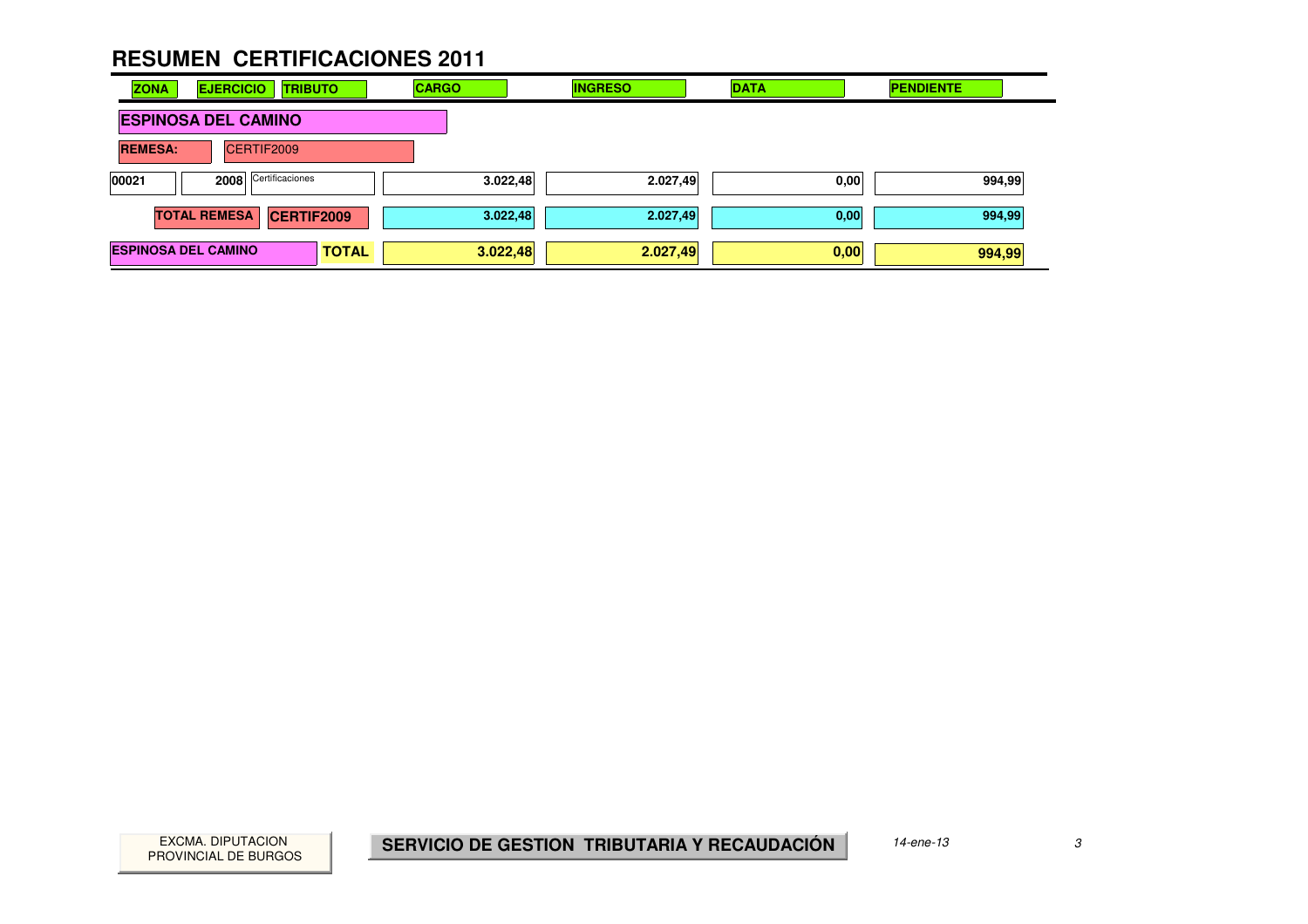| <b>ZONA</b>             | <b>EJERCICIO</b>    | <b>TRIBUTO</b>  |              | <b>CARGO</b> | <b>INGRESO</b> |      | <b>DATA</b> | <b>PENDIENTE</b> |  |
|-------------------------|---------------------|-----------------|--------------|--------------|----------------|------|-------------|------------------|--|
| <b>IBEAS DE JUARROS</b> |                     |                 |              |              |                |      |             |                  |  |
| <b>REMESA:</b>          |                     | CERTIF2012      |              |              |                |      |             |                  |  |
| 00021                   | 2011                | Certificaciones |              | 14.230,10    |                | 0,00 | 0,00        | 14.230,10        |  |
|                         | <b>TOTAL REMESA</b> | CERTIF2012      |              | 14.230,10    |                | 0,00 | 0,00        | 14.230,10        |  |
| <b>IBEAS DE JUARROS</b> |                     |                 | <b>TOTAL</b> | 14.230,10    |                | 0,00 | 0,00        | 14.230,10        |  |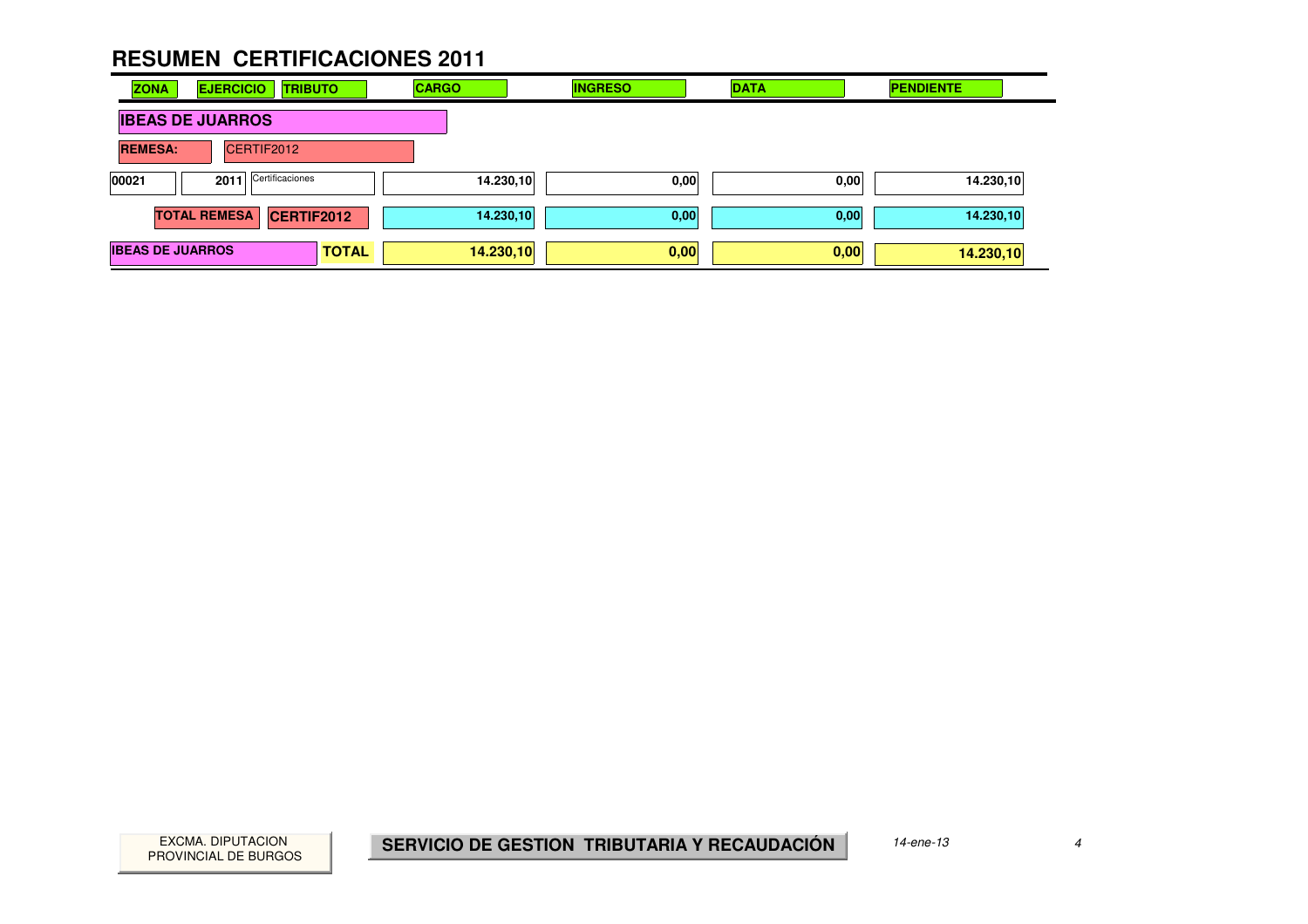| <b>ZONA</b>        | <b>EJERCICIO</b>    |                 | <b>TRIBUTO</b> | <b>CARGO</b> |          | <b>INGRESO</b> | <b>DATA</b> |      | <b>PENDIENTE</b> |  |
|--------------------|---------------------|-----------------|----------------|--------------|----------|----------------|-------------|------|------------------|--|
| <b>REVILLARRUZ</b> |                     |                 |                |              |          |                |             |      |                  |  |
| <b>REMESA:</b>     |                     | CERTIF2009      |                |              |          |                |             |      |                  |  |
| 00021              | 2008                | Certificaciones |                |              | 2.396,04 | 0,00           |             | 0,00 | 2.396,04         |  |
|                    | <b>TOTAL REMESA</b> |                 | CERTIF2009     |              | 2.396,04 | 0,00           |             | 0,00 | 2.396,04         |  |
| <b>REVILLARRUZ</b> |                     |                 | <b>TOTAL</b>   | 2.396,04     |          | 0,00           |             | 0,00 | 2.396,04         |  |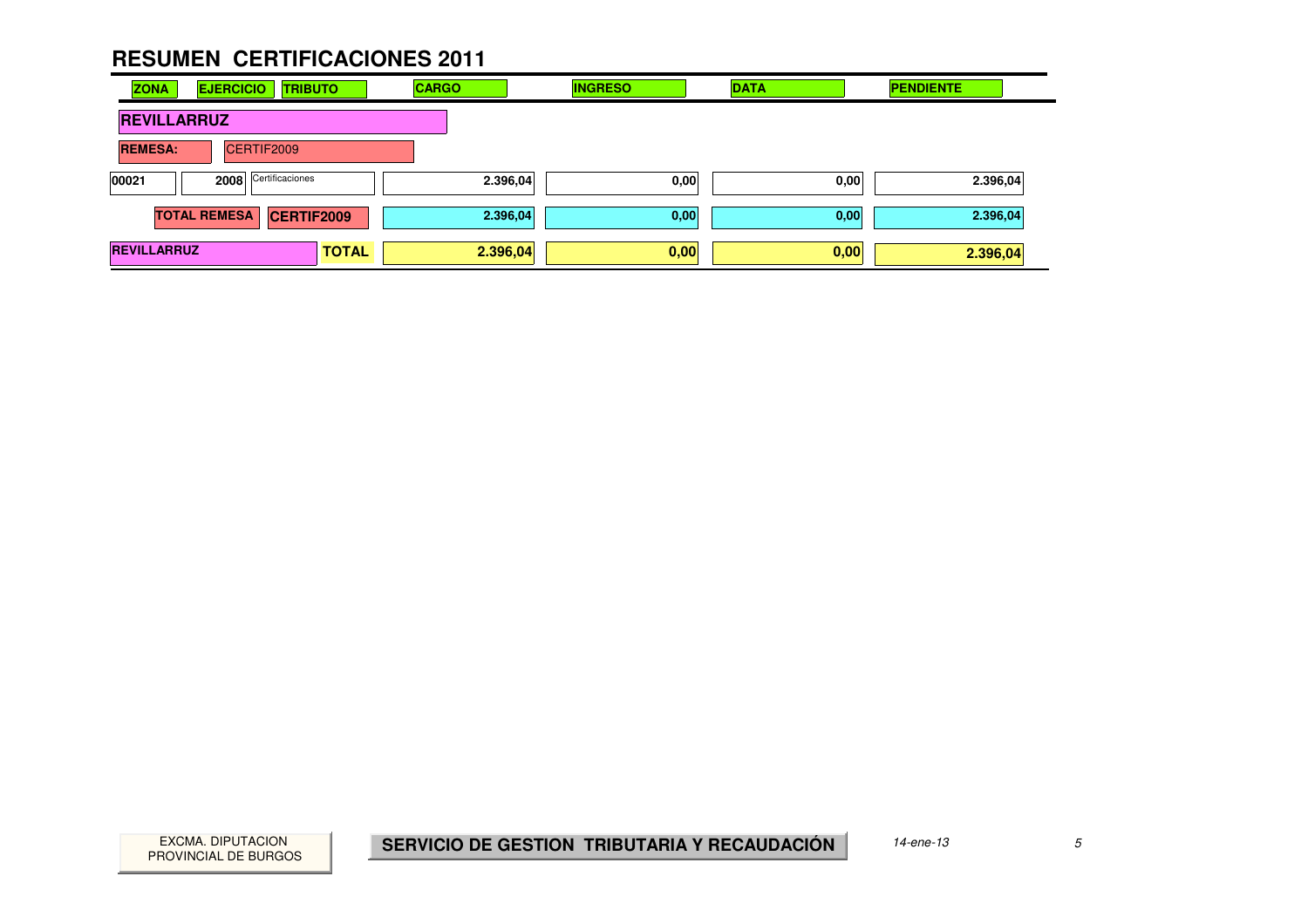| <b>ZONA</b>      | <b>EJERCICIO</b><br><b>TRIBUTO</b>       | <b>CARGO</b> | <b>INGRESO</b> | <b>DATA</b> | <b>PENDIENTE</b> |
|------------------|------------------------------------------|--------------|----------------|-------------|------------------|
| <b>SOTRAGERO</b> |                                          |              |                |             |                  |
| <b>REMESA:</b>   | CERTIF2007                               |              |                |             |                  |
| 00021            | Certificaciones<br>2005                  | 28.800,00    | 0,00           | 0,00        | 28.800,00        |
|                  | <b>TOTAL REMESA</b><br>CERTIF2007        | 28.800,00    | 0,00           | 0,00        | 28.800,00        |
| <b>REMESA:</b>   | CERTIF2010                               |              |                |             |                  |
| 00021            | Certificaciones<br>2007                  | 13,84        | 13,84          | 0,00        | 0,00             |
|                  | <b>TOTAL REMESA</b><br><b>CERTIF2010</b> | 13,84        | 13,84          | 0,00        | 0,00             |
| <b>SOTRAGERO</b> | <b>TOTAL</b>                             | 28.813,84    | 13,84          | 0,00        | 28.800,00        |

PROVINCIAL DE BURGOS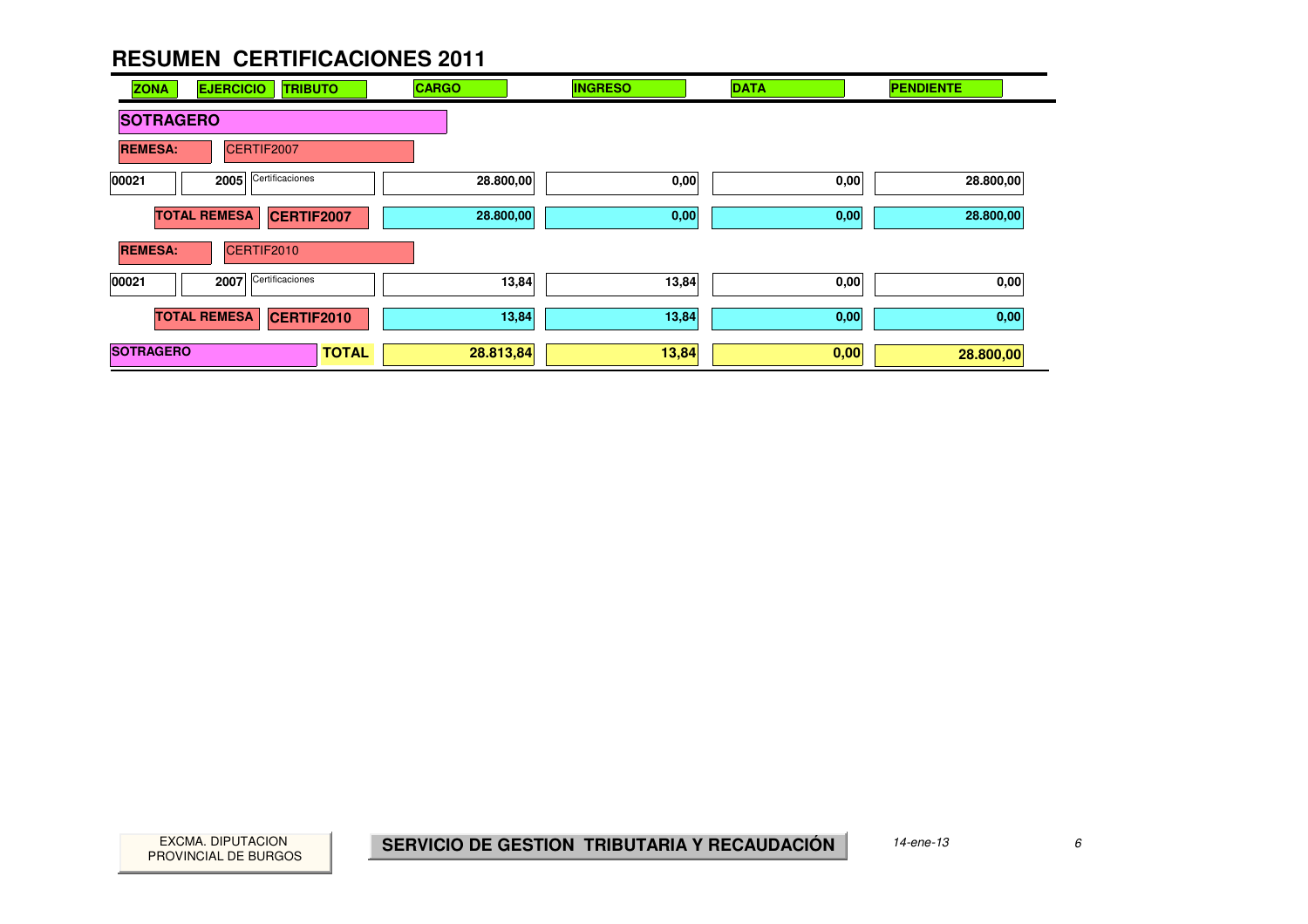| <b>ZONA</b>       | <b>EJERCICIO</b><br><b>TRIBUTO</b>       | <b>CARGO</b> | <b>INGRESO</b> | <b>DATA</b> | <b>PENDIENTE</b>    |
|-------------------|------------------------------------------|--------------|----------------|-------------|---------------------|
| <b>VILLARIEZO</b> |                                          |              |                |             |                     |
| <b>REMESA:</b>    | CERTIF2007                               |              |                |             |                     |
| 00021             | Certificaciones<br>2007                  | 583,10       | 0,00           | 0,00        | 583,10              |
|                   | <b>TOTAL REMESA</b><br><b>CERTIF2007</b> | 583,10       | 0,00           | 0,00        | 583,10              |
| <b>REMESA:</b>    | CERTIF2008                               |              |                |             |                     |
| 00021             | Certificaciones<br>2007                  | 31.229,01    | 3.583,16       | 0,00        | 27.645,85           |
|                   | <b>TOTAL REMESA</b><br><b>CERTIF2008</b> | 31.229,01    | 3.583,16       | 0,00        | 27.645,85           |
| <b>REMESA:</b>    | CERTIF2010                               |              |                |             |                     |
| 00021             | Certificaciones<br>2007                  | 107,13       | 0,00           | 0,00        | $\overline{107,}13$ |
|                   | Certificaciones<br>2010                  | 138,24       | 0,00           | 0,00        | 138,24              |
|                   | <b>TOTAL REMESA</b><br><b>CERTIF2010</b> | 245,37       | 0,00           | 0,00        | 245,37              |
| <b>REMESA:</b>    | CERTIF2012                               |              |                |             |                     |
| 00021             | Certificaciones<br>2009                  | 90,00        | 0,00           | 0,00        | 90,00               |
|                   | Certificaciones<br>2010                  | 90,00        | 0,00           | 0,00        | 90,00               |
|                   | Certificaciones<br>2012                  | 50,00        | 0,00           | 0,00        | 50,00               |
|                   | <b>TOTAL REMESA</b><br><b>CERTIF2012</b> | 230,00       | 0,00           | 0,00        | 230,00              |
| <b>VILLARIEZO</b> | <b>TOTAL</b>                             | 32.287,48    | 3.583,16       | 0,00        | 28.704,32           |

 $\mathcal{L}_{\mathcal{A}}$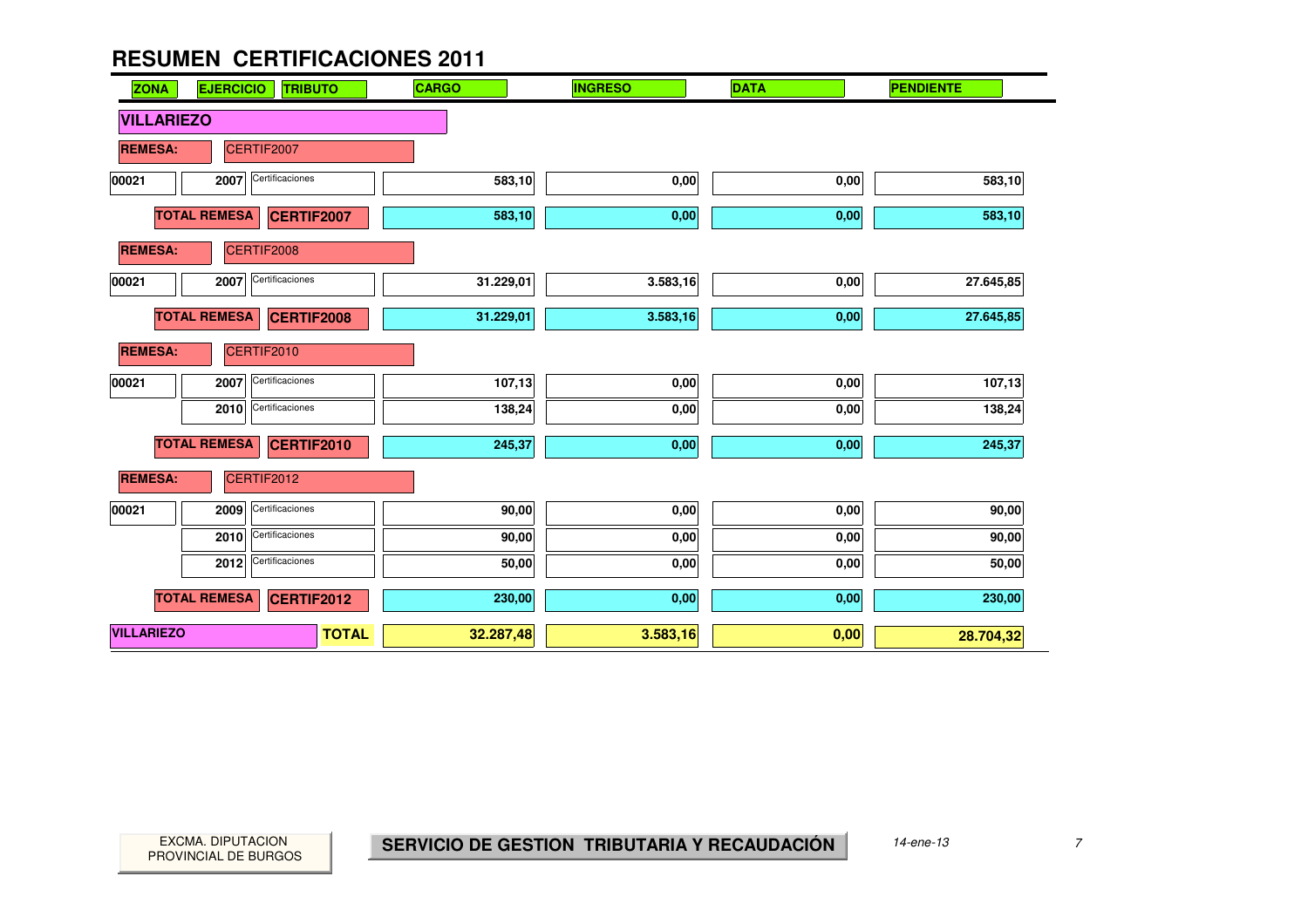#### **RESUMEN CERTIFICACIONES 2011** $\mathbf{r}$

| <b>ZONA</b>       | .<br>3 U | $-1 - 1$   |          | $\sim$ | <b><i><u>PARTIES</u></i></b><br>. |
|-------------------|----------|------------|----------|--------|-----------------------------------|
| <b>TOTAL ZONA</b> | 00021    | 306.663.42 | 5.624.49 | 0.00   | 301<br>1.038.93                   |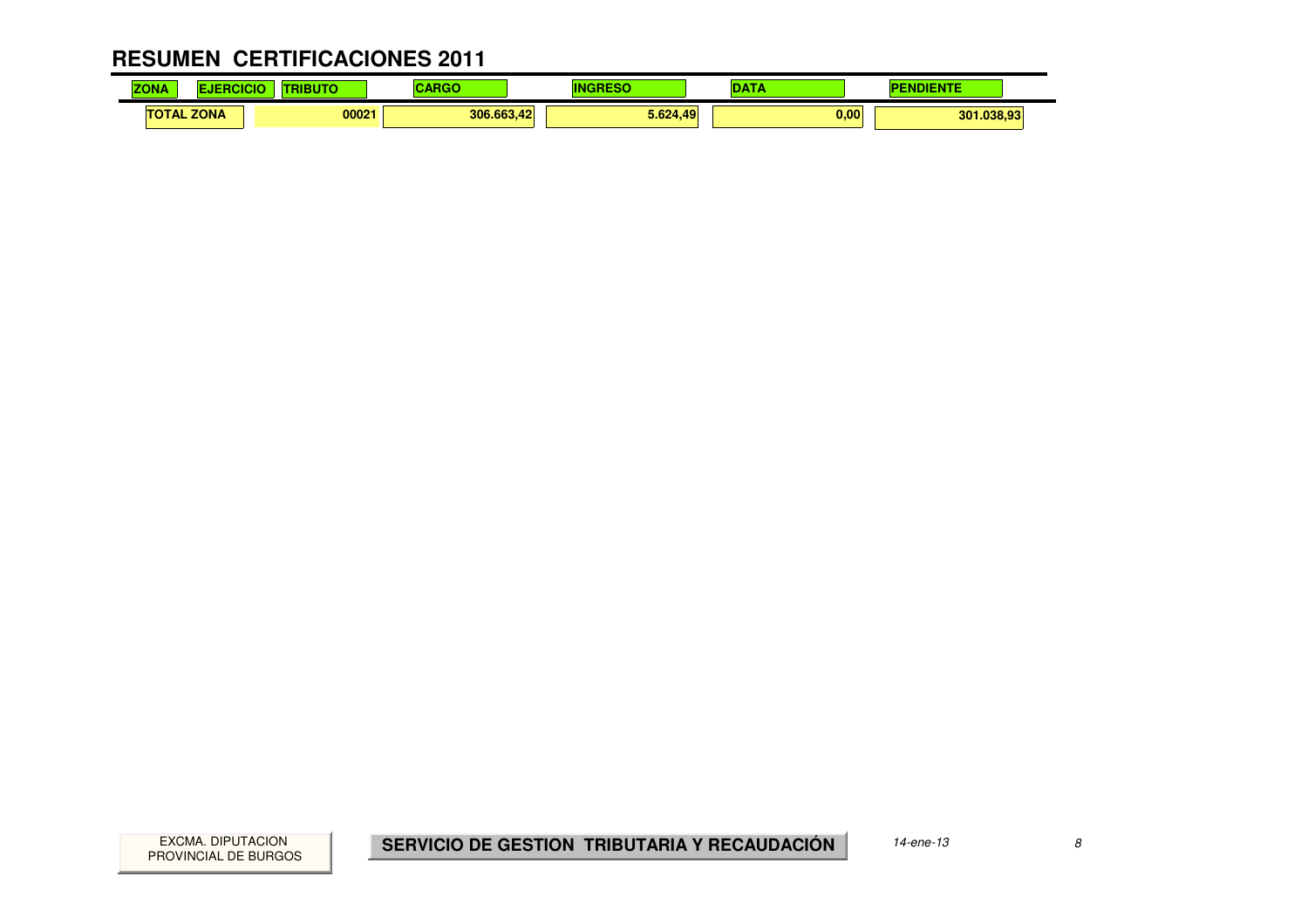| <b>ZONA</b>                  | <b>EJERCICIO</b>    |                 | <b>TRIBUTO</b> | <b>CARGO</b> |       | <b>INGRESO</b> | <b>DATA</b> |      | <b>PENDIENTE</b> |      |
|------------------------------|---------------------|-----------------|----------------|--------------|-------|----------------|-------------|------|------------------|------|
| <b>BASCONCILLOS DEL TOZO</b> |                     |                 |                |              |       |                |             |      |                  |      |
| <b>REMESA:</b>               |                     | CERTIF2012      |                |              |       |                |             |      |                  |      |
| 00031                        | 2012                | Certificaciones |                |              | 71.94 | 71.94          |             | 0,00 |                  | 0,00 |
|                              | <b>TOTAL REMESA</b> |                 | CERTIF2012     |              | 71,94 | 71,94          |             | 0,00 |                  | 0,00 |
| <b>BASCONCILLOS DEL TOZO</b> |                     |                 | <b>TOTAL</b>   |              | 71,94 | 71,94          |             | 0,00 |                  | 0,00 |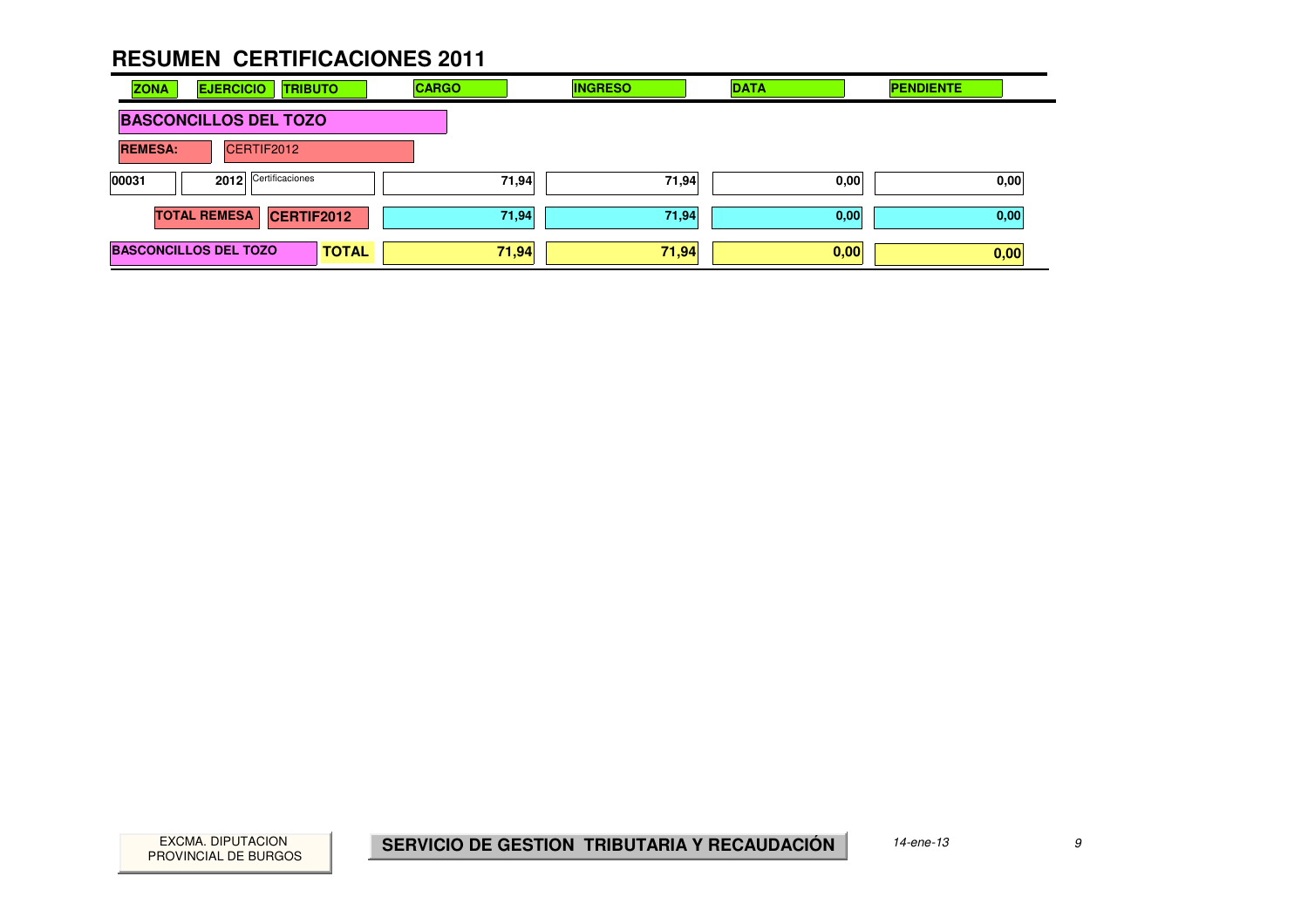| <b>ZONA</b>    | <b>EJERCICIO</b><br><b>TRIBUTO</b> |              | <b>CARGO</b> | <b>INGRESO</b> | <b>DATA</b> | <b>PENDIENTE</b> |
|----------------|------------------------------------|--------------|--------------|----------------|-------------|------------------|
|                | <b>CASTELLANOS DE CASTRO</b>       |              |              |                |             |                  |
| <b>REMESA:</b> | CERTIF2012                         |              |              |                |             |                  |
| 00031          | 2012 Certificaciones               |              | 83,30        | 83,30          | 0,00        | 0,00             |
|                | <b>TOTAL REMESA</b><br>CERTIF2012  |              | 83,30        | 83,30          | 0,00        | 0,00             |
|                | <b>CASTELLANOS DE CASTRO</b>       | <b>TOTAL</b> | 83,30        | 83,30          | 0,00        | 0,00             |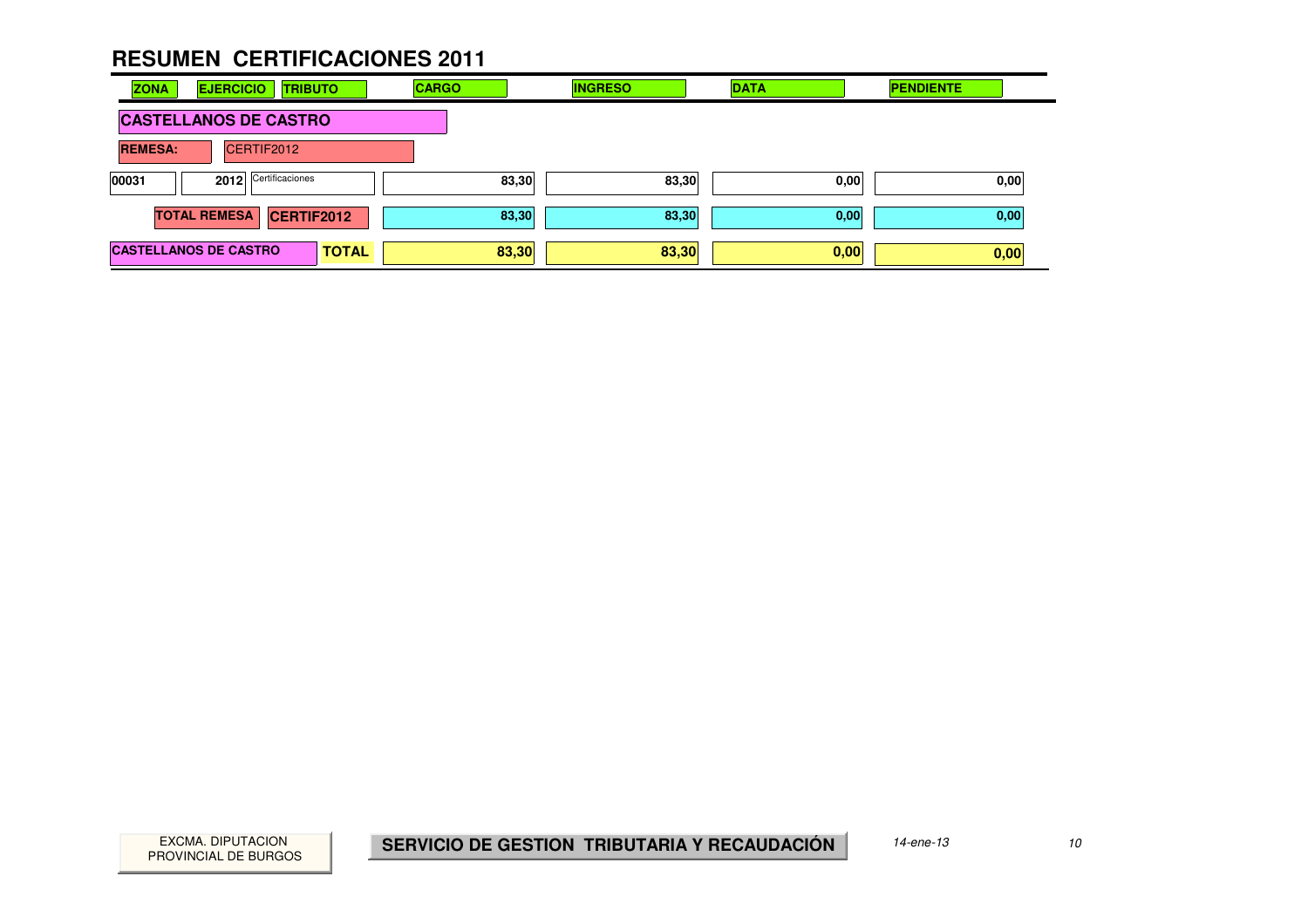| <b>ZONA</b>        | <b>EJERCICIO</b>    | <b>TRIBUTO</b>  |              | <b>CARGO</b> | <b>INGRESO</b> | <b>DATA</b> | <b>PENDIENTE</b> |  |
|--------------------|---------------------|-----------------|--------------|--------------|----------------|-------------|------------------|--|
| <b>CASTROJERIZ</b> |                     |                 |              |              |                |             |                  |  |
| <b>REMESA:</b>     |                     | CERTIF2010      |              |              |                |             |                  |  |
| 00031              | 2007                | Certificaciones |              | 26.036,54    | 1.888,42       | 0,00        | 24.148,12        |  |
|                    | <b>TOTAL REMESA</b> | CERTIF2010      |              | 26.036,54    | 1.888,42       | 0,00        | 24.148,12        |  |
| <b>CASTROJERIZ</b> |                     |                 | <b>TOTAL</b> | 26.036,54    | 1.888,42       | 0,00        | 24.148,12        |  |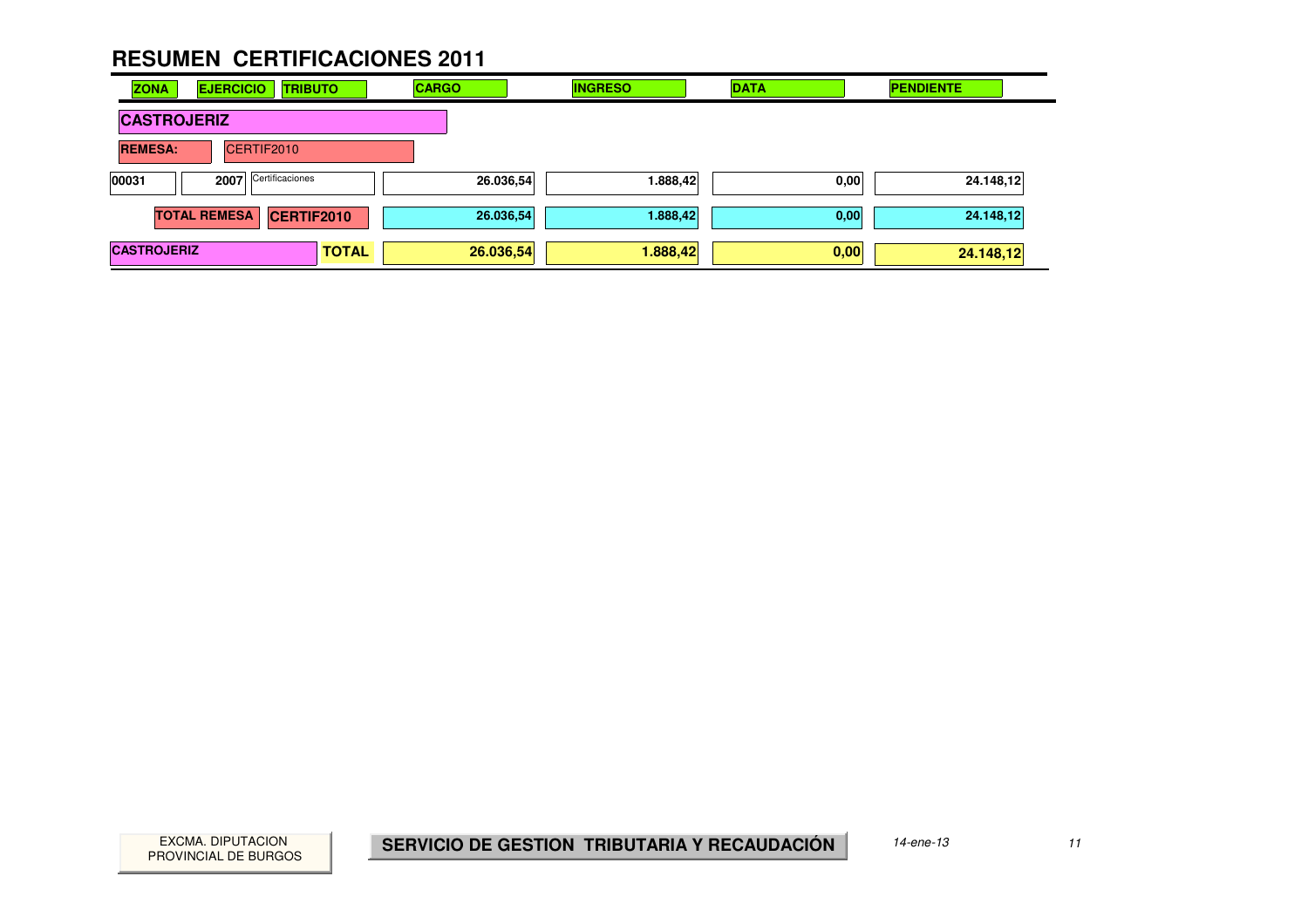| <b>ZONA</b>    | <b>EJERCICIO</b><br><b>TRIBUTO</b> | <b>CARGO</b> | <b>INGRESO</b> | <b>DATA</b> | <b>PENDIENTE</b> |
|----------------|------------------------------------|--------------|----------------|-------------|------------------|
| <b>HUMADA</b>  |                                    |              |                |             |                  |
| <b>REMESA:</b> | CERTIF2009                         |              |                |             |                  |
| 00031          | 2002 Certificaciones               | 3.622,29     | 670,70         | 0,00        | 2.951,59         |
|                | <b>TOTAL REMESA</b><br>CERTIF2009  | 3.622,29     | 670,70         | 0,00        | 2.951,59         |
| <b>HUMADA</b>  | <b>TOTAL</b>                       | 3.622,29     | 670,70         | 0,00        | 2.951,59         |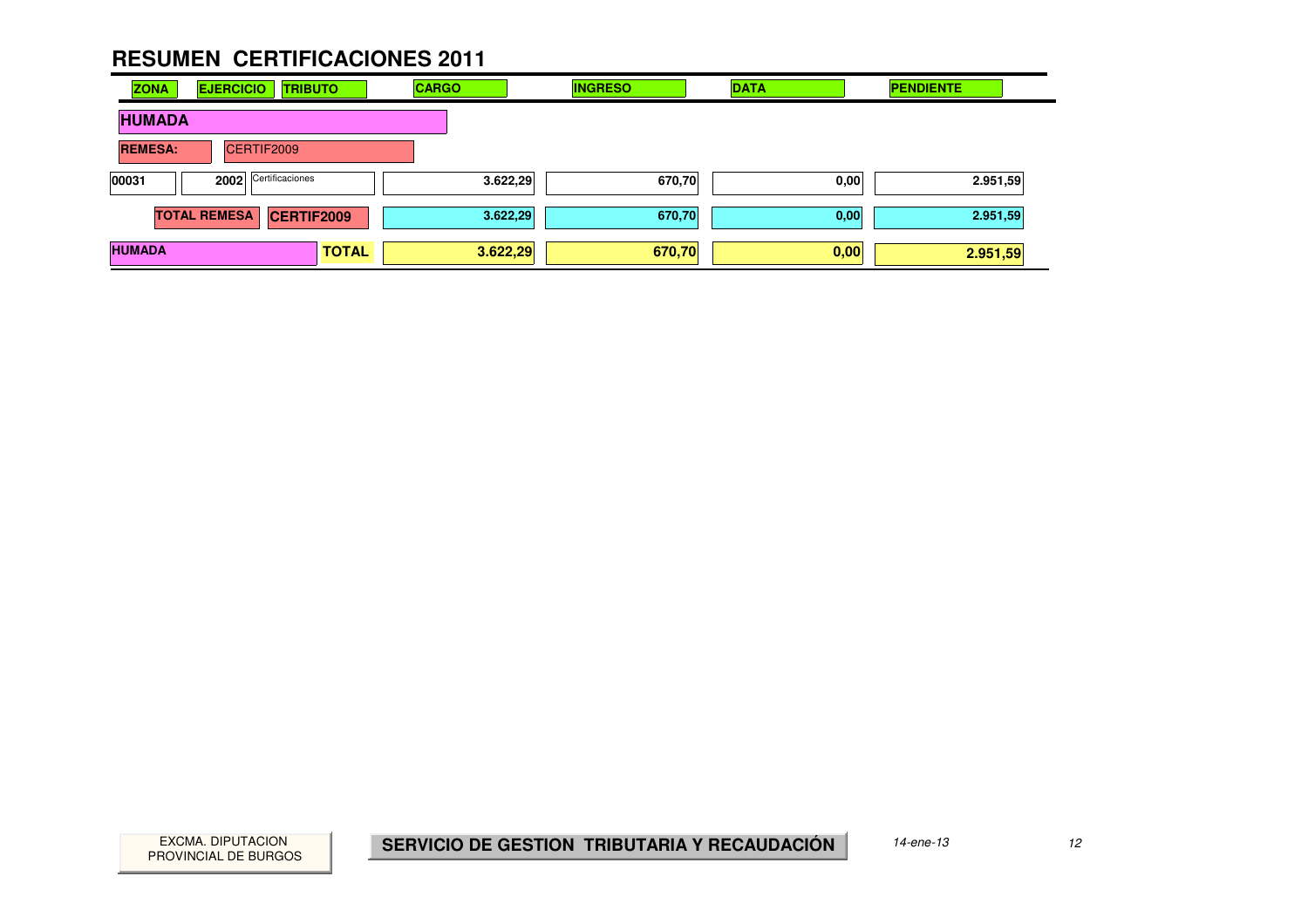| <b>ZONA</b>                  | <b>EJERCICIO</b>    |                 | <b>TRIBUTO</b> | <b>CARGO</b> |          | <b>INGRESO</b> | <b>DATA</b> | <b>PENDIENTE</b> |      |
|------------------------------|---------------------|-----------------|----------------|--------------|----------|----------------|-------------|------------------|------|
| <b>MELGAR DE FERNAMENTAL</b> |                     |                 |                |              |          |                |             |                  |      |
| <b>REMESA:</b>               |                     | CERTIF2001      |                |              |          |                |             |                  |      |
| 00031                        | 1998                | Certificaciones |                |              | 1.038,87 | 0,00           | 1.038,87    |                  | 0,00 |
|                              | <b>TOTAL REMESA</b> | CERTIF2001      |                |              | 1.038,87 | 0,00           | 1.038,87    |                  | 0,00 |
| <b>MELGAR DE FERNAMENTAL</b> |                     |                 | <b>TOTAL</b>   |              | 1.038,87 | 0,00           | 1.038,87    |                  | 0,00 |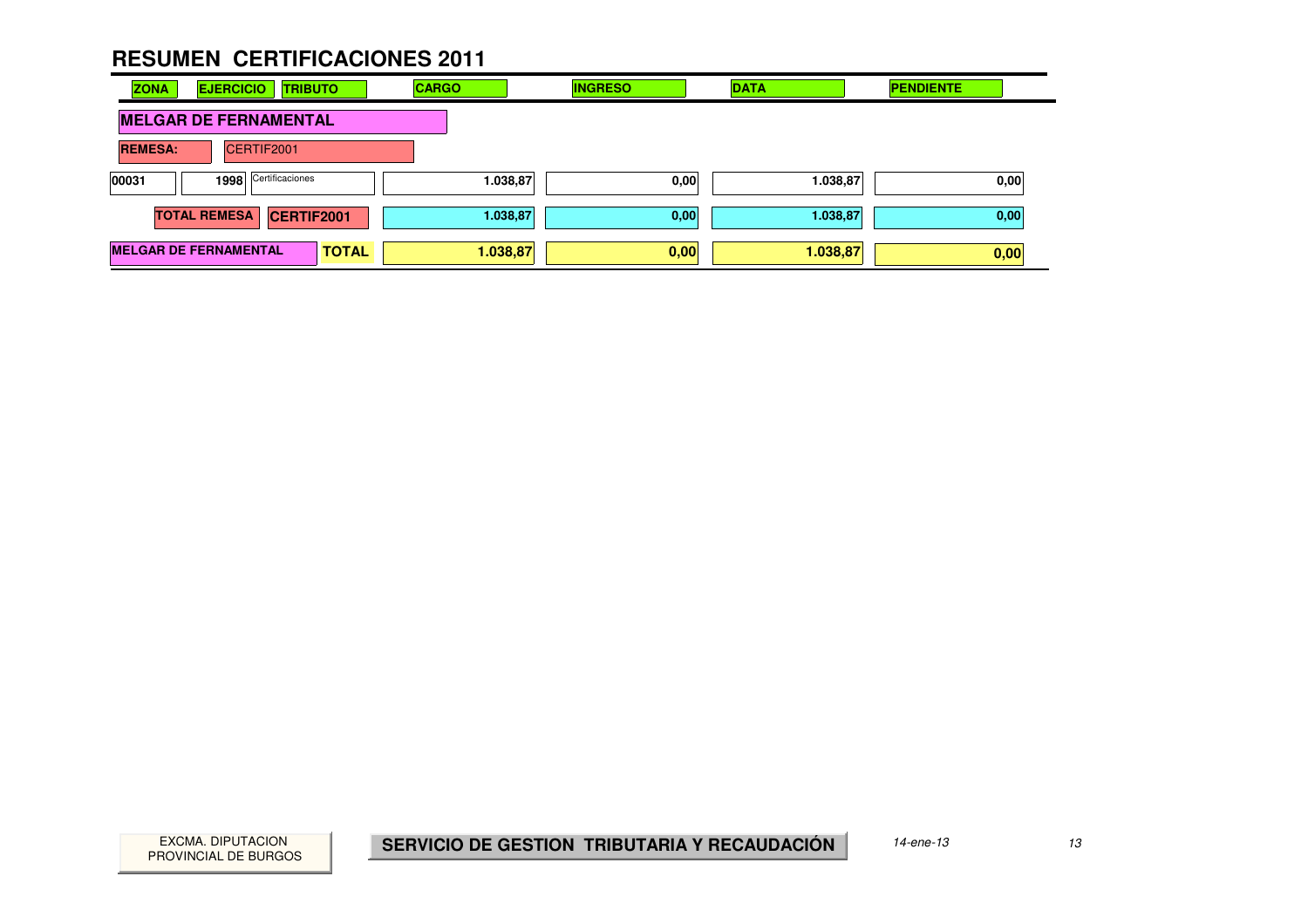| <b>ZONA</b>      | <b>EJERCICIO</b><br><b>TRIBUTO</b>       | <b>CARGO</b> | <b>INGRESO</b> | <b>DATA</b> | <b>PENDIENTE</b> |
|------------------|------------------------------------------|--------------|----------------|-------------|------------------|
| <b>PAMPLIEGA</b> |                                          |              |                |             |                  |
| <b>REMESA:</b>   | CERTIF2011                               |              |                |             |                  |
| 00031            | Certificaciones<br>2011                  | 177,00       | 177,00         | 0,00        | 0,00             |
|                  | <b>TOTAL REMESA</b><br>CERTIF2011        | 177,00       | 177,00         | 0,00        | 0,00             |
| <b>REMESA:</b>   | CERTIF2012                               |              |                |             |                  |
| 00031            | Certificaciones<br>2011                  | 2.001,00     | 2.001,00       | 0,00        | 0,00             |
|                  | <b>TOTAL REMESA</b><br><b>CERTIF2012</b> | 2.001,00     | 2.001,00       | 0,00        | 0,00             |
| <b>PAMPLIEGA</b> | <b>TOTAL</b>                             | 2.178,00     | 2.178,00       | 0,00        | 0,00             |

PROVINCIAL DE BURGOS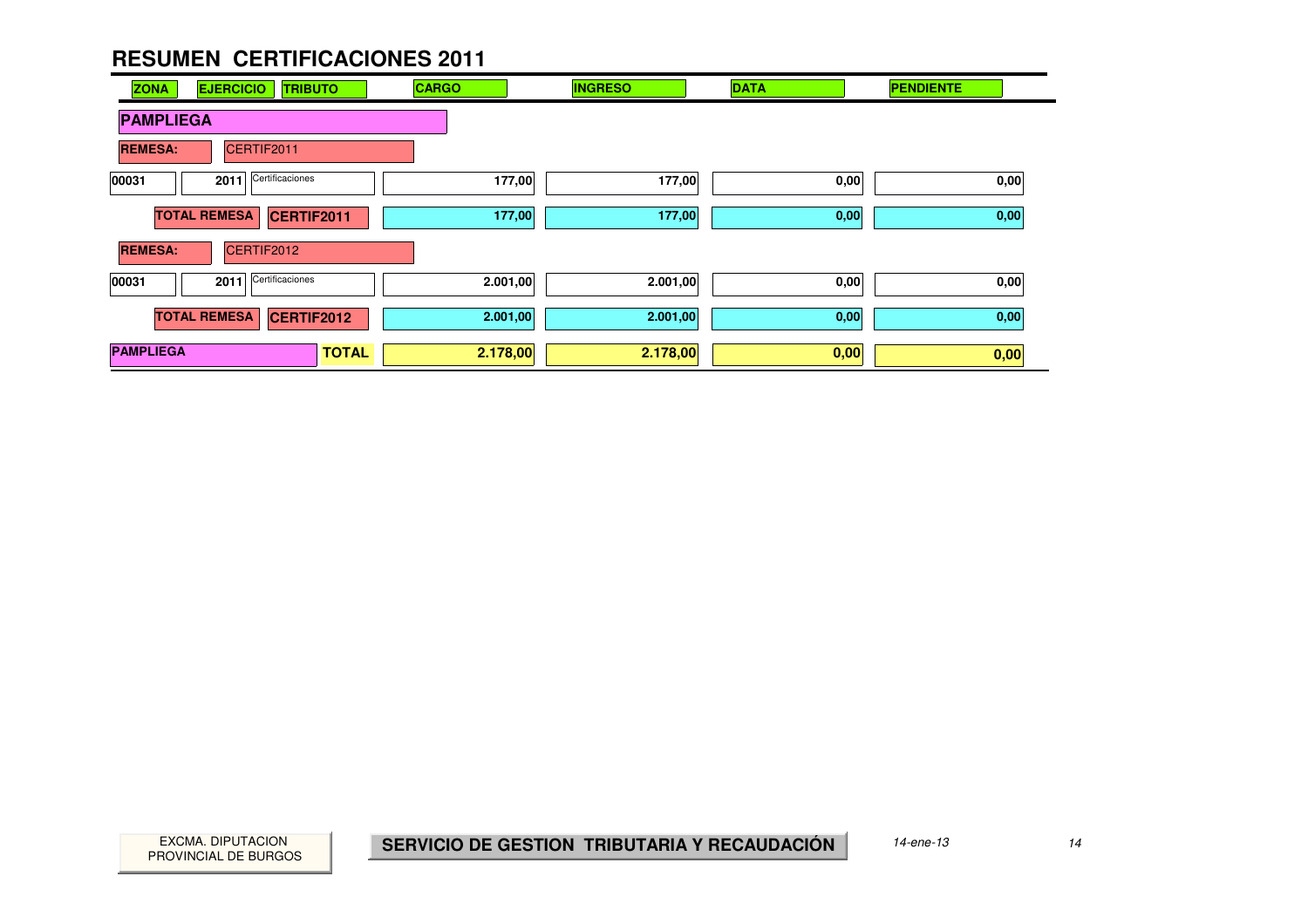| <b>ZONA</b>    | <b>EJERCICIO</b><br><b>TRIBUTO</b> |              | <b>CARGO</b> | <b>INGRESO</b> | <b>DATA</b> | <b>PENDIENTE</b> |
|----------------|------------------------------------|--------------|--------------|----------------|-------------|------------------|
|                | <b>SARGENTES DE LA LORA</b>        |              |              |                |             |                  |
| <b>REMESA:</b> | CERTIF2001                         |              |              |                |             |                  |
| 00031          | 1998 Certificaciones               |              | 216,24       | 0,00           | 8,25        | 207,99           |
|                | <b>TOTAL REMESA</b><br>CERTIF2001  |              | 216,24       | 0,00           | 8,25        | 207,99           |
|                | <b>SARGENTES DE LA LORA</b>        | <b>TOTAL</b> | 216,24       | 0,00           | 8,25        | 207,99           |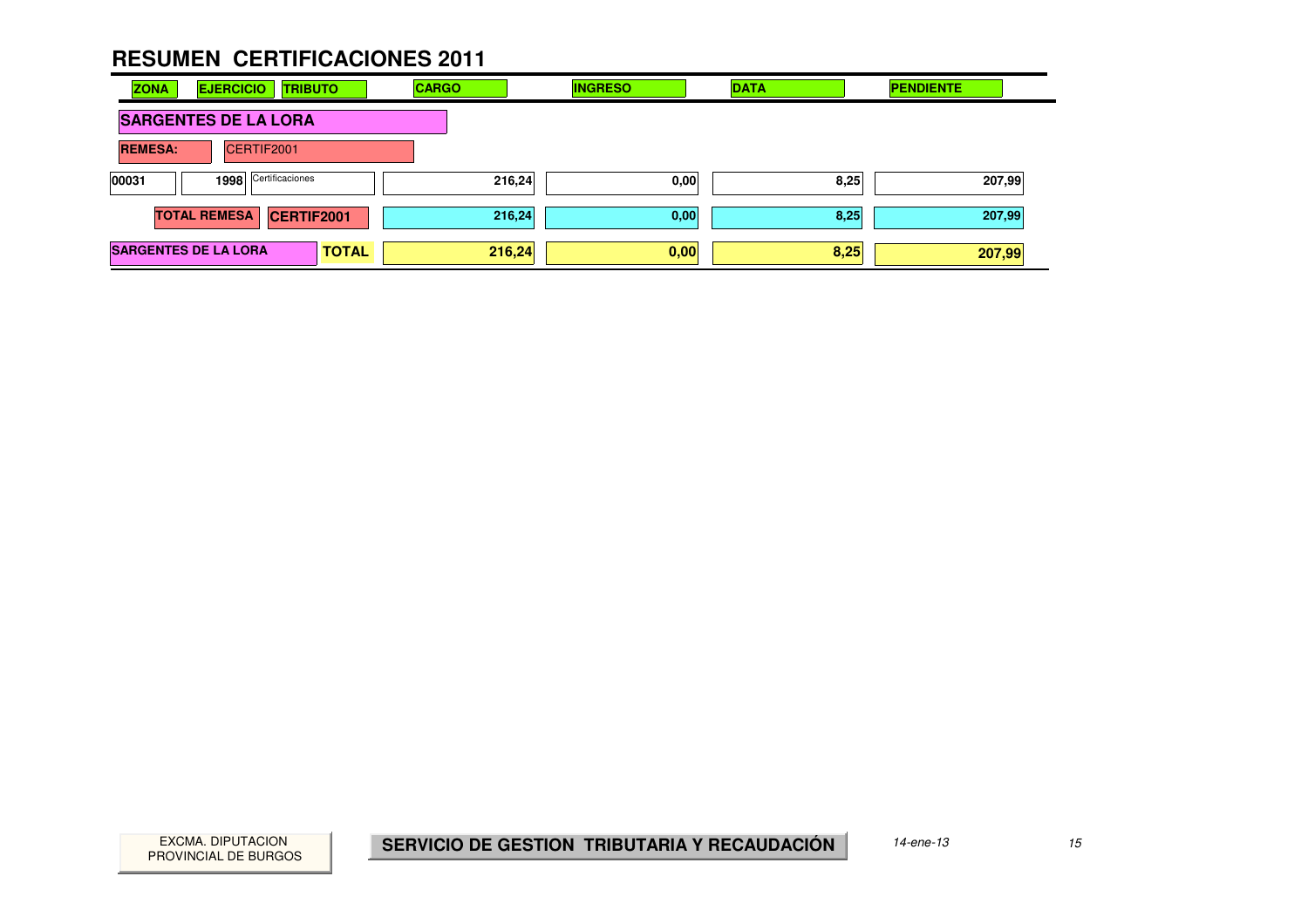| <b>ZONA</b>         | <b>EJERCICIO</b>    | <b>TRIBUTO</b>  |              | <b>CARGO</b> |        | <b>INGRESO</b> | <b>DATA</b> | <b>PENDIENTE</b> |      |
|---------------------|---------------------|-----------------|--------------|--------------|--------|----------------|-------------|------------------|------|
| <b>VILLASANDINO</b> |                     |                 |              |              |        |                |             |                  |      |
| <b>REMESA:</b>      |                     | CERTIF2001      |              |              |        |                |             |                  |      |
| 00031               | 1998                | Certificaciones |              |              | 279,71 | 0,00           | 279,71      |                  | 0,00 |
|                     | <b>TOTAL REMESA</b> | CERTIF2001      |              |              | 279,71 | 0,00           | 279,71      |                  | 0,00 |
| <b>VILLASANDINO</b> |                     |                 | <b>TOTAL</b> |              | 279,71 | 0,00           | 279,71      |                  | 0,00 |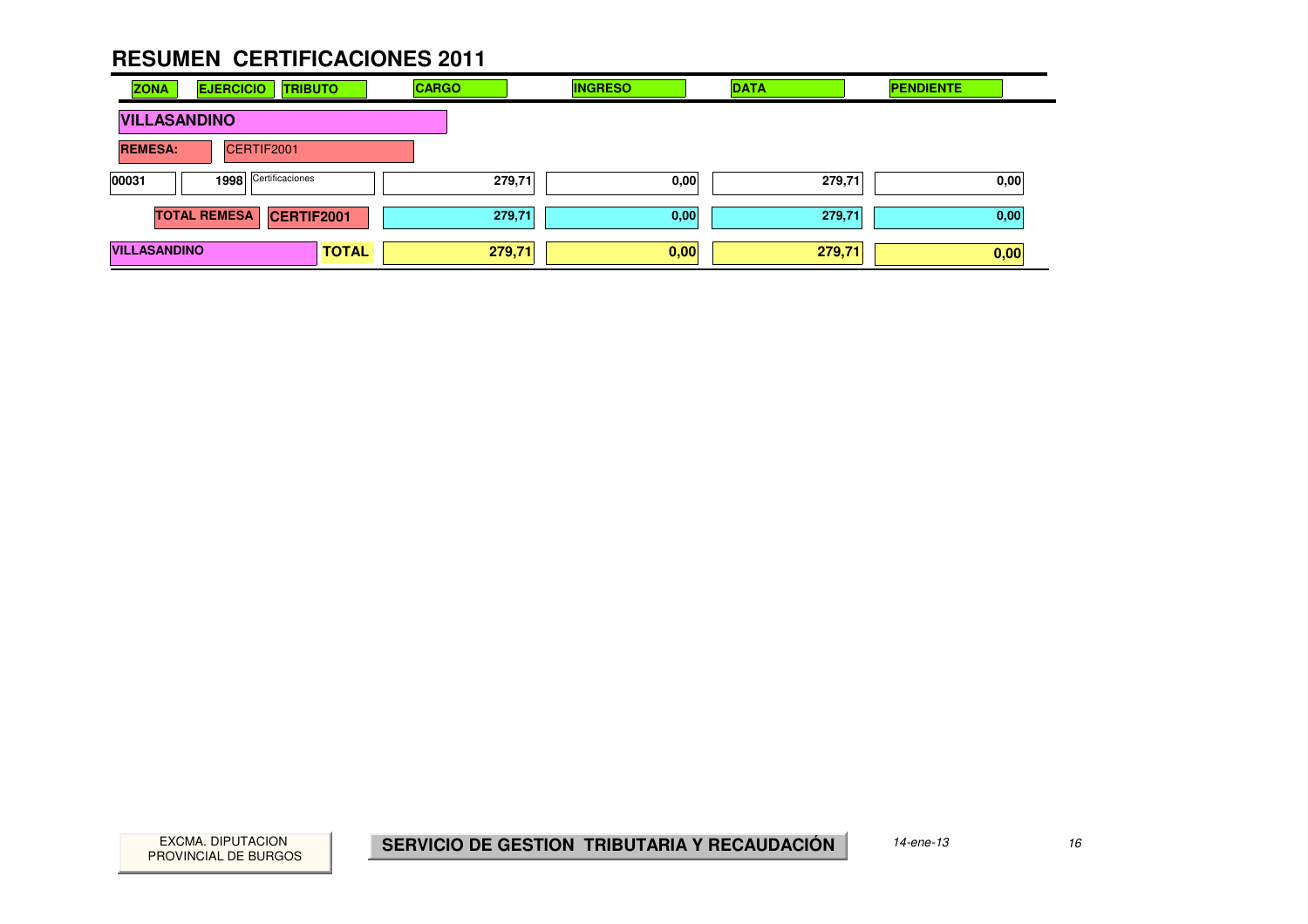| <b>ZONA</b>         | <b>EJERCICIO</b><br><b>TRIBUTO</b>       | <b>CARGO</b> | <b>INGRESO</b> | <b>DATA</b> |      | <b>PENDIENTE</b> |
|---------------------|------------------------------------------|--------------|----------------|-------------|------|------------------|
| <b>VILLAZOPEQUE</b> |                                          |              |                |             |      |                  |
| <b>REMESA:</b>      | CERTIF2012                               |              |                |             |      |                  |
| 00031               | Certificaciones<br>2009                  |              | 4.696,45       | 0,00        | 0,00 | 4.696,45         |
|                     | <b>TOTAL REMESA</b><br><b>CERTIF2012</b> |              | 4.696,45       | 0,00        | 0,00 | 4.696,45         |
| <b>VILLAZOPEQUE</b> |                                          | <b>TOTAL</b> | 4.696,45       | 0,00        | 0,00 | 4.696,45         |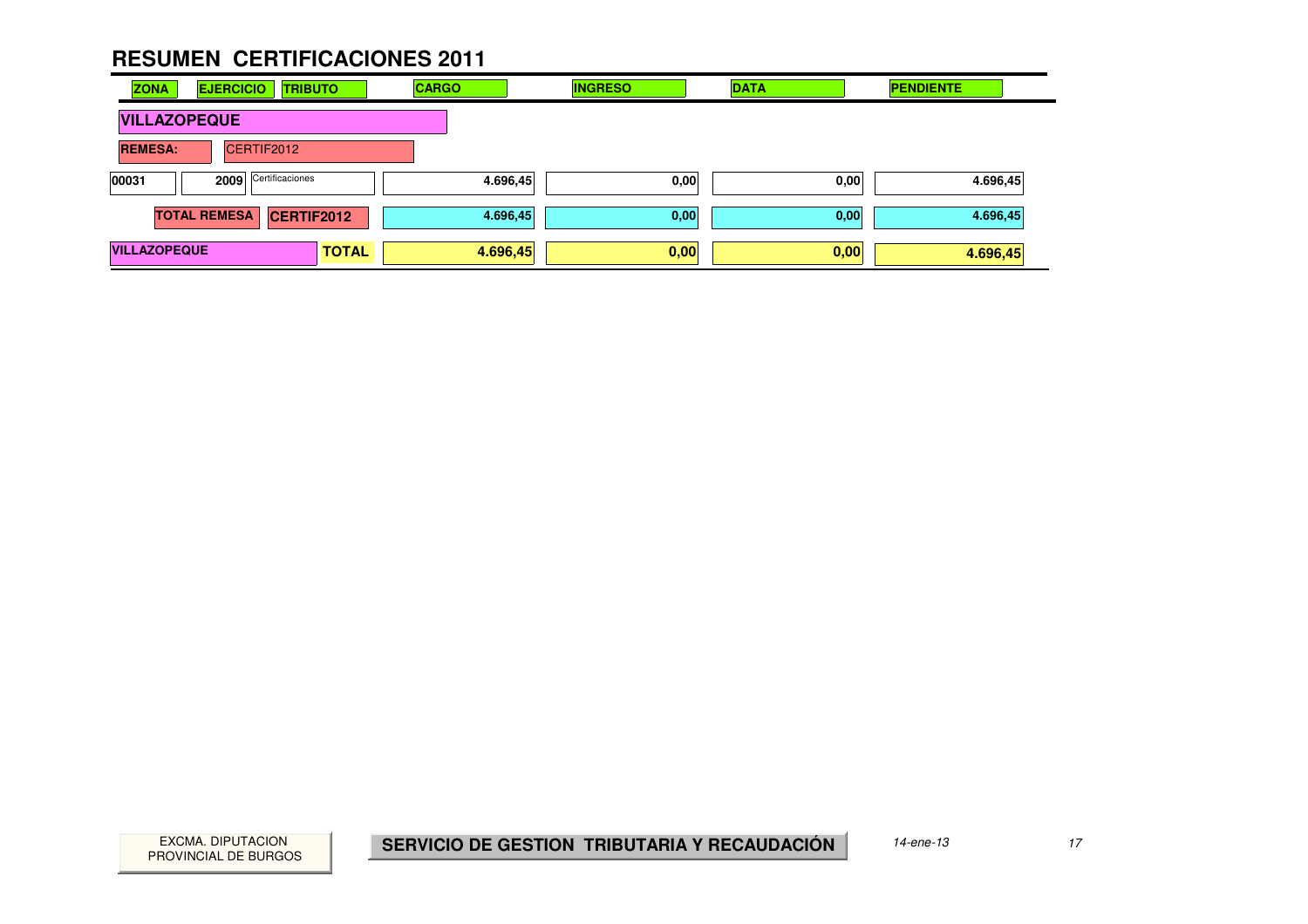#### **RESUMEN CERTIFICACIONES 2011** $\mathbf{r}$

| <b>ZONA</b>       | <b>ALCOHOL:</b><br>3 U | 1.7.7.7   |          | $-$     | <b><i><u>PARTICULAR</u></i></b><br>. |
|-------------------|------------------------|-----------|----------|---------|--------------------------------------|
| <b>TOTAL ZONA</b> | 00031                  | 38.223,34 | 4.892.36 | .326.83 | 32.004,15                            |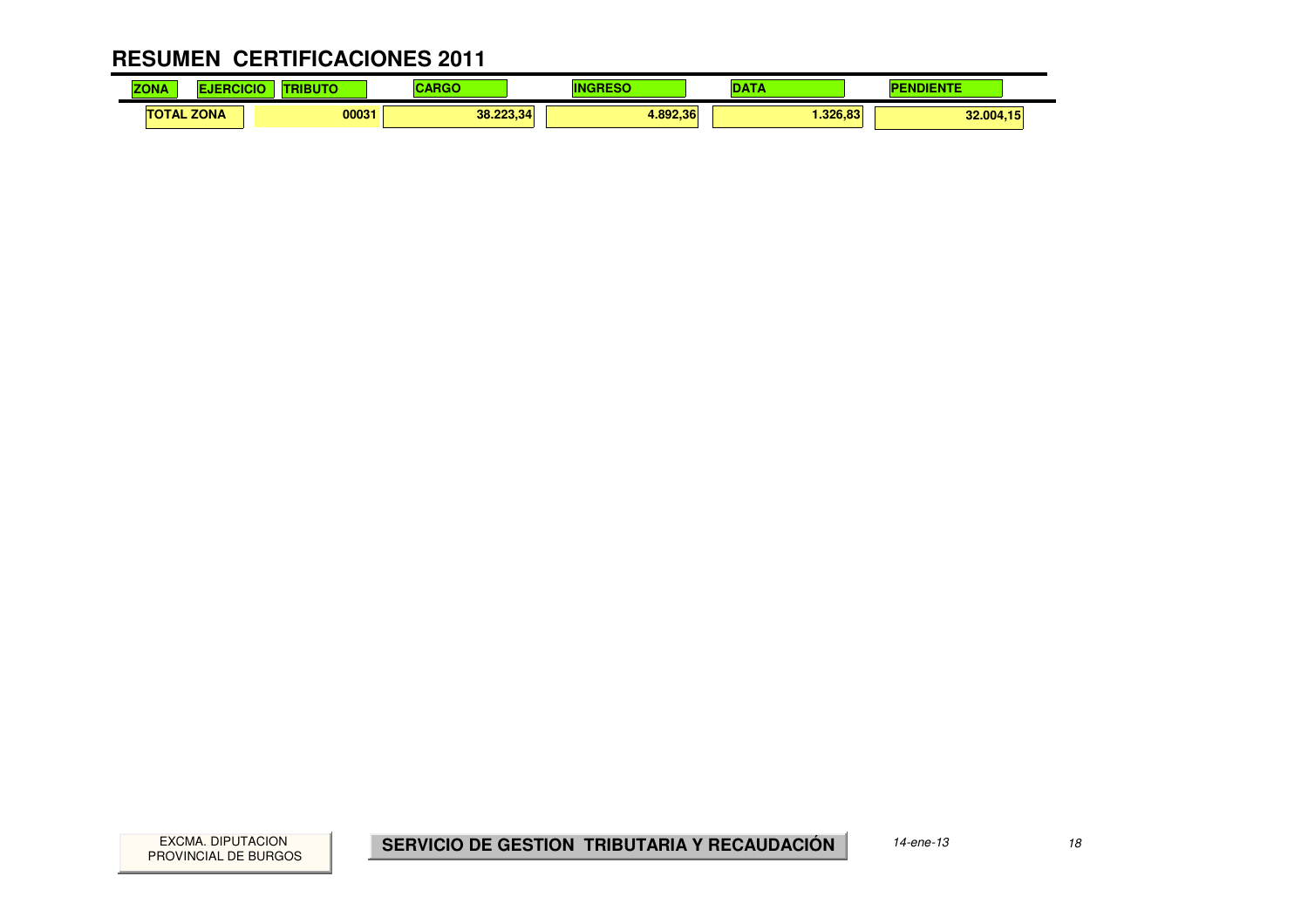| <b>ZONA</b>                 | <b>EJERCICIO</b><br><b>TRIBUTO</b> | <b>CARGO</b> |          | <b>INGRESO</b> | <b>DATA</b> | <b>PENDIENTE</b> |  |
|-----------------------------|------------------------------------|--------------|----------|----------------|-------------|------------------|--|
|                             | <b>CASTRILLO DE LA VEGA</b>        |              |          |                |             |                  |  |
| <b>REMESA:</b>              | CERTIF2012                         |              |          |                |             |                  |  |
| 00041                       | Certificaciones<br>2011            |              | 2.266,97 | 0,00           | 0,00        | 2.266,97         |  |
|                             | <b>TOTAL REMESA</b><br>CERTIF2012  |              | 2.266,97 | 0,00           | 0,00        | 2.266,97         |  |
| <b>CASTRILLO DE LA VEGA</b> |                                    | <b>TOTAL</b> | 2.266,97 | 0,00           | 0,00        | 2.266,97         |  |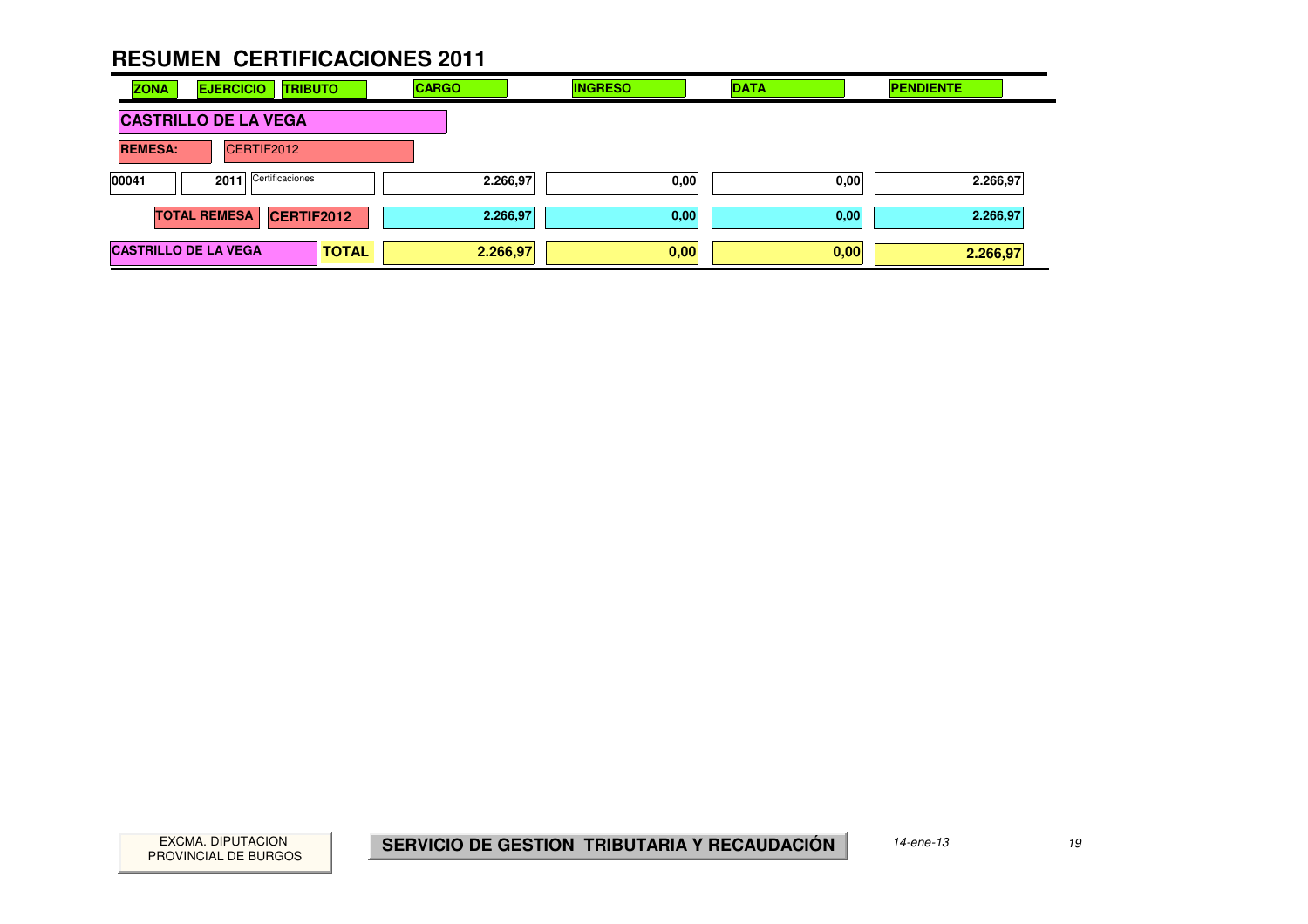| <b>EJERCICIO</b><br><b>ZONA</b><br><b>TRIBUTO</b> | <b>CARGO</b> | <b>INGRESO</b> | <b>DATA</b> | <b>PENDIENTE</b> |
|---------------------------------------------------|--------------|----------------|-------------|------------------|
| <b>HONTANGAS</b>                                  |              |                |             |                  |
| CERTIF2010<br><b>REMESA:</b>                      |              |                |             |                  |
| Certificaciones<br>2010<br>00041                  | 768,80       | 0,00           | 768,80      | 0,00             |
| <b>TOTAL REMESA</b><br><b>CERTIF2010</b>          | 768,80       | 0,00           | 768,80      | 0,00             |
| <b>REMESA:</b><br>CERTIF2011                      |              |                |             |                  |
| Certificaciones<br>00041<br>2010                  | 10.001,00    | 0,00           | 0,00        | 10.001,00        |
| <b>TOTAL REMESA</b><br>CERTIF2011                 | 10.001,00    | 0,00           | 0,00        | 10.001,00        |
| CERTIF2012<br><b>REMESA:</b>                      |              |                |             |                  |
| Certificaciones<br>00041<br>2011                  | 1.000,00     | 0,00           | 0,00        | 1.000,00         |
| <b>TOTAL REMESA</b><br><b>CERTIF2012</b>          | 1.000,00     | 0,00           | 0,00        | 1.000,00         |
| <b>HONTANGAS</b><br><b>TOTAL</b>                  | 11.769,80    | 0,00           | 768,80      | 11.001,00        |

and the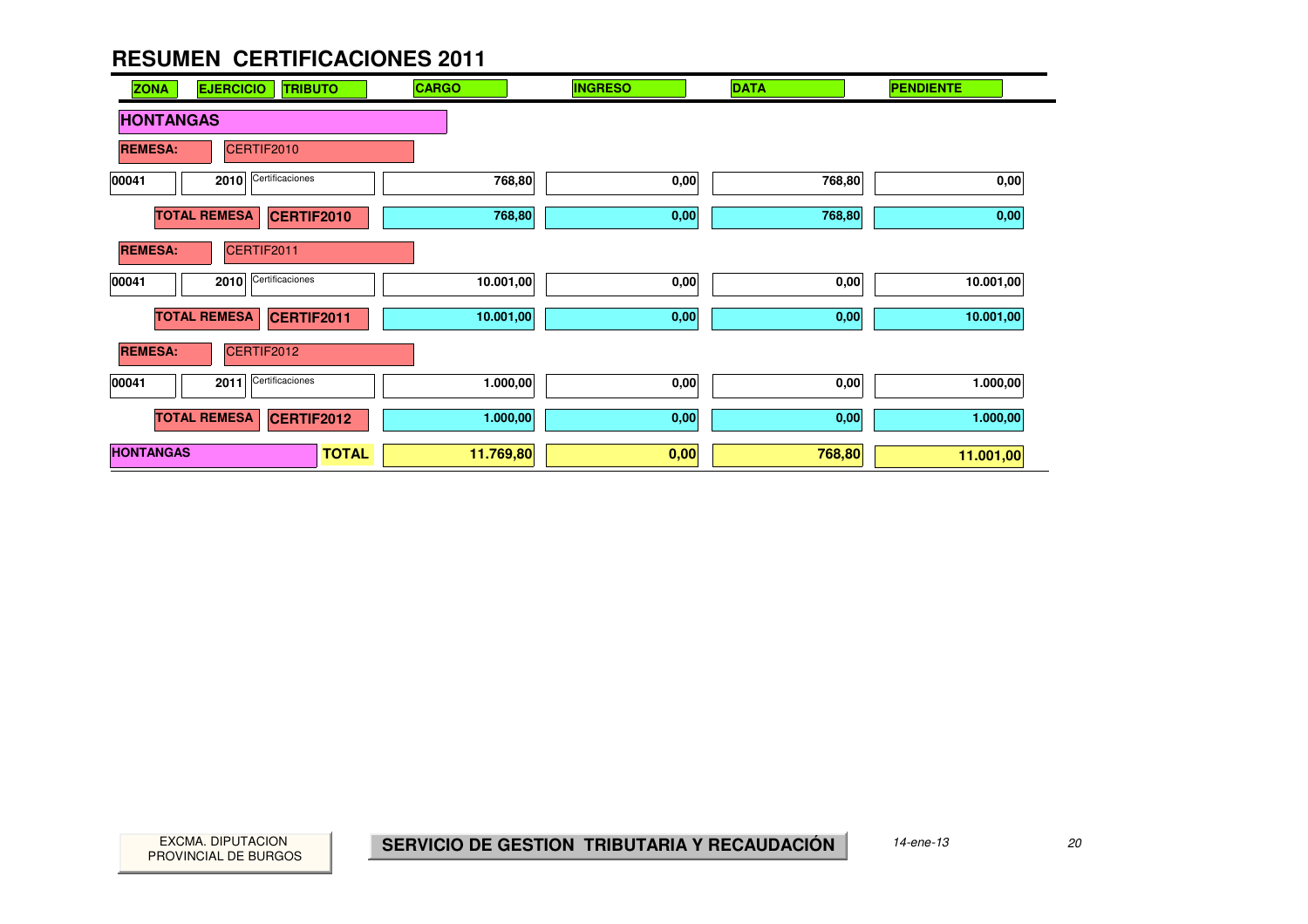| <b>ZONA</b>         | <b>EJERCICIO</b>    | <b>TRIBUTO</b>       |              | <b>CARGO</b> | <b>INGRESO</b> | <b>DATA</b> | <b>PENDIENTE</b> |
|---------------------|---------------------|----------------------|--------------|--------------|----------------|-------------|------------------|
| <b>ROA DE DUERO</b> |                     |                      |              |              |                |             |                  |
| <b>REMESA:</b>      |                     | CERROA2012           |              |              |                |             |                  |
| 00041               |                     | 2012 Certificaciones |              | 82.620,69    | 73.480,93      | 811,48      | 8.328,28         |
|                     |                     | 2013 Certificaciones |              | 1.112,01     | 0,00           | 0,00        | 1.112,01         |
|                     | <b>TOTAL REMESA</b> | CERROA2012           |              | 83.732,70    | 73.480,93      | 811,48      | 9.440,29         |
| <b>ROA DE DUERO</b> |                     |                      | <b>TOTAL</b> | 83.732,70    | 73.480,93      | 811,48      | 9.440,29         |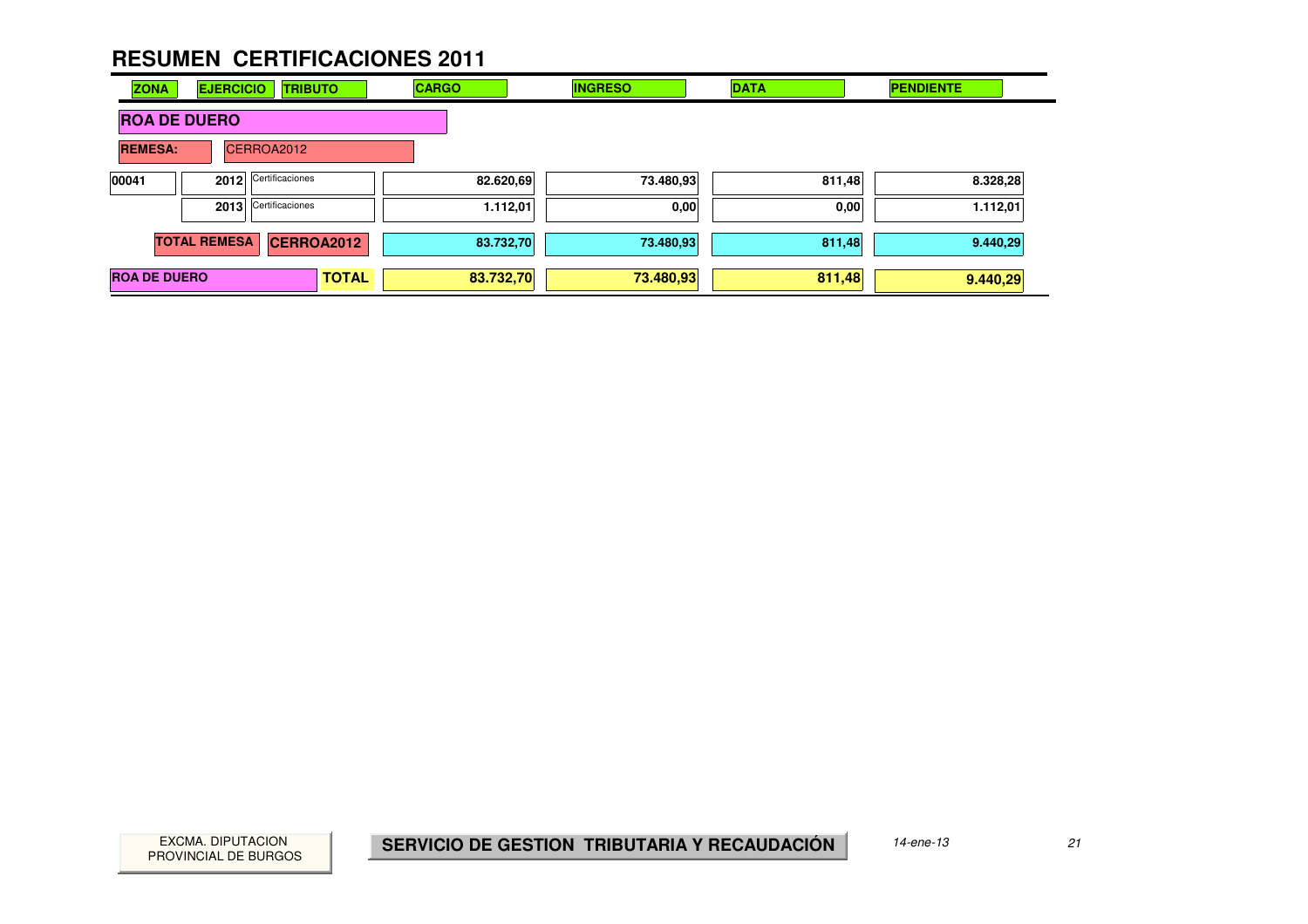| <b>ZONA</b>    | <b>EJERCICIO</b><br><b>TRIBUTO</b>              | <b>CARGO</b> | <b>INGRESO</b> | <b>DATA</b> | <b>PENDIENTE</b> |
|----------------|-------------------------------------------------|--------------|----------------|-------------|------------------|
|                | <b>STA MARIA DEL MERCADILLO</b>                 |              |                |             |                  |
| <b>REMESA:</b> | CERTIF2001                                      |              |                |             |                  |
| 00041          | 1998 Certificaciones                            | 18,03        | 0,00           | 18,03       | 0,00             |
|                | <b>TOTAL REMESA</b><br>CERTIF2001               | 18,03        | 0,00           | 18,03       | 0,00             |
|                | <b>STA MARIA DEL MERCADILLO</b><br><b>TOTAL</b> | 18,03        | 0,00           | 18,03       | 0,00             |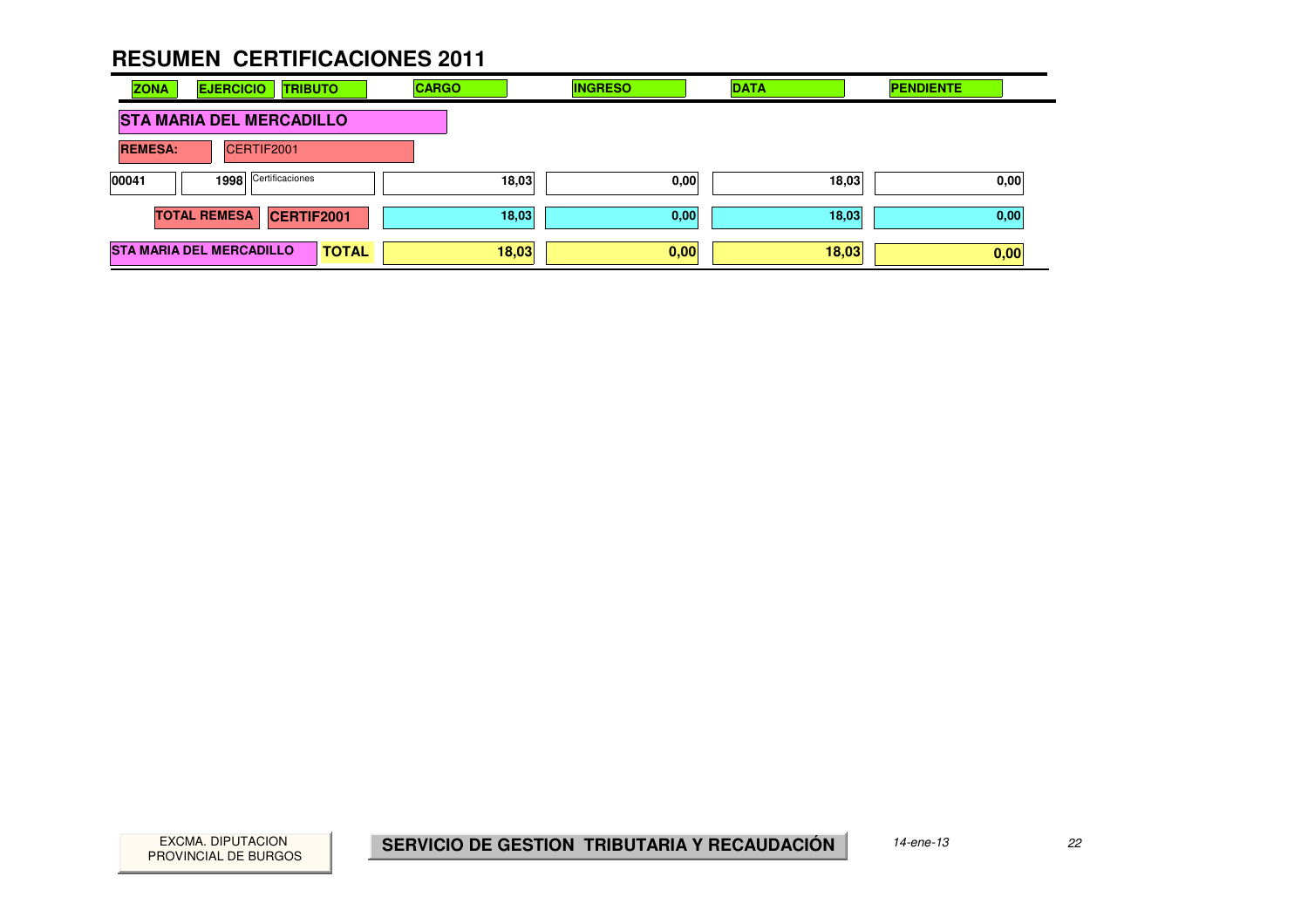| <b>ZONA</b>    | <b>EJERCICIO</b>    |            | <b>TRIBUTO</b>  |              | <b>CARGO</b> |          | <b>INGRESO</b> |      | <b>DATA</b> |      | <b>PENDIENTE</b> |  |
|----------------|---------------------|------------|-----------------|--------------|--------------|----------|----------------|------|-------------|------|------------------|--|
| <b>ZAZUAR</b>  |                     |            |                 |              |              |          |                |      |             |      |                  |  |
| <b>REMESA:</b> |                     | CERTIF2006 |                 |              |              |          |                |      |             |      |                  |  |
| 00041          | 2006                |            | Certificaciones |              |              | 5.763,74 |                | 0,00 |             | 0,00 | 5.763,74         |  |
|                | <b>TOTAL REMESA</b> |            | CERTIF2006      |              |              | 5.763,74 |                | 0,00 |             | 0,00 | 5.763,74         |  |
| <b>ZAZUAR</b>  |                     |            |                 | <b>TOTAL</b> |              | 5.763,74 |                | 0,00 |             | 0,00 | 5.763,74         |  |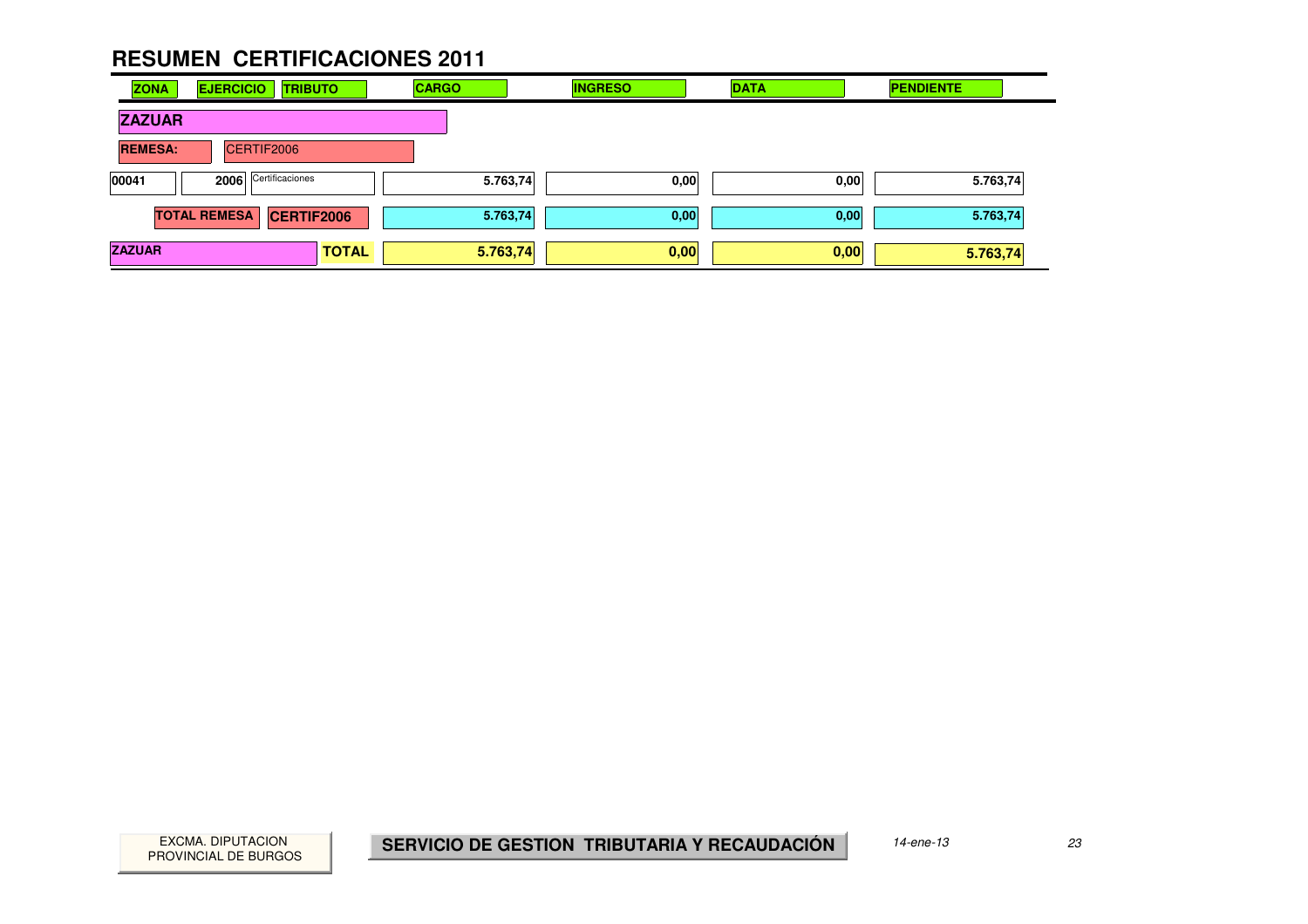#### **RESUMEN CERTIFICACIONES 2011** $\mathbf{r}$

| $-0.000$<br>70<br>NÆ | . .         |       | ---        | m         | . .     |           |
|----------------------|-------------|-------|------------|-----------|---------|-----------|
| ΤО<br>TAL            | <b>ZONA</b> | 00041 | 103.551,24 | 73.480.93 | .598.31 | 28.472,00 |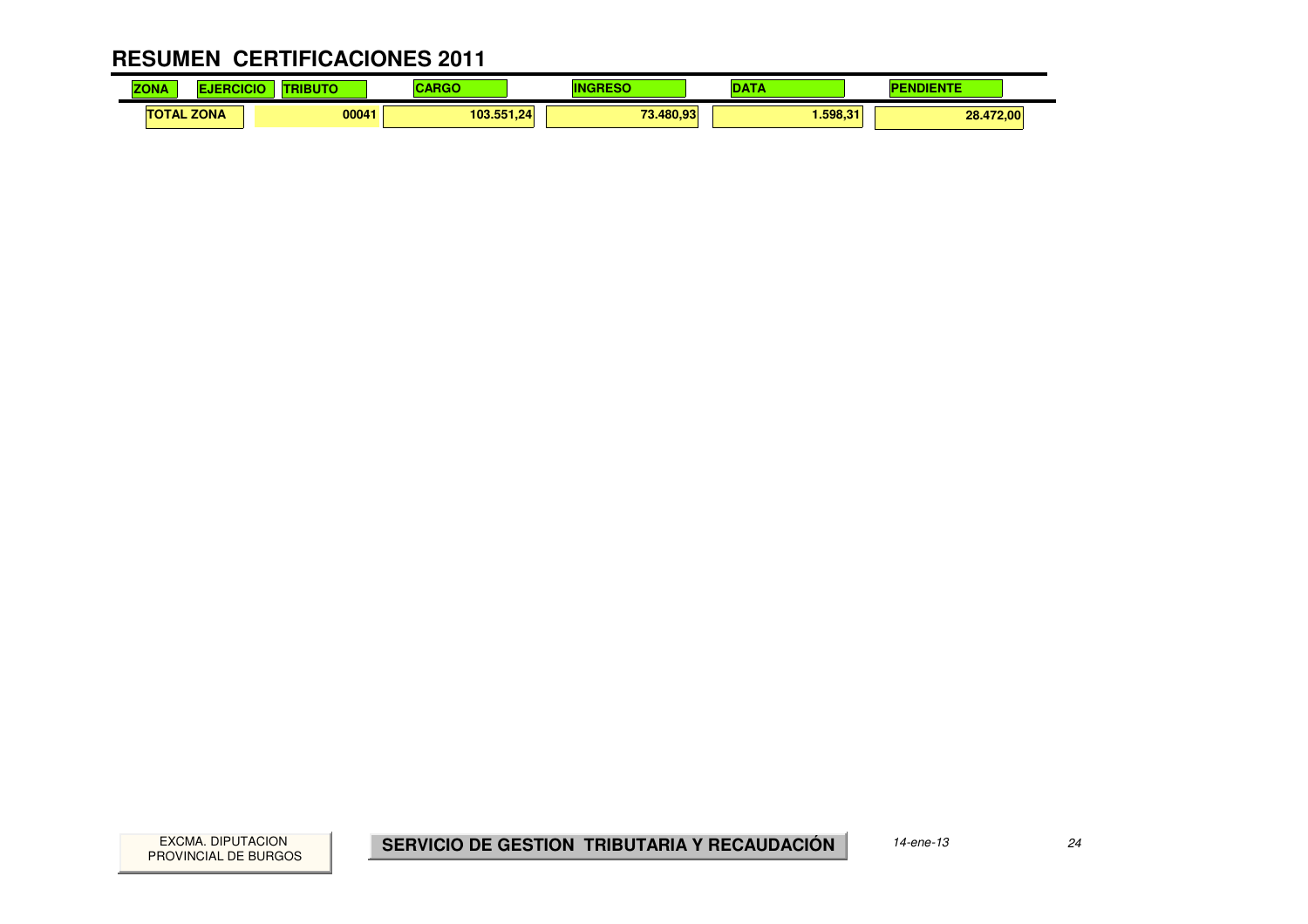| <b>ZONA</b>             | <b>EJERCICIO</b><br><b>TRIBUTO</b> |              | <b>CARGO</b> | <b>INGRESO</b> | <b>DATA</b> | <b>PENDIENTE</b> |
|-------------------------|------------------------------------|--------------|--------------|----------------|-------------|------------------|
|                         | <b>BUSTO DE TREVIÑO</b>            |              |              |                |             |                  |
| <b>REMESA:</b>          | CERTIF2011                         |              |              |                |             |                  |
| 00061                   | Certificaciones<br>2011            |              | 422,68       | 422,68         | 0,00        | 0,00             |
|                         | <b>TOTAL REMESA</b><br>CERTIF2011  |              | 422,68       | 422,68         | 0,00        | 0,00             |
| <b>BUSTO DE TREVIÑO</b> |                                    | <b>TOTAL</b> | 422,68       | 422,68         | 0,00        | 0,00             |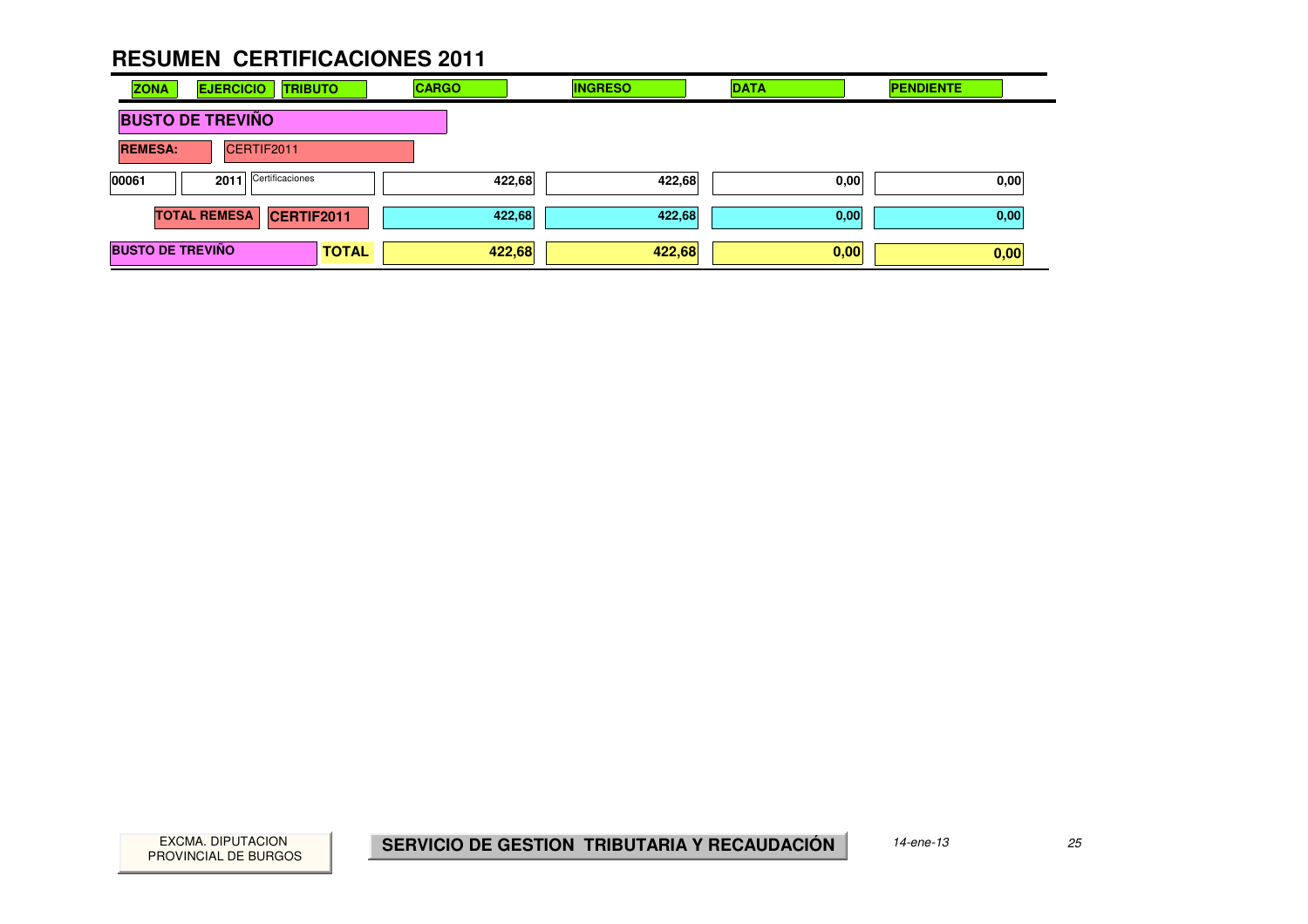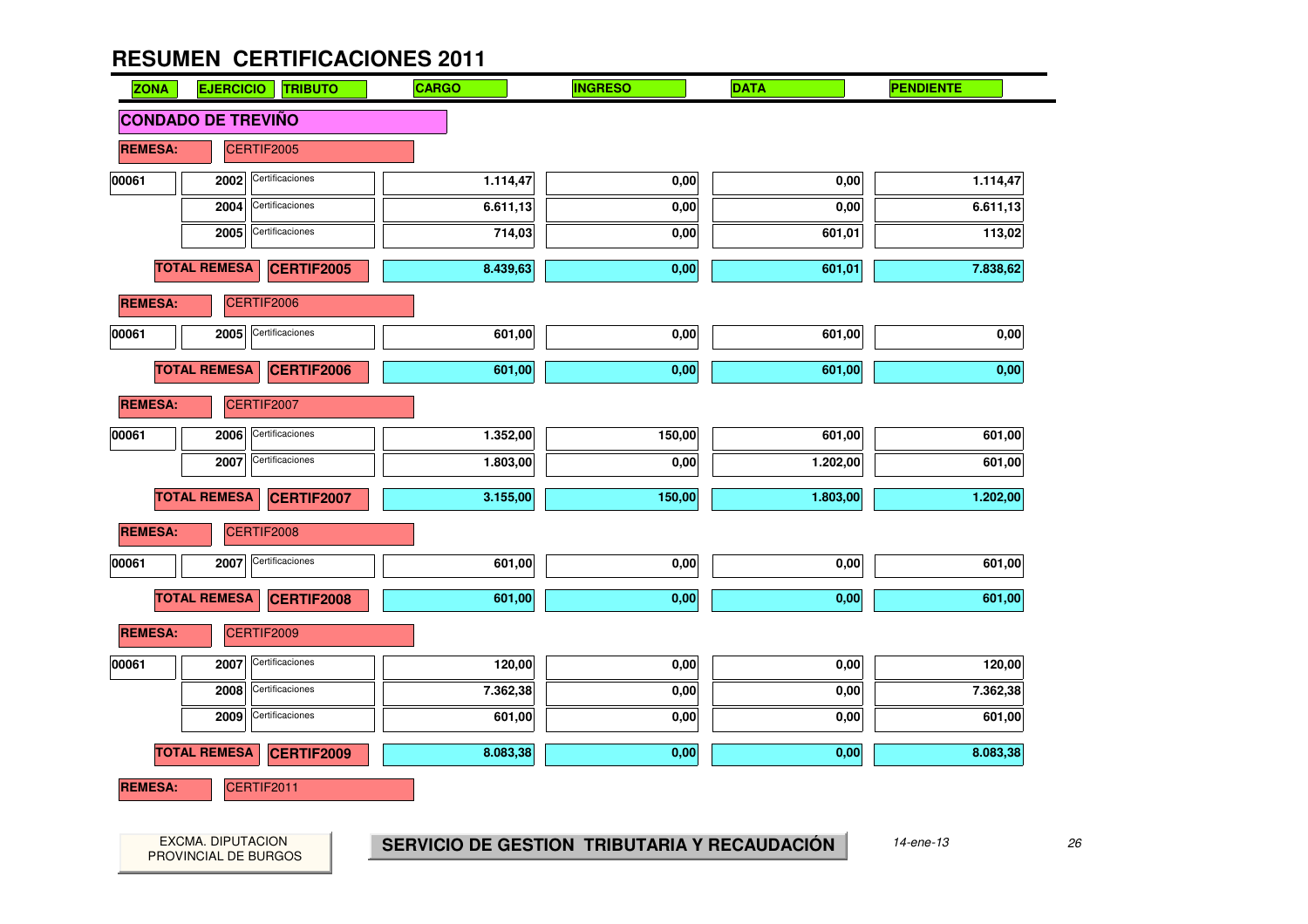| <b>ZONA</b>    | <b>EJERCICIO</b>          | <b>TRIBUTO</b>  | <b>CARGO</b> | <b>INGRESO</b> | <b>DATA</b> | <b>PENDIENTE</b> |
|----------------|---------------------------|-----------------|--------------|----------------|-------------|------------------|
| 00061          | 2006                      | Certificaciones | 4.944,94     | 4.944,94       | 0,00        | 0,00             |
|                | 2007                      | Certificaciones | 1.103,88     | 0,00           | 0,00        | 1.103,88         |
|                | 2009                      | Certificaciones | 601,00       | 0,00           | 0,00        | 601,00           |
|                | 2010                      | Certificaciones | 3.515,75     | 0,00           | 1.914,75    | 1.601,00         |
|                | <b>TOTAL REMESA</b>       | CERTIF2011      | 10.165,57    | 4.944,94       | 1.914,75    | 3.305,88         |
| <b>REMESA:</b> |                           | CERTIF2012      |              |                |             |                  |
| 00061          | 2009                      | Certificaciones | 610,24       | 0,00           | 0,00        | 610,24           |
|                | 2010                      | Certificaciones | 364,00       | 0,00           | 0,00        | 364,00           |
|                | 2011                      | Certificaciones | 2.936,75     | 0,00           | 0,00        | 2.936,75         |
|                | <b>TOTAL REMESA</b>       | CERTIF2012      | 3.910,99     | 0,00           | 0,00        | 3.910,99         |
|                | <b>CONDADO DE TREVIÑO</b> | <b>TOTAL</b>    | 34.956,57    | 5.094,94       | 4.919,76    | 24.941,87        |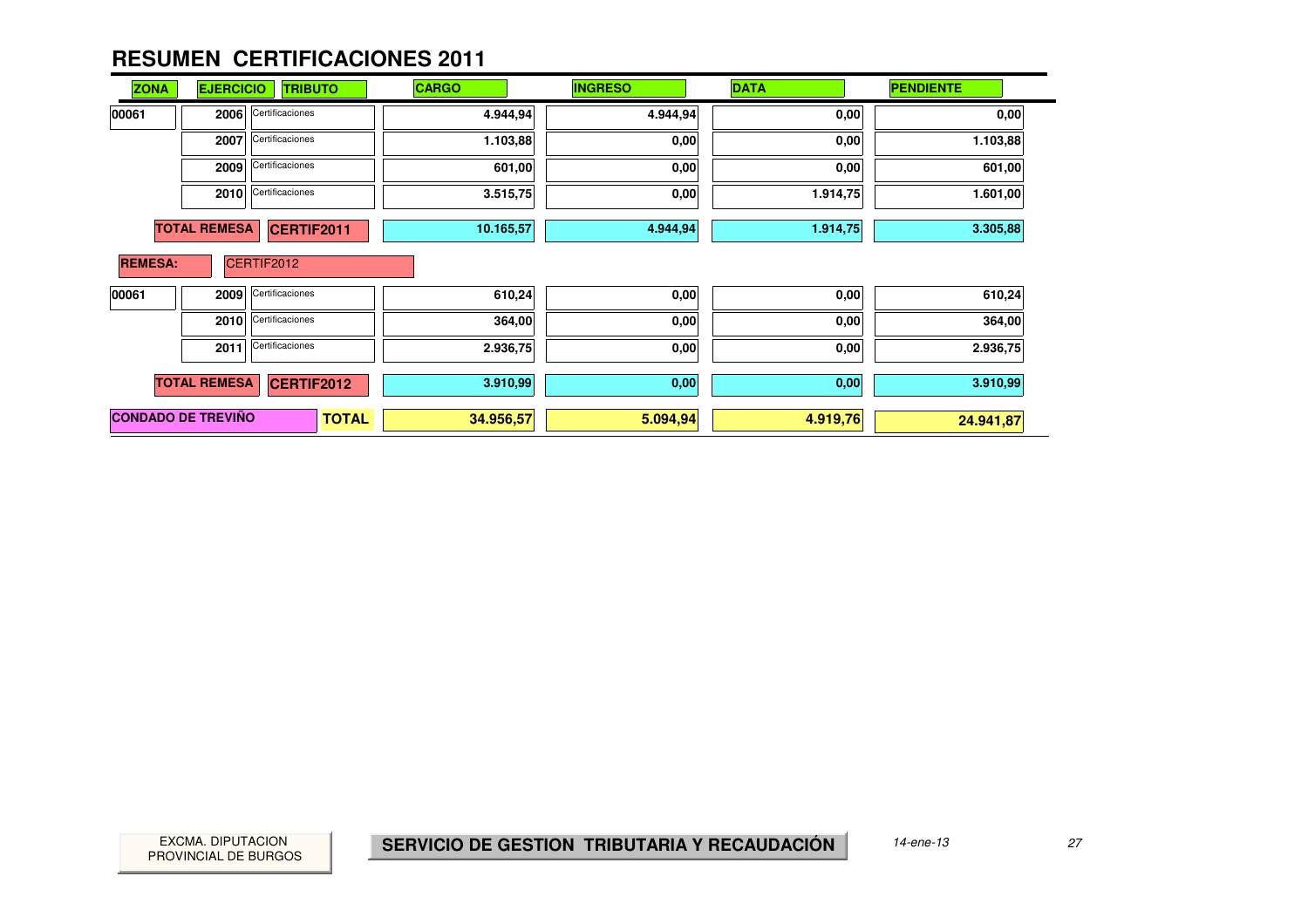| <b>ZONA</b>     | <b>EJERCICIO</b>    | <b>TRIBUTO</b>    | <b>CARGO</b> | <b>INGRESO</b> | <b>DATA</b> | <b>PENDIENTE</b> |
|-----------------|---------------------|-------------------|--------------|----------------|-------------|------------------|
| <b>PANCORBO</b> |                     |                   |              |                |             |                  |
| <b>REMESA:</b>  |                     | CERTIF2011        |              |                |             |                  |
| 00061           | 2004                | Certificaciones   | 85,50        | 0,00           | 85,50       | 0,00             |
|                 | 2007                | Certificaciones   | 1.900,40     | 0,00           | 0,00        | 1.900,40         |
|                 | 2008                | Certificaciones   | 33,00        | 0,00           | 0,00        | 33,00            |
|                 | 2009                | Certificaciones   | 33,00        | 0,00           | 0,00        | 33,00            |
|                 | 2010                | Certificaciones   | 33,00        | 0,00           | 0,00        | 33,00            |
|                 | <b>TOTAL REMESA</b> | CERTIF2011        | 2.084,90     | 0,00           | 85,50       | 1.999,40         |
| <b>REMESA:</b>  |                     | CERTIF2012        |              |                |             |                  |
| 00061           | 2011                | Certificaciones   | 33,00        | 0,00           | 0,00        | 33,00            |
|                 | <b>TOTAL REMESA</b> | <b>CERTIF2012</b> | 33,00        | 0,00           | 0,00        | 33,00            |
| <b>PANCORBO</b> |                     | <b>TOTAL</b>      | 2.117,90     | 0,00           | 85,50       | 2.032,40         |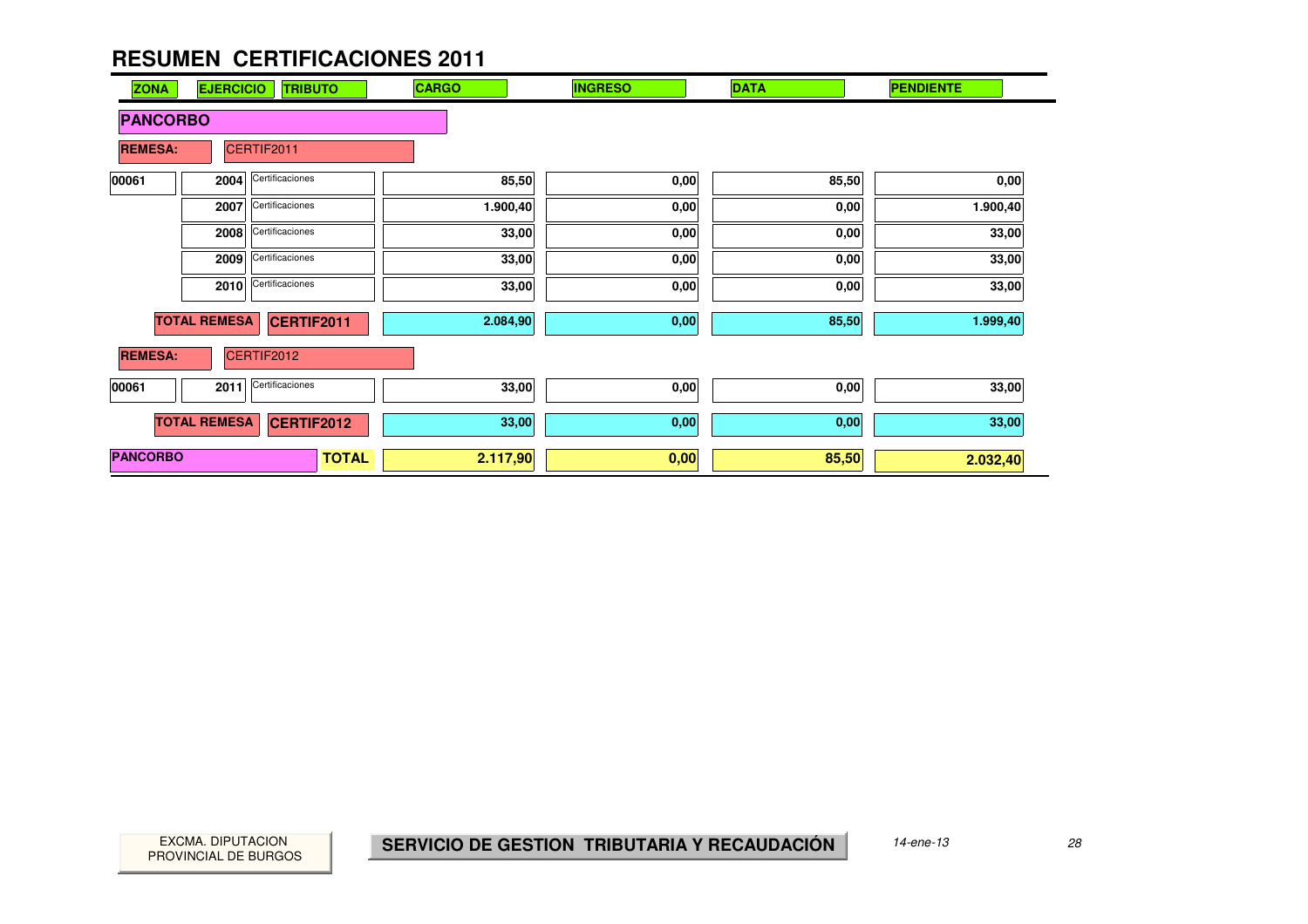| <b>ZONA</b>         | <b>EJERCICIO</b>    | <b>TRIBUTO</b>  |              | <b>CARGO</b> |        | <b>INGRESO</b> | <b>DATA</b> |      | <b>PENDIENTE</b> |  |
|---------------------|---------------------|-----------------|--------------|--------------|--------|----------------|-------------|------|------------------|--|
| <b>QUINTANAELEZ</b> |                     |                 |              |              |        |                |             |      |                  |  |
| <b>REMESA:</b>      |                     | CERTIF2012      |              |              |        |                |             |      |                  |  |
| 00061               | 2012                | Certificaciones |              |              | 100,00 | 0,00           |             | 0,00 | 100,00           |  |
|                     | <b>TOTAL REMESA</b> | CERTIF2012      |              |              | 100,00 | 0,00           |             | 0,00 | 100,00           |  |
| <b>QUINTANAELEZ</b> |                     |                 | <b>TOTAL</b> |              | 100,00 | 0,00           |             | 0,00 | 100,00           |  |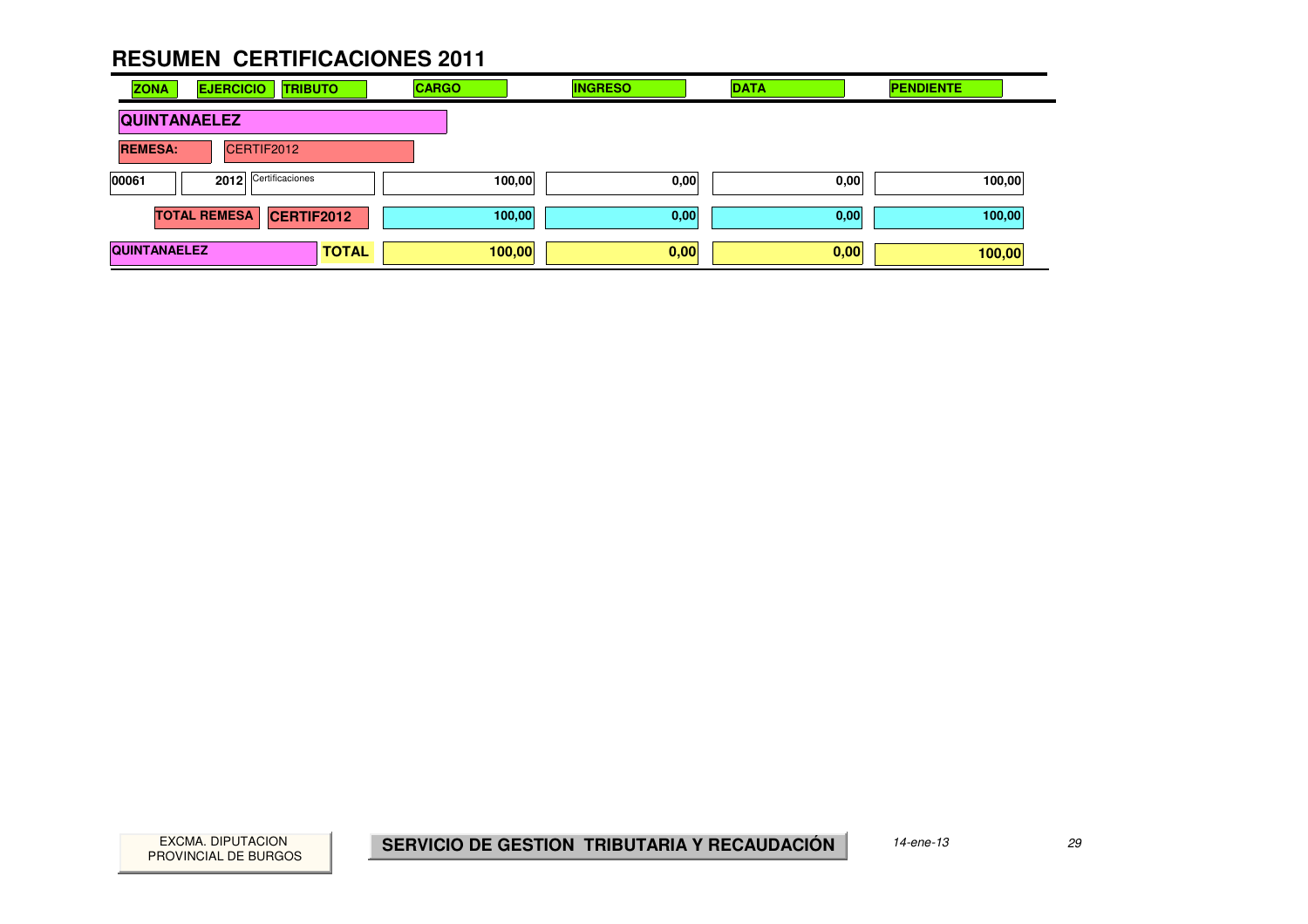#### **RESUMEN CERTIFICACIONES 2011** $\mathbf{r}$

| .<br><b>ZO</b><br>NÆ | . .         |       | ---       | m                                             | . .      | $\sim$    |
|----------------------|-------------|-------|-----------|-----------------------------------------------|----------|-----------|
| ΤО<br>TAL            | <b>ZONA</b> | 00061 | 37.597.15 | <b><i><u>PARK</u></i></b><br>$\sqrt{62}$<br>ັ | 5.005.26 | 27.074,27 |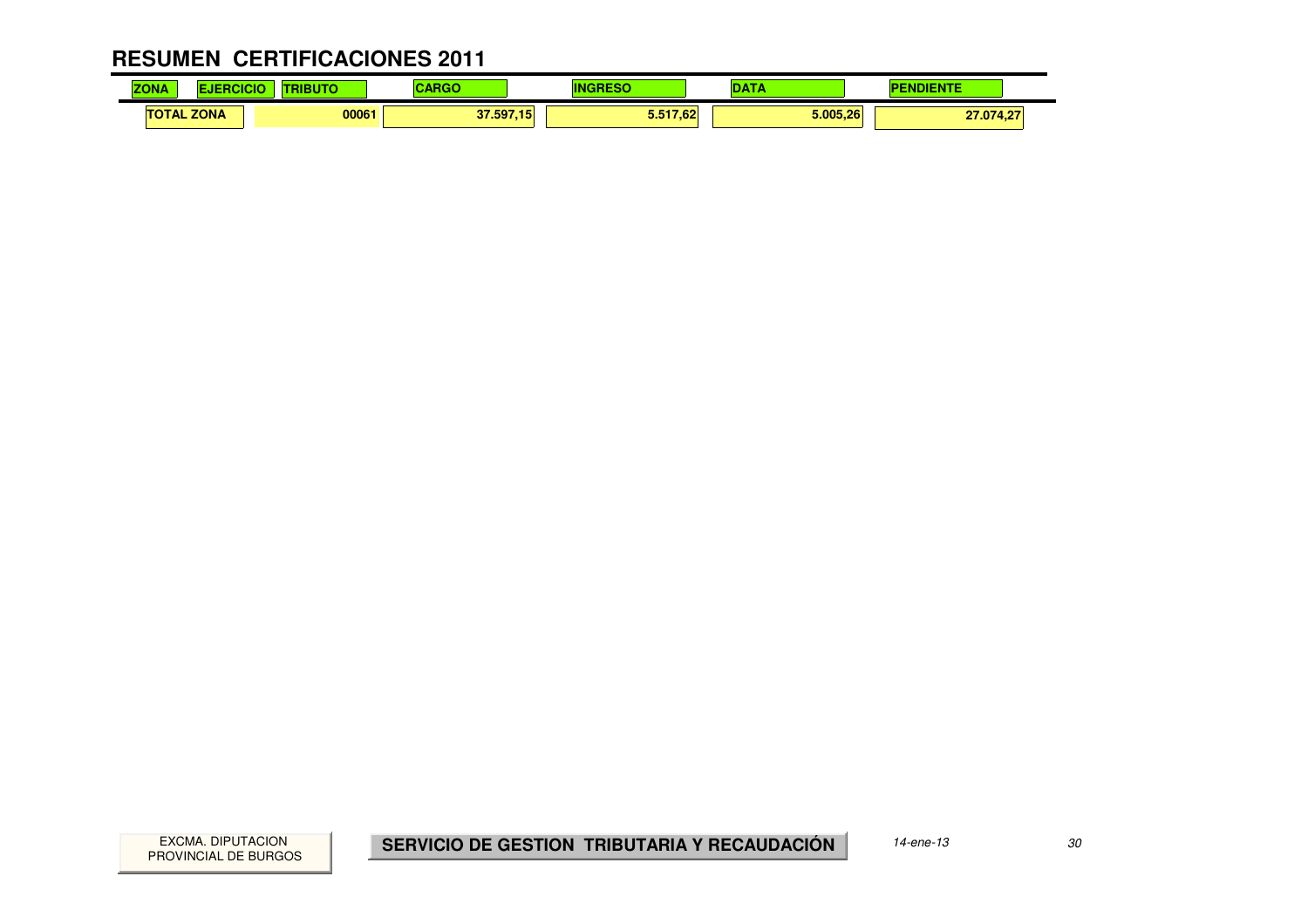| <b>ZONA</b>                | <b>EJERCICIO</b>    | <b>TRIBUTO</b>    |              | <b>CARGO</b> |       | <b>INGRESO</b> | <b>DATA</b> |      | <b>PENDIENTE</b> |      |
|----------------------------|---------------------|-------------------|--------------|--------------|-------|----------------|-------------|------|------------------|------|
| <b>CILLERUELO DE ABAJO</b> |                     |                   |              |              |       |                |             |      |                  |      |
| <b>REMESA:</b>             |                     | CERTIF2012        |              |              |       |                |             |      |                  |      |
| 00081                      | 2012                | Certificaciones   |              |              | 27,77 | 27,77          |             | 0,00 |                  | 0,00 |
|                            | <b>TOTAL REMESA</b> | <b>CERTIF2012</b> |              |              | 27,77 | 27,77          |             | 0,00 |                  | 0,00 |
| <b>CILLERUELO DE ABAJO</b> |                     |                   | <b>TOTAL</b> |              | 27,77 | 27,77          |             | 0,00 |                  | 0,00 |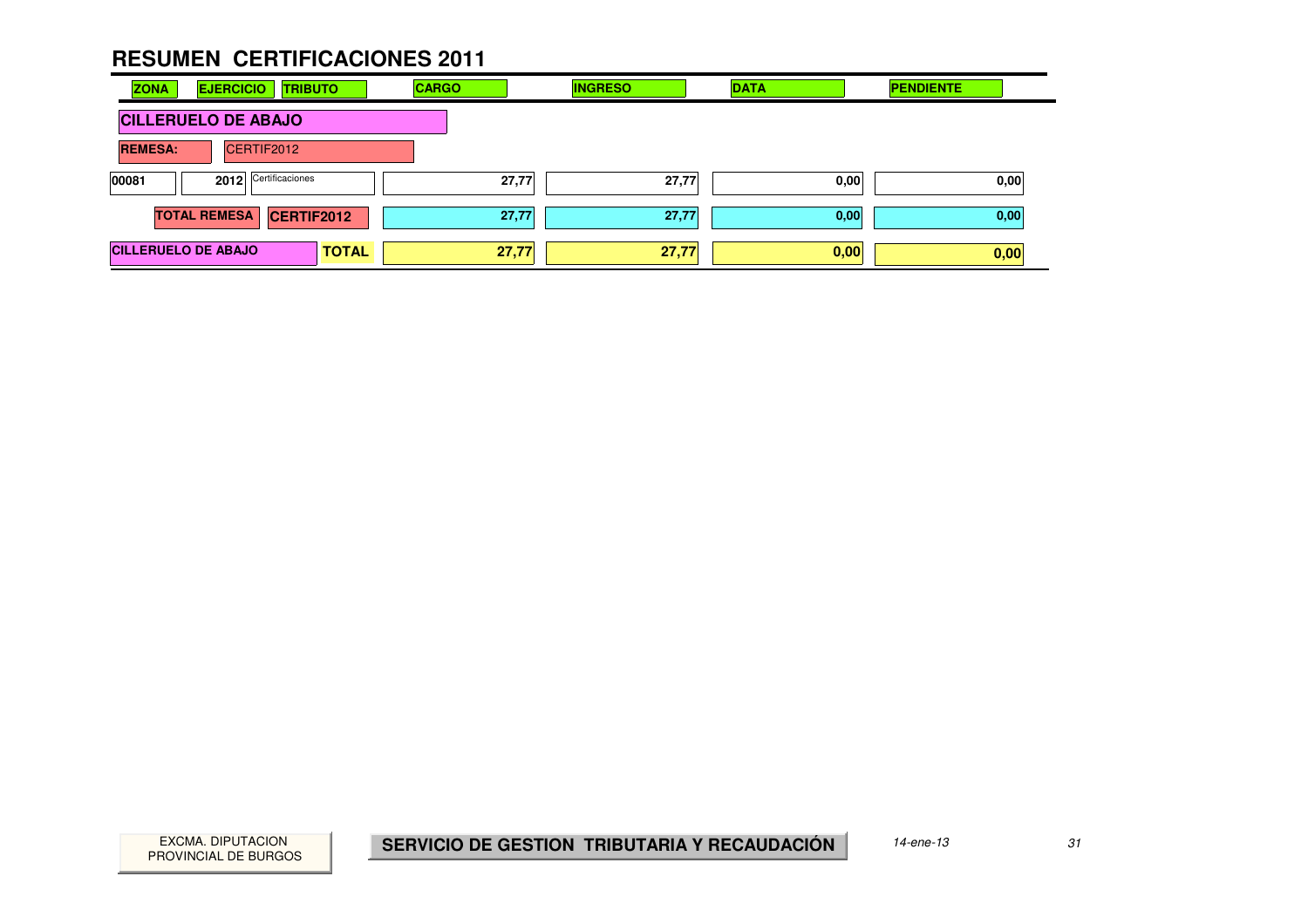| <b>ZONA</b>    | <b>EJERCICIO</b><br><b>TRIBUTO</b>       | <b>CARGO</b> | <b>INGRESO</b> | <b>DATA</b> | <b>PENDIENTE</b> |
|----------------|------------------------------------------|--------------|----------------|-------------|------------------|
| <b>LERMA</b>   |                                          |              |                |             |                  |
| <b>REMESA:</b> | CERTIF2006                               |              |                |             |                  |
| 00081          | Certificaciones<br>1999                  | 1.491,42     | 0,00           | 1.491,42    | 0,00             |
|                | Certificaciones<br>2003                  | 82,10        | 0,00           | 0,00        | 82,10            |
|                | Certificaciones<br>2004                  | 327,80       | 0,00           | 0,00        | 327,80           |
|                | Certificaciones<br>2005                  | 268,44       | 0,00           | 268,44      | 0,00             |
|                | <b>TOTAL REMESA</b><br><b>CERTIF2006</b> | 2.169,76     | 0,00           | 1.759,86    | 409,90           |
| <b>REMESA:</b> | CERTIF2009                               |              |                |             |                  |
| 00081          | Certificaciones<br>2007                  | 14.504,88    | 0,00           | 0,00        | 14.504,88        |
|                | Certificaciones<br>2008                  | 5.765,36     | 0,00           | 5.765,36    | 0,00             |
|                | <b>TOTAL REMESA</b><br><b>CERTIF2009</b> | 20.270,24    | 0,00           | 5.765,36    | 14.504,88        |
| <b>LERMA</b>   | <b>TOTAL</b>                             | 22.440,00    | 0,00           | 7.525,22    | 14.914,78        |

and the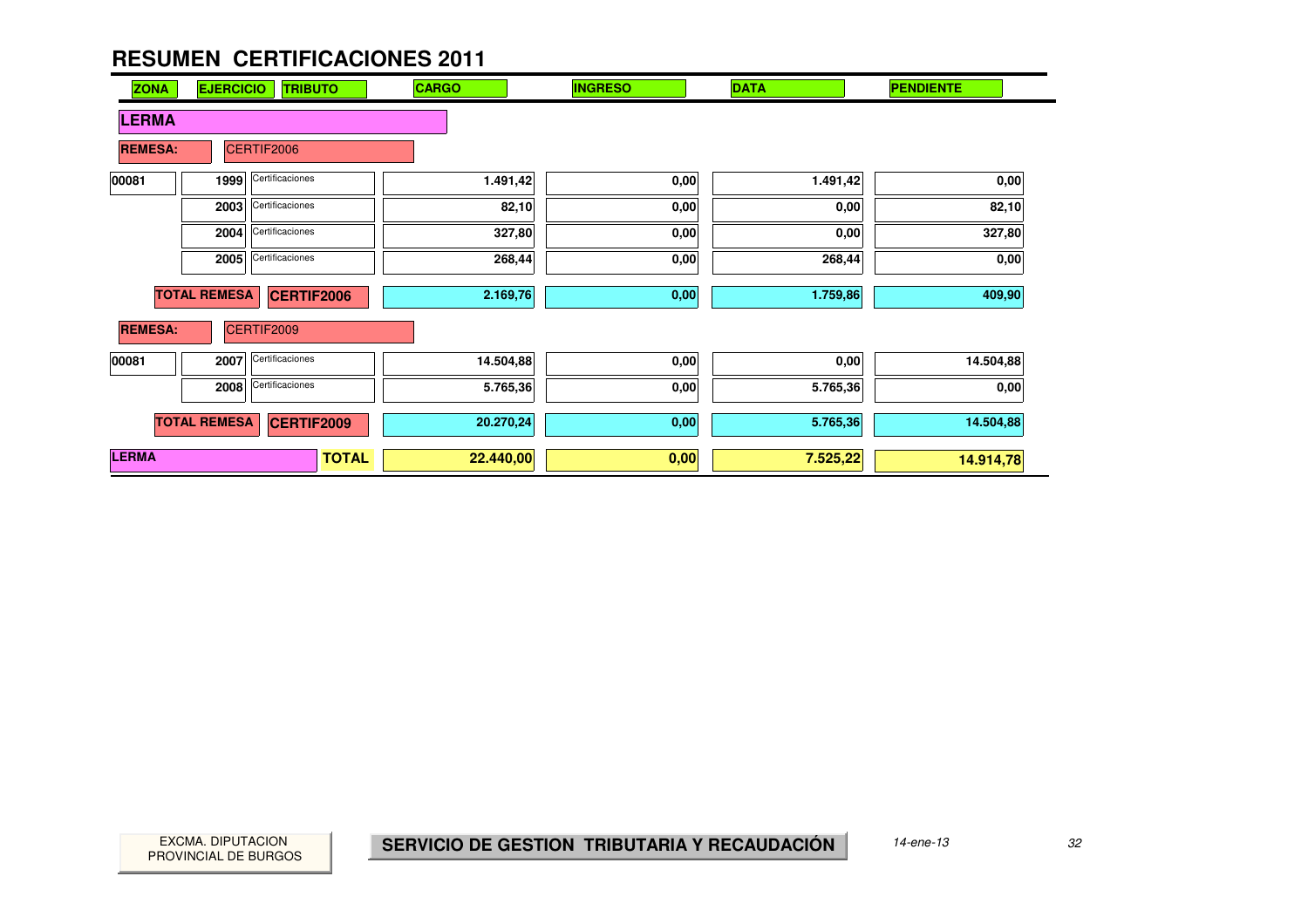| <b>ZONA</b>               | <b>EJERCICIO</b><br><b>TRIBUTO</b>       |              | <b>CARGO</b> | <b>INGRESO</b> | <b>DATA</b> | <b>PENDIENTE</b> |
|---------------------------|------------------------------------------|--------------|--------------|----------------|-------------|------------------|
|                           | <b>MADRIGAL DEL MONTE</b>                |              |              |                |             |                  |
| <b>REMESA:</b>            | CERTIF2012                               |              |              |                |             |                  |
| 00081                     | Certificaciones<br>2011                  |              | 78.039,40    | 0,00           | 0,00        | 78.039,40        |
|                           | <b>TOTAL REMESA</b><br><b>CERTIF2012</b> |              | 78.039,40    | 0,00           | 0,00        | 78.039,40        |
| <b>MADRIGAL DEL MONTE</b> |                                          | <b>TOTAL</b> | 78.039,40    | 0,00           | 0,00        | 78.039,40        |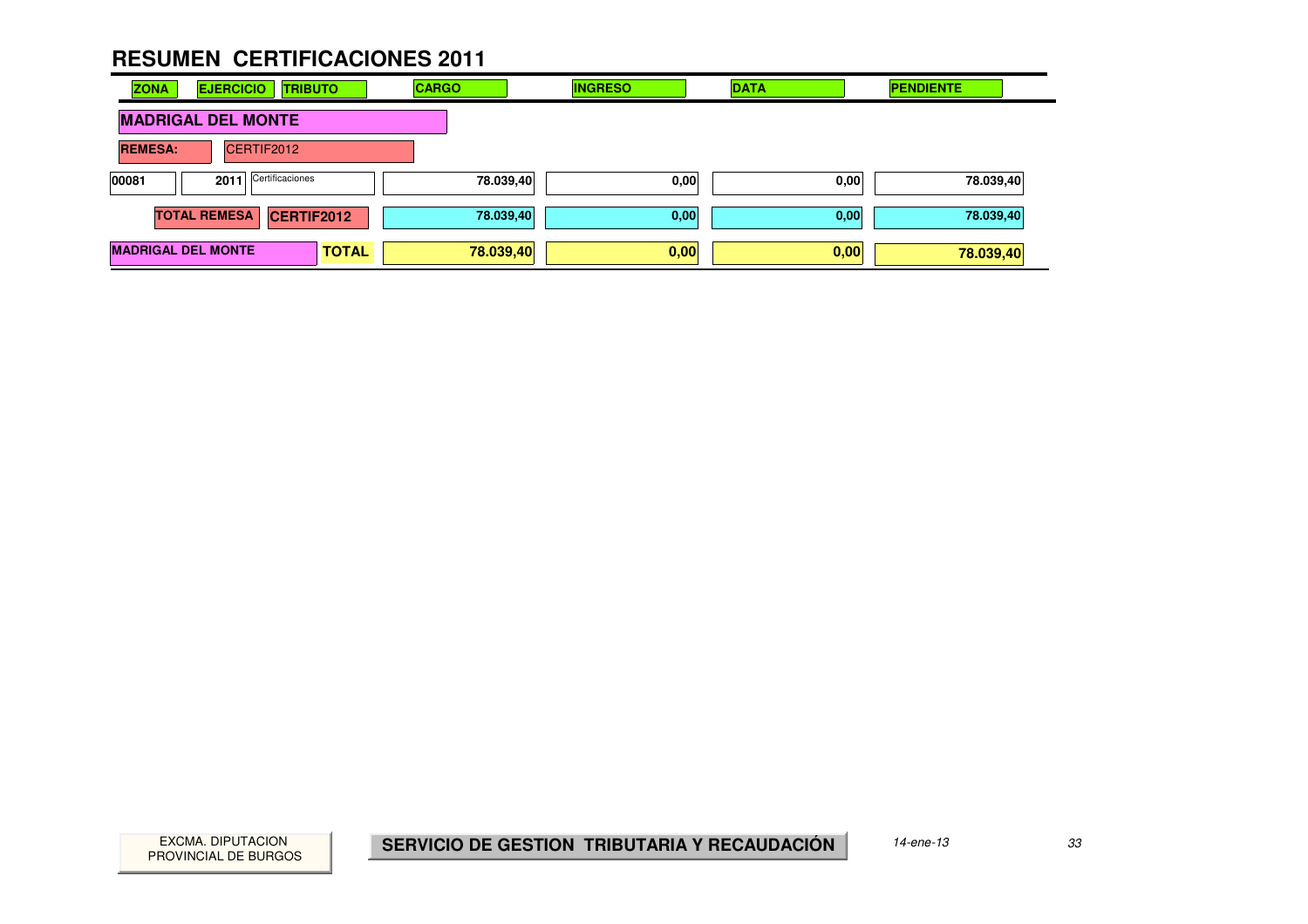| <b>ZONA</b>       | <b>EJERCICIO</b><br><b>TRIBUTO</b>       | <b>CARGO</b> | <b>INGRESO</b> | <b>DATA</b> | <b>PENDIENTE</b> |
|-------------------|------------------------------------------|--------------|----------------|-------------|------------------|
| <b>SANTA INES</b> |                                          |              |                |             |                  |
| <b>REMESA:</b>    | CERTIF2012                               |              |                |             |                  |
| 00081             | Certificaciones<br>2012                  | 68,16        | 68,16          | 0,00        | 0,00             |
|                   | <b>TOTAL REMESA</b><br><b>CERTIF2012</b> | 68,16        | 68,16          | 0,00        | 0,00             |
| <b>SANTA INES</b> | <b>TOTAL</b>                             | 68,16        | 68,16          | 0,00        | 0,00             |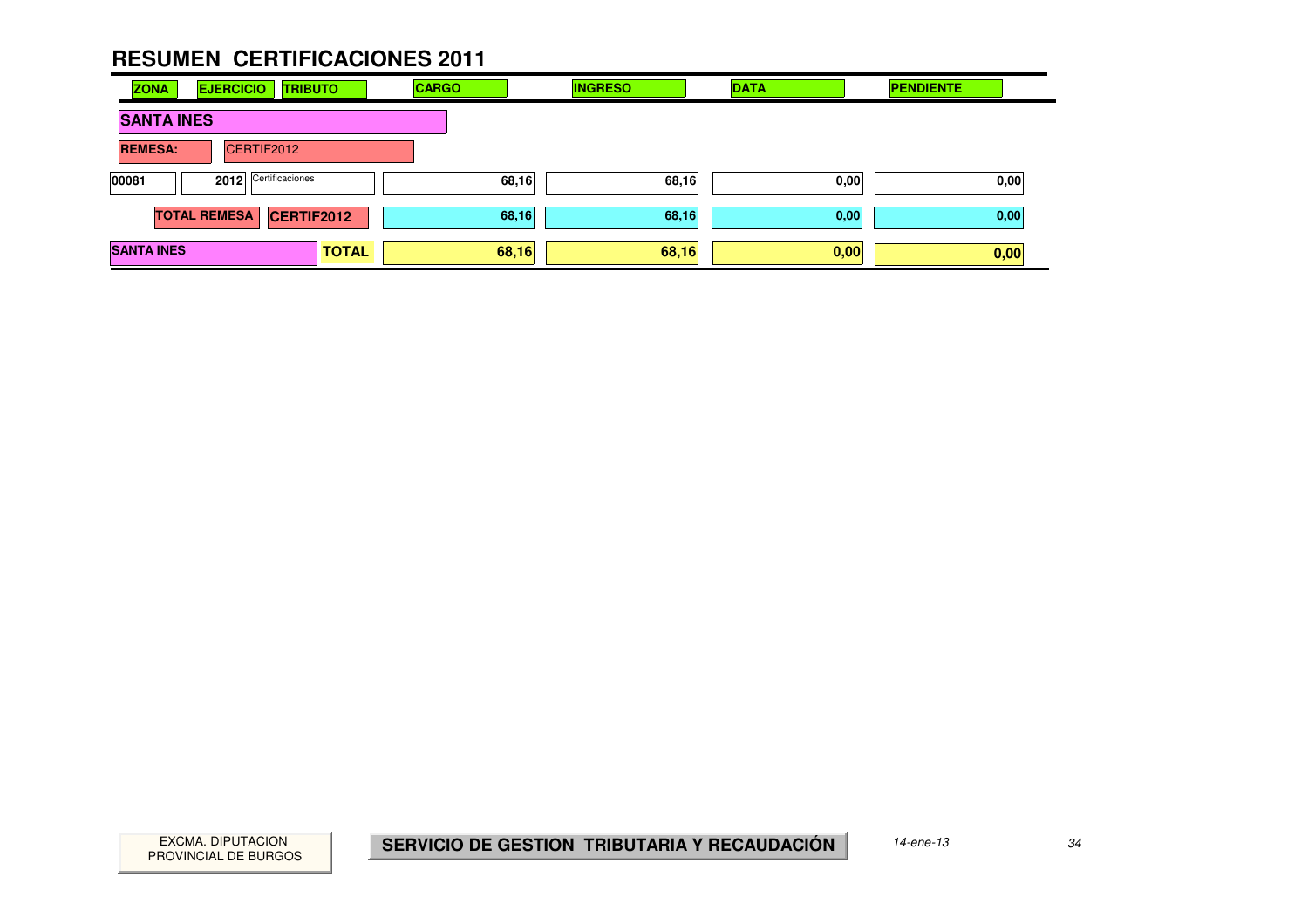| <b>ZONA</b>        | <b>EJERCICIO</b>    | <b>TRIBUTO</b>  |              | <b>CARGO</b> |       | <b>INGRESO</b> | <b>DATA</b> |      | <b>PENDIENTE</b> |      |
|--------------------|---------------------|-----------------|--------------|--------------|-------|----------------|-------------|------|------------------|------|
| <b>VILLAFRUELA</b> |                     |                 |              |              |       |                |             |      |                  |      |
| <b>REMESA:</b>     |                     | CERTIF2012      |              |              |       |                |             |      |                  |      |
| 00081              | 2012                | Certificaciones |              |              | 83,30 | 83,30          |             | 0,00 |                  | 0,00 |
|                    | <b>TOTAL REMESA</b> | CERTIF2012      |              |              | 83,30 | 83,30          |             | 0,00 |                  | 0,00 |
| <b>VILLAFRUELA</b> |                     |                 | <b>TOTAL</b> |              | 83,30 | 83,30          |             | 0,00 |                  | 0,00 |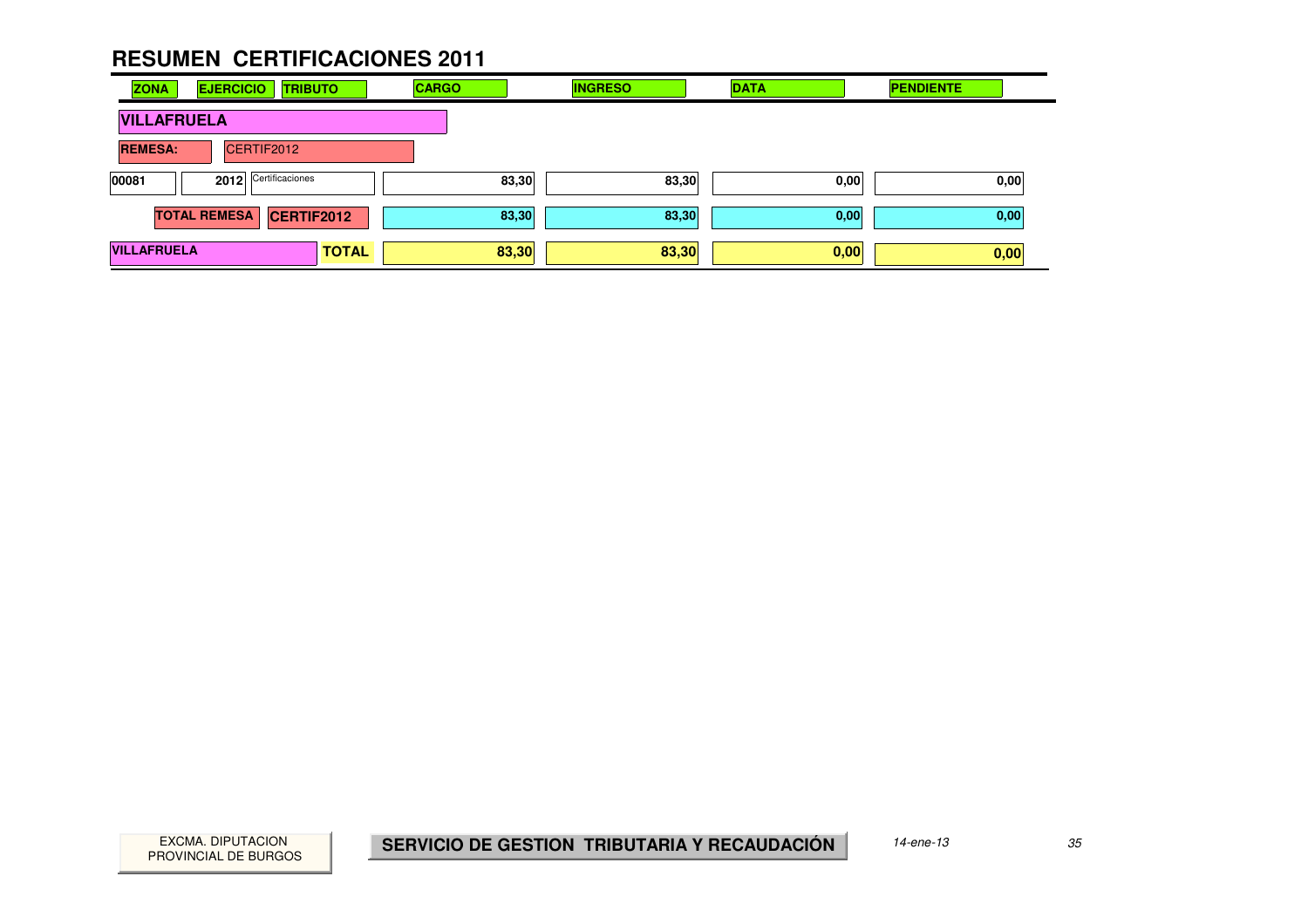#### **RESUMEN CERTIFICACIONES 2011** $\mathbf{r}$

| <b>ZONA</b>       | <b>ALCOHOL:</b><br>3 U | $\sim$ $\sim$ $\sim$ |                 | $-$      | <b><i><u>PARTICULAR</u></i></b><br>. |
|-------------------|------------------------|----------------------|-----------------|----------|--------------------------------------|
| <b>TOTAL ZONA</b> | 00081                  | 100.658.63           | 170.92<br>79.40 | 7.525.22 | 92.954,18                            |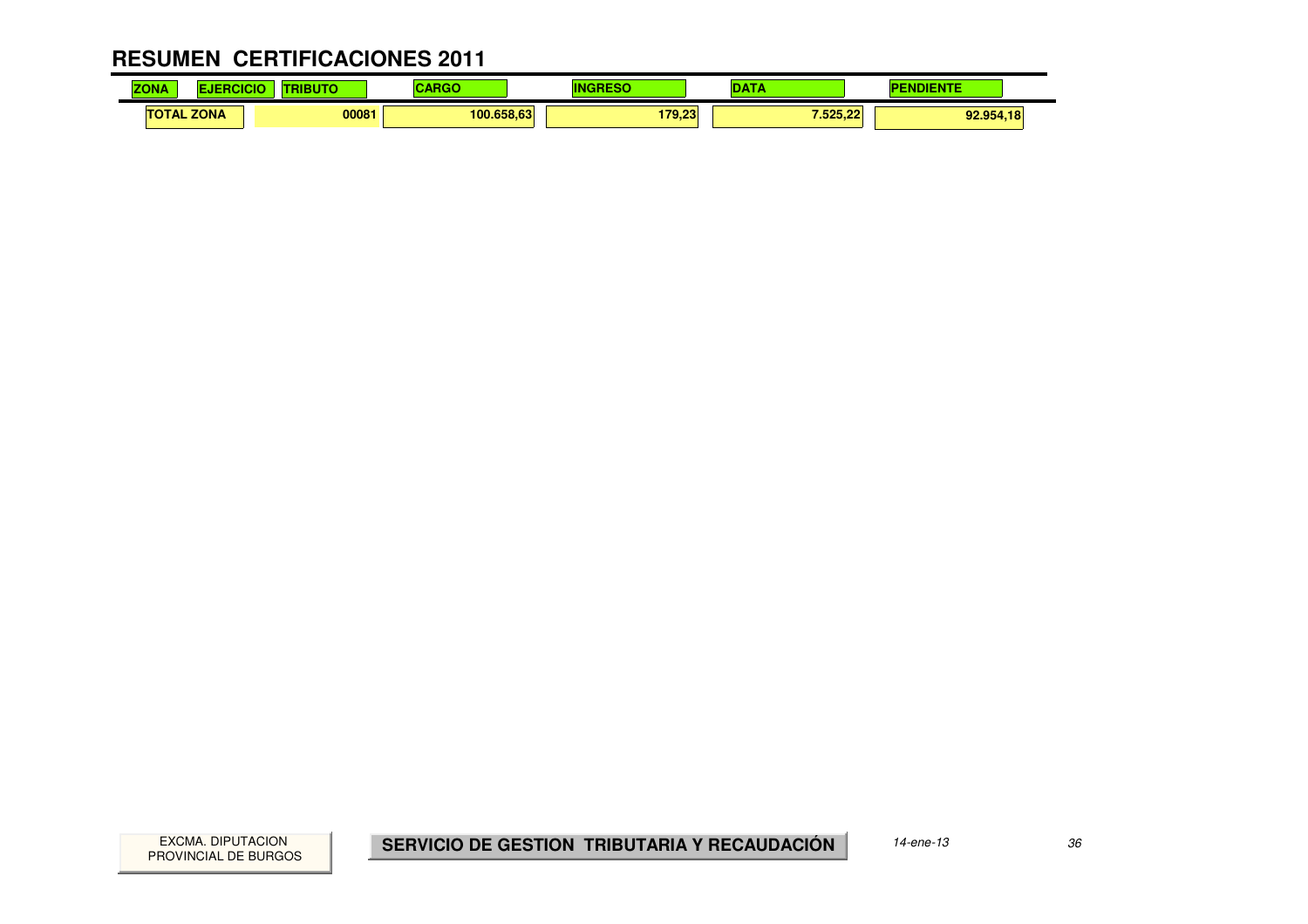| <b>ZONA</b>    | <b>EJERCICIO</b><br><b>TRIBUTO</b>            | <b>CARGO</b> | <b>INGRESO</b> | <b>DATA</b> | <b>PENDIENTE</b> |
|----------------|-----------------------------------------------|--------------|----------------|-------------|------------------|
|                | <b>BARBADILLO DEL MERCADO</b>                 |              |                |             |                  |
| <b>REMESA:</b> | CERTIF2012                                    |              |                |             |                  |
| 00111          | 2012 Certificaciones                          | 16.979,52    | 0,00           | 0,00        | 16.979,52        |
|                | <b>TOTAL REMESA</b><br>CERTIF2012             | 16.979,52    | 0,00           | 0,00        | 16.979,52        |
|                | <b>BARBADILLO DEL MERCADO</b><br><b>TOTAL</b> | 16.979,52    | 0,00           | 0,00        | 16.979,52        |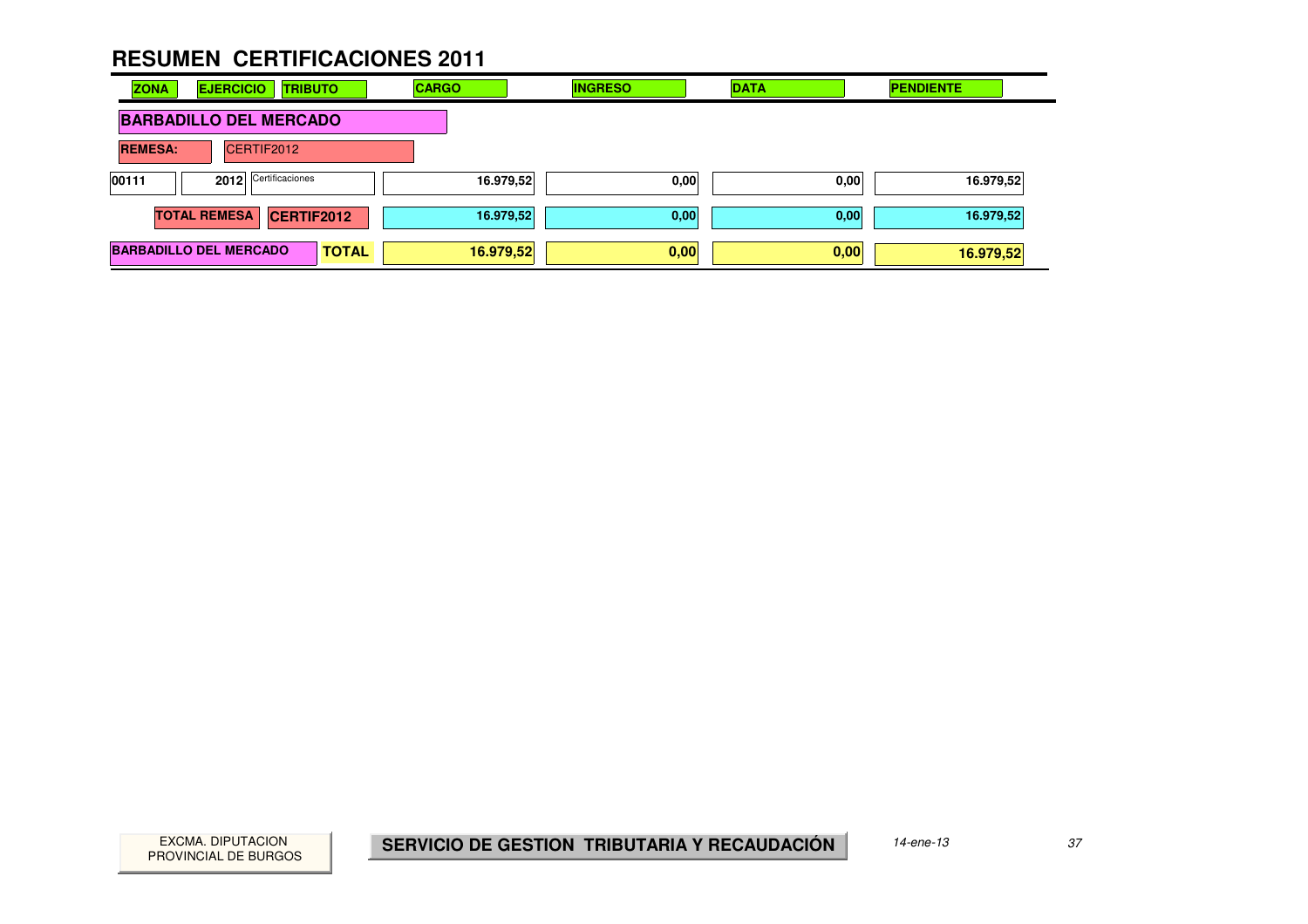| <b>ZONA</b>           | <b>EJERCICIO</b><br><b>TRIBUTO</b> | <b>CARGO</b> | <b>INGRESO</b> | <b>DATA</b> | <b>PENDIENTE</b> |
|-----------------------|------------------------------------|--------------|----------------|-------------|------------------|
| <b>HUERTA DEL REY</b> |                                    |              |                |             |                  |
| <b>REMESA:</b>        | CERTIF2003                         |              |                |             |                  |
| 00111                 | Certificaciones<br>1999            | 2.628,07     | 0,00           | 0,00        | 2.628,07         |
|                       | <b>TOTAL REMESA</b><br>CERTIF2003  | 2.628,07     | 0,00           | 0,00        | 2.628,07         |
| <b>REMESA:</b>        | CERTIF2005                         |              |                |             |                  |
| 00111                 | Certificaciones<br>2003            | 18,00        | 0,00           | 0,00        | 18,00            |
|                       | <b>TOTAL REMESA</b><br>CERTIF2005  | 18,00        | 0,00           | 0,00        | 18,00            |
| <b>HUERTA DEL REY</b> | <b>TOTAL</b>                       | 2.646,07     | 0,00           | 0,00        | 2.646,07         |

PROVINCIAL DE BURGOS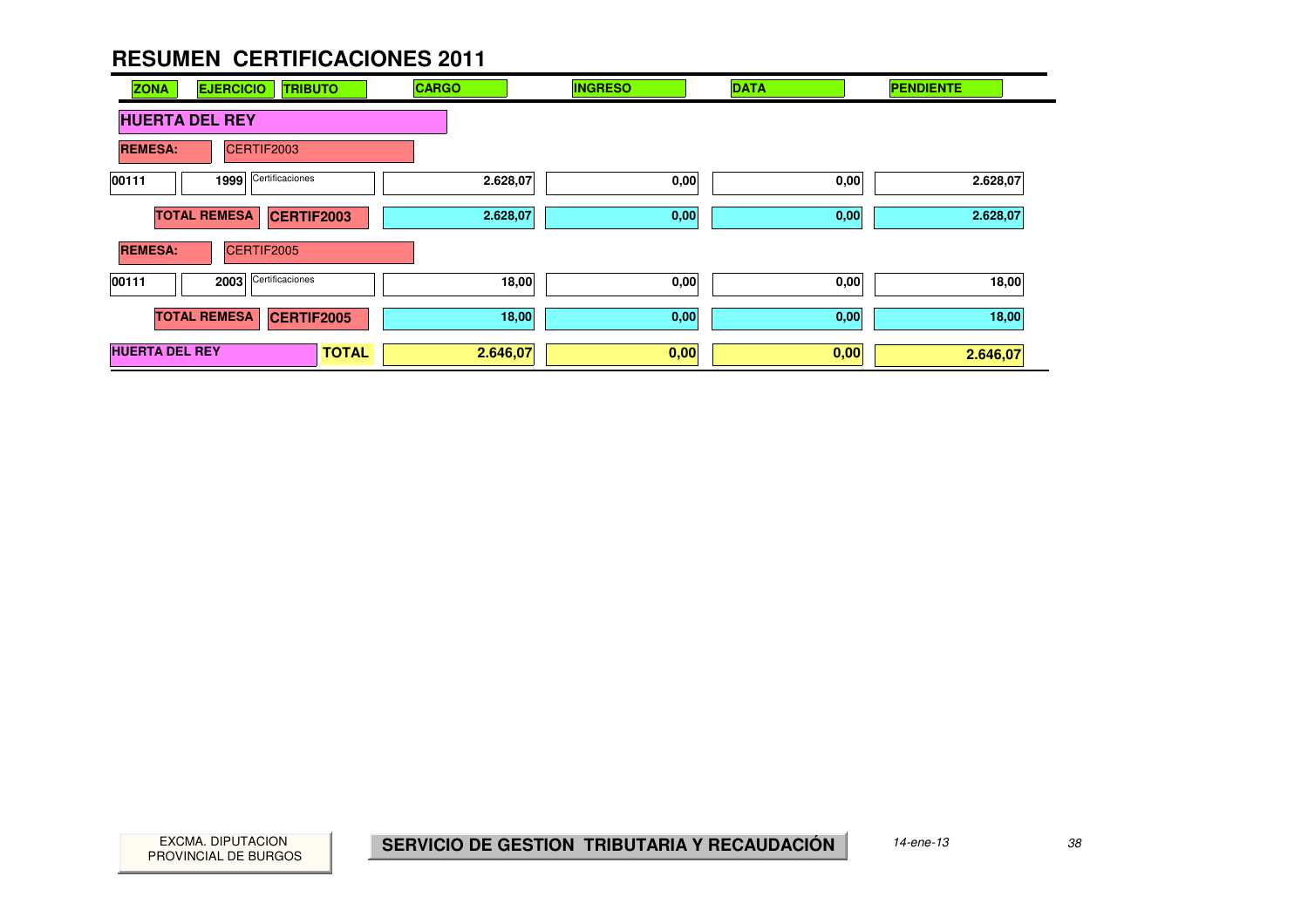| <b>ZONA</b>                   | <b>EJERCICIO</b>              | <b>TRIBUTO</b>  | <b>CARGO</b> | <b>INGRESO</b> | <b>DATA</b> | <b>PENDIENTE</b> |
|-------------------------------|-------------------------------|-----------------|--------------|----------------|-------------|------------------|
| <b>QUINTANAR DE LA SIERRA</b> |                               |                 |              |                |             |                  |
| <b>REMESA:</b>                | CERTIF2011                    |                 |              |                |             |                  |
| 00111                         | 2005 Certificaciones          |                 | 12,05        | 12,05          | 0,00        | 0,00             |
|                               | 2011                          | Certificaciones | 251.116,32   | 0,00           | 0,00        | 251.116,32       |
|                               | <b>TOTAL REMESA</b>           | CERTIF2011      | 251.128,37   | 12,05          | 0,00        | 251.116,32       |
|                               | <b>QUINTANAR DE LA SIERRA</b> | <b>TOTAL</b>    | 251.128,37   | 12,05          | 0,00        | 251.116,32       |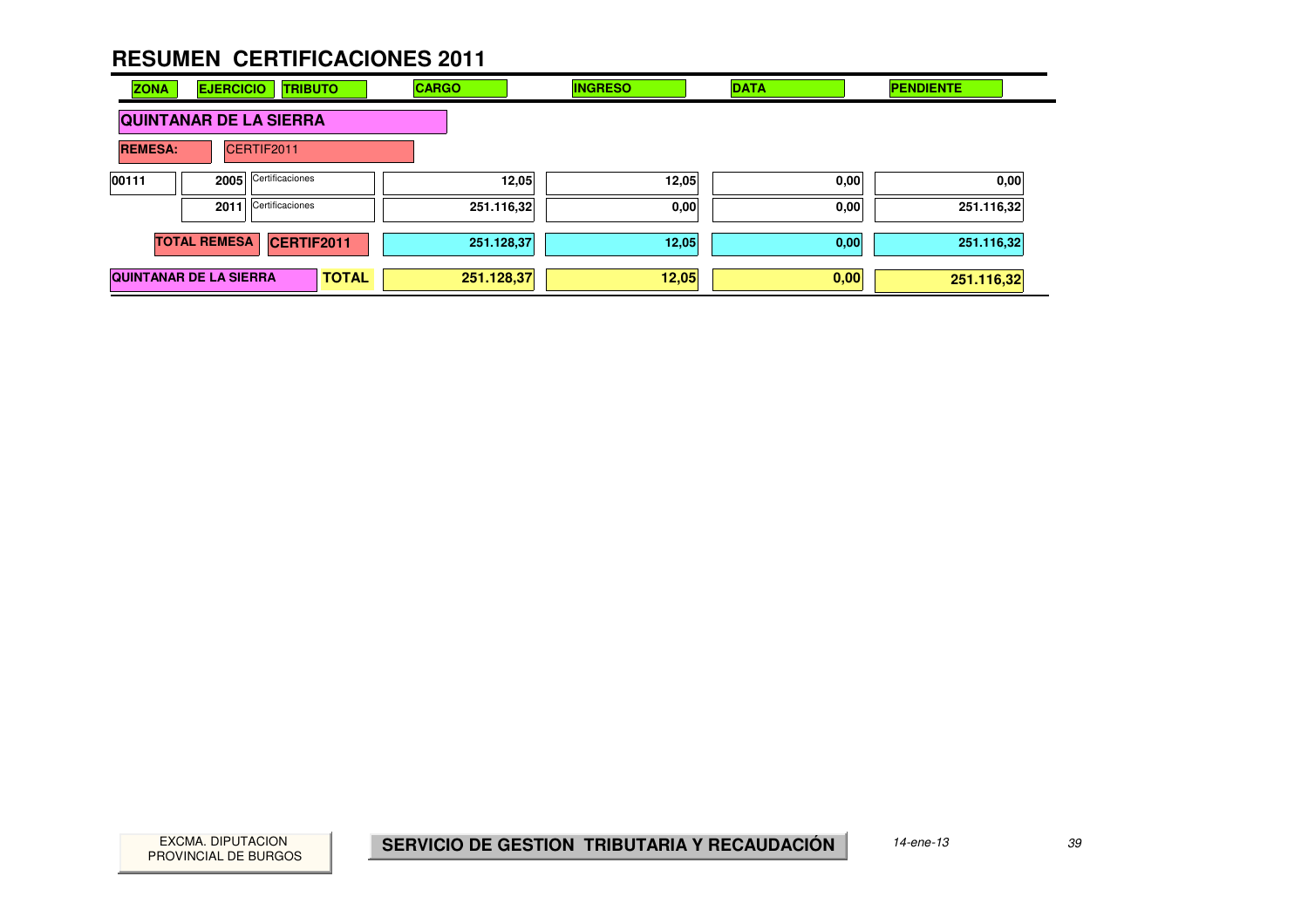| <b>ZONA</b>    | <b>EJERCICIO</b><br><b>TRIBUTO</b>           | <b>CARGO</b> | <b>INGRESO</b> | <b>DATA</b> | <b>PENDIENTE</b> |
|----------------|----------------------------------------------|--------------|----------------|-------------|------------------|
|                | <b>SALAS DE LOS INFANTES</b>                 |              |                |             |                  |
| <b>REMESA:</b> | CERTIF2010                                   |              |                |             |                  |
| 00111          | Certificaciones<br>2005                      | 182,88       | 0,00           | 0,00        | 182,88           |
|                | Certificaciones<br>2009                      | 27.339,83    | 0,00           | 0,00        | 27.339,83        |
|                | <b>TOTAL REMESA</b><br>CERTIF2010            | 27.522,71    | 0,00           | 0,00        | 27.522,71        |
| <b>REMESA:</b> | CERTIF2011                                   |              |                |             |                  |
| 00111          | Certificaciones<br>2010                      | 150,71       | 0,00           | 0,00        | 150,71           |
|                | <b>TOTAL REMESA</b><br>CERTIF2011            | 150,71       | 0,00           | 0,00        | 150,71           |
|                | <b>SALAS DE LOS INFANTES</b><br><b>TOTAL</b> | 27.673,42    | 0,00           | 0,00        | 27.673,42        |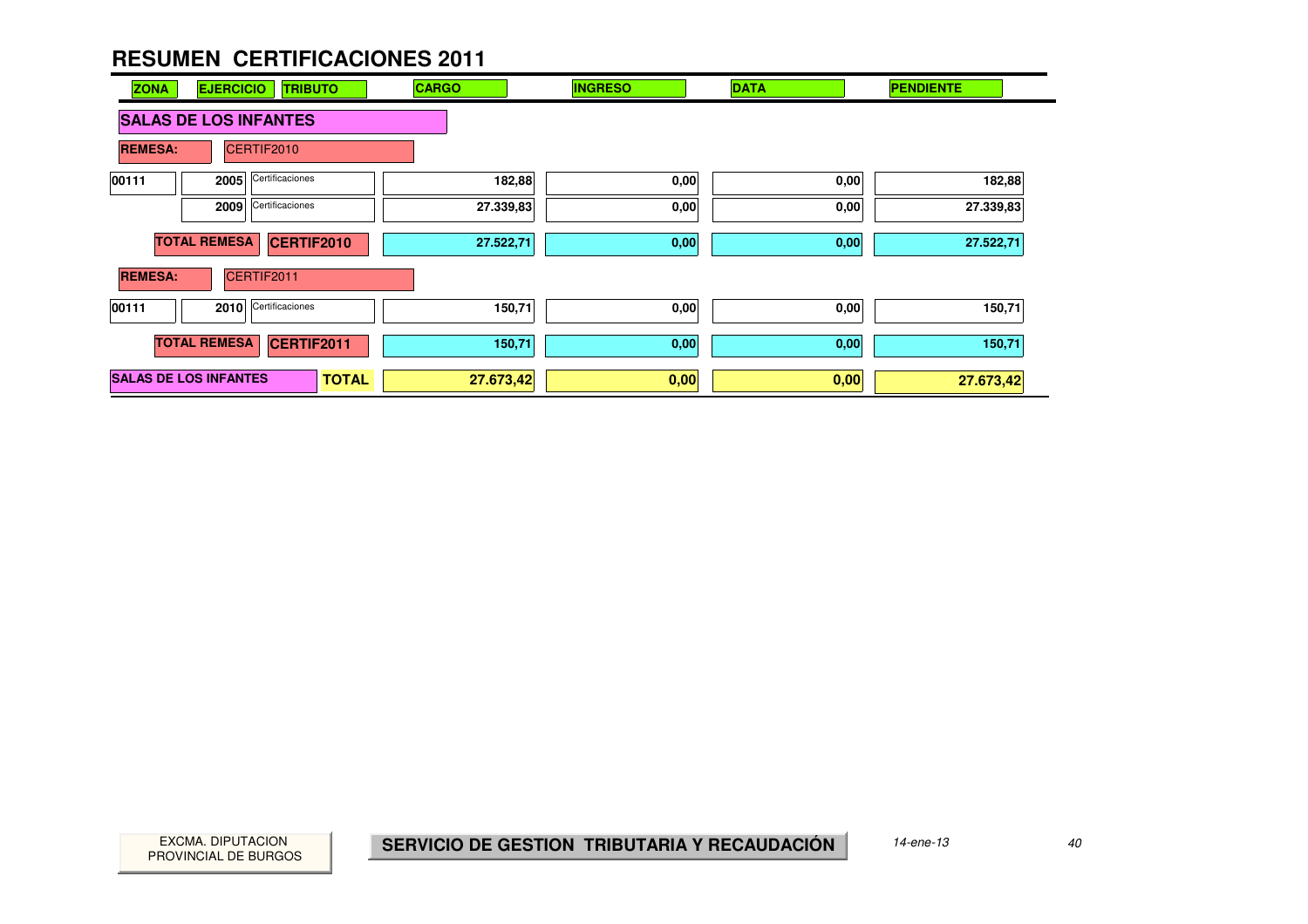#### **RESUMEN CERTIFICACIONES 2011** $\mathbf{r}$

| <b>ZONA</b>       | 1,177,4<br>3 U | ADOR       |       | $-$  | <b>The Second Contract of the Second Contract</b><br>. |
|-------------------|----------------|------------|-------|------|--------------------------------------------------------|
| <b>TOTAL ZONA</b> | 00111          | 298.427,38 | 12.05 | 0.00 | 298.415,33                                             |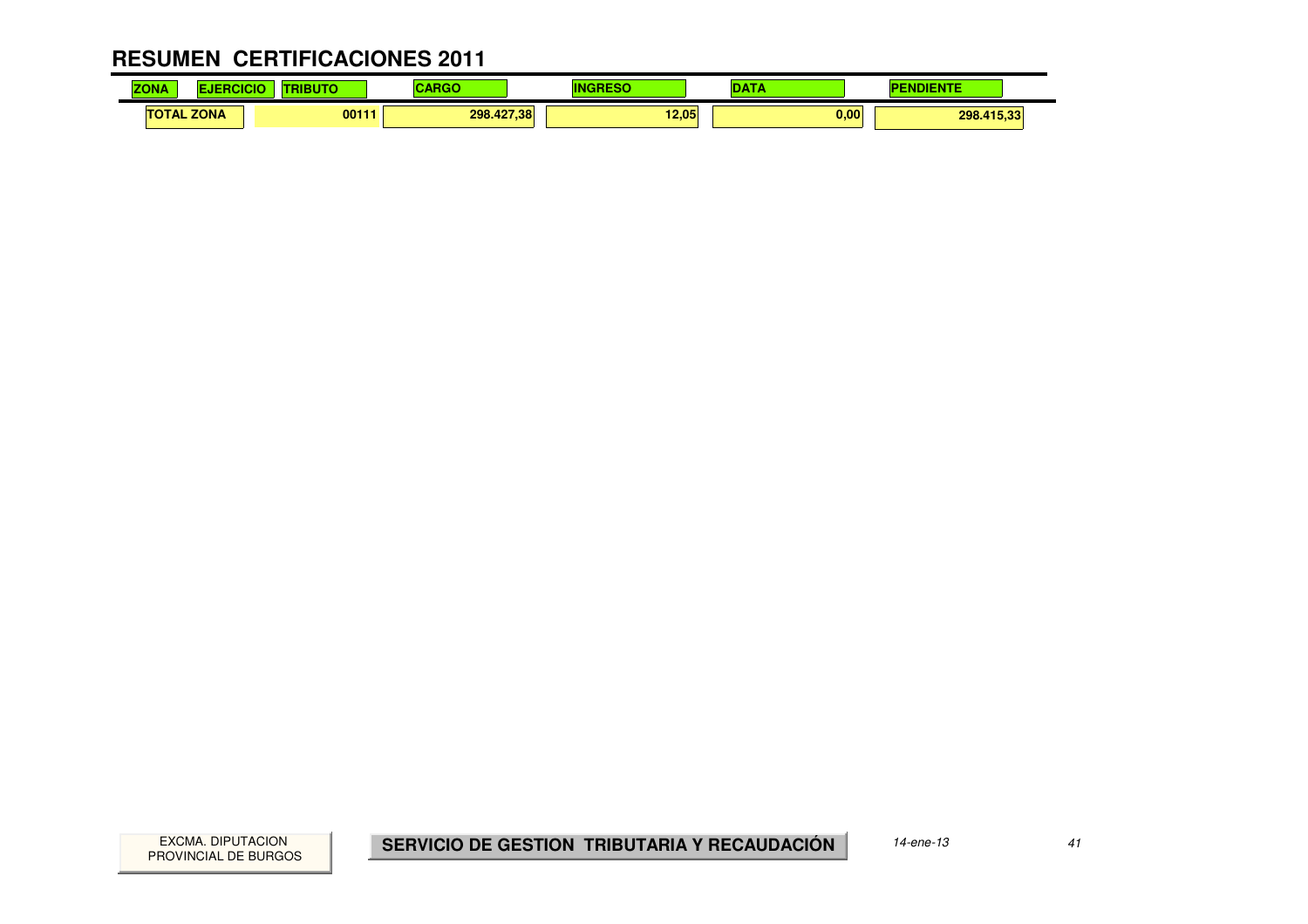| <b>ZONA</b>    | <b>EJERCICIO</b><br><b>TRIBUTO</b>              | <b>CARGO</b> | <b>INGRESO</b> | <b>DATA</b> | <b>PENDIENTE</b> |
|----------------|-------------------------------------------------|--------------|----------------|-------------|------------------|
|                | <b>ESPINOSA DE LOS MONTEROS</b>                 |              |                |             |                  |
| <b>REMESA:</b> | CERTIF2001                                      |              |                |             |                  |
| 00141          | 1998 Certificaciones                            | 27,05        | 0,00           | 0,00        | 27,05            |
|                | <b>TOTAL REMESA</b><br>CERTIF2001               | 27,05        | 0,00           | 0,00        | 27,05            |
|                | <b>ESPINOSA DE LOS MONTEROS</b><br><b>TOTAL</b> | 27,05        | 0,00           | 0,00        | 27,05            |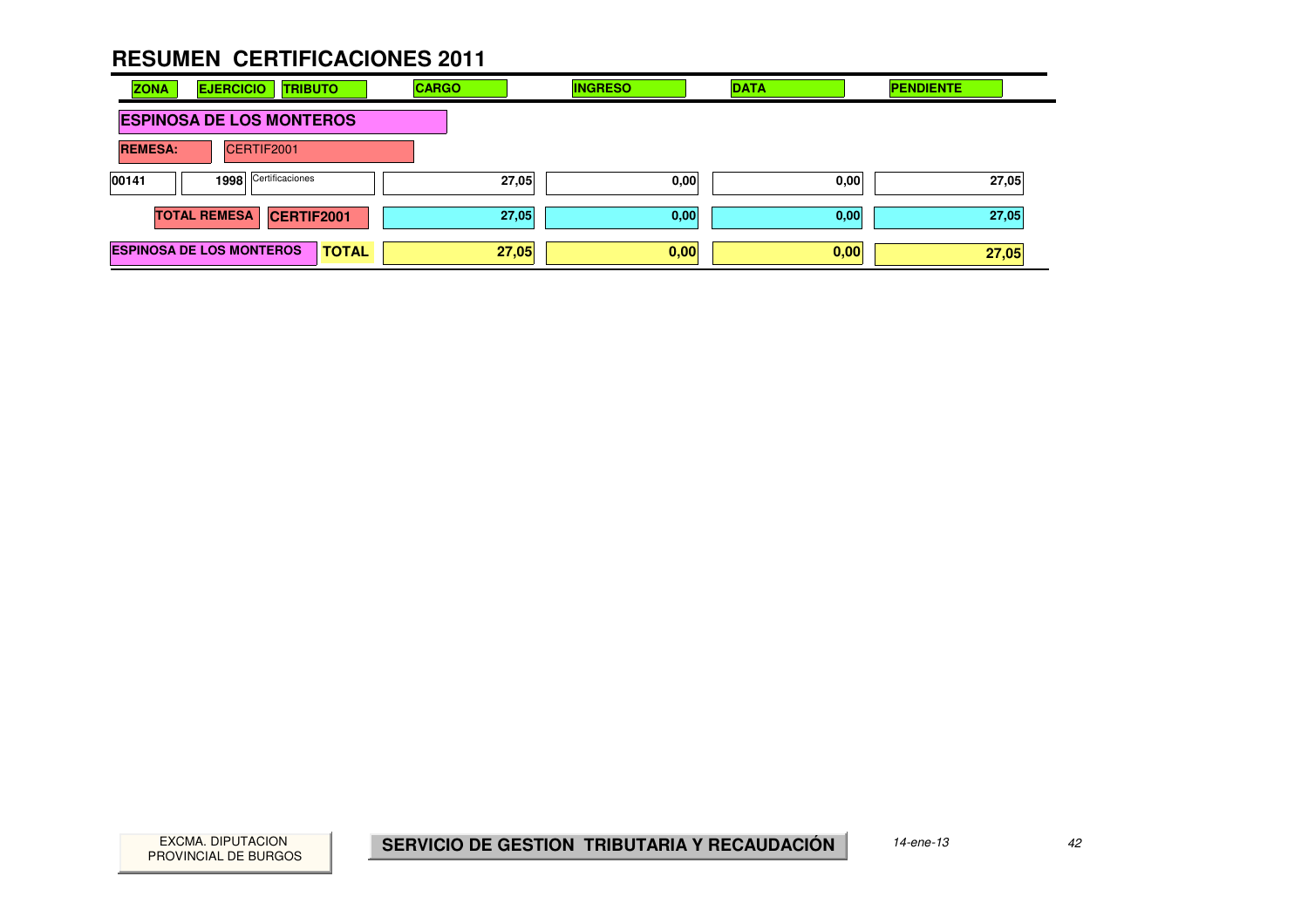| <b>ZONA</b>                | <b>EJERCICIO</b><br><b>TRIBUTO</b>       | <b>CARGO</b> | <b>INGRESO</b> | <b>DATA</b> | <b>PENDIENTE</b>      |  |  |  |  |  |
|----------------------------|------------------------------------------|--------------|----------------|-------------|-----------------------|--|--|--|--|--|
|                            | <b>MERINDAD DE MONTIJA</b>               |              |                |             |                       |  |  |  |  |  |
| <b>REMESA:</b>             | CERTIF2001                               |              |                |             |                       |  |  |  |  |  |
| 00141                      | Certificaciones<br>1998                  | 861,85       | 0,00           | 0,00        | 861,85                |  |  |  |  |  |
|                            | <b>TOTAL REMESA</b><br>CERTIF2001        | 861,85       | 0,00           | 0,00        | 861,85                |  |  |  |  |  |
| <b>REMESA:</b>             | CERTIF2008                               |              |                |             |                       |  |  |  |  |  |
| 00141                      | Certificaciones<br>2008                  | 19.673,60    | 0,00           | 0,00        | 19.673,60             |  |  |  |  |  |
|                            | <b>TOTAL REMESA</b><br>CERTIF2008        | 19.673,60    | 0,00           | 0,00        | 19.673,60             |  |  |  |  |  |
| <b>REMESA:</b>             | CERTIF2009                               |              |                |             |                       |  |  |  |  |  |
| 00141                      | Certificaciones<br>2008                  | 1.869,30     | 0,00           | 623,10      | $\overline{1.246,20}$ |  |  |  |  |  |
|                            | <b>TOTAL REMESA</b><br><b>CERTIF2009</b> | 1.869,30     | 0,00           | 623,10      | 1.246,20              |  |  |  |  |  |
| <b>REMESA:</b>             | CERTIF2010                               |              |                |             |                       |  |  |  |  |  |
| 00141                      | Certificaciones<br>2009                  | 18.015,24    | 1.446,68       | 3.602,43    | 12.966,13             |  |  |  |  |  |
|                            | <b>TOTAL REMESA</b><br><b>CERTIF2010</b> | 18.015,24    | 1.446,68       | 3.602,43    | 12.966,13             |  |  |  |  |  |
| <b>REMESA:</b>             | CERTIF2012                               |              |                |             |                       |  |  |  |  |  |
| 00141                      | Certificaciones<br>2011                  | 3.753,81     | 0,00           | 0,00        | 3.753,81              |  |  |  |  |  |
|                            | <b>TOTAL REMESA</b><br><b>CERTIF2012</b> | 3.753,81     | 0,00           | 0,00        | 3.753,81              |  |  |  |  |  |
| <b>MERINDAD DE MONTIJA</b> | <b>TOTAL</b>                             | 44.173,80    | 1.446,68       | 4.225,53    | 38.501,59             |  |  |  |  |  |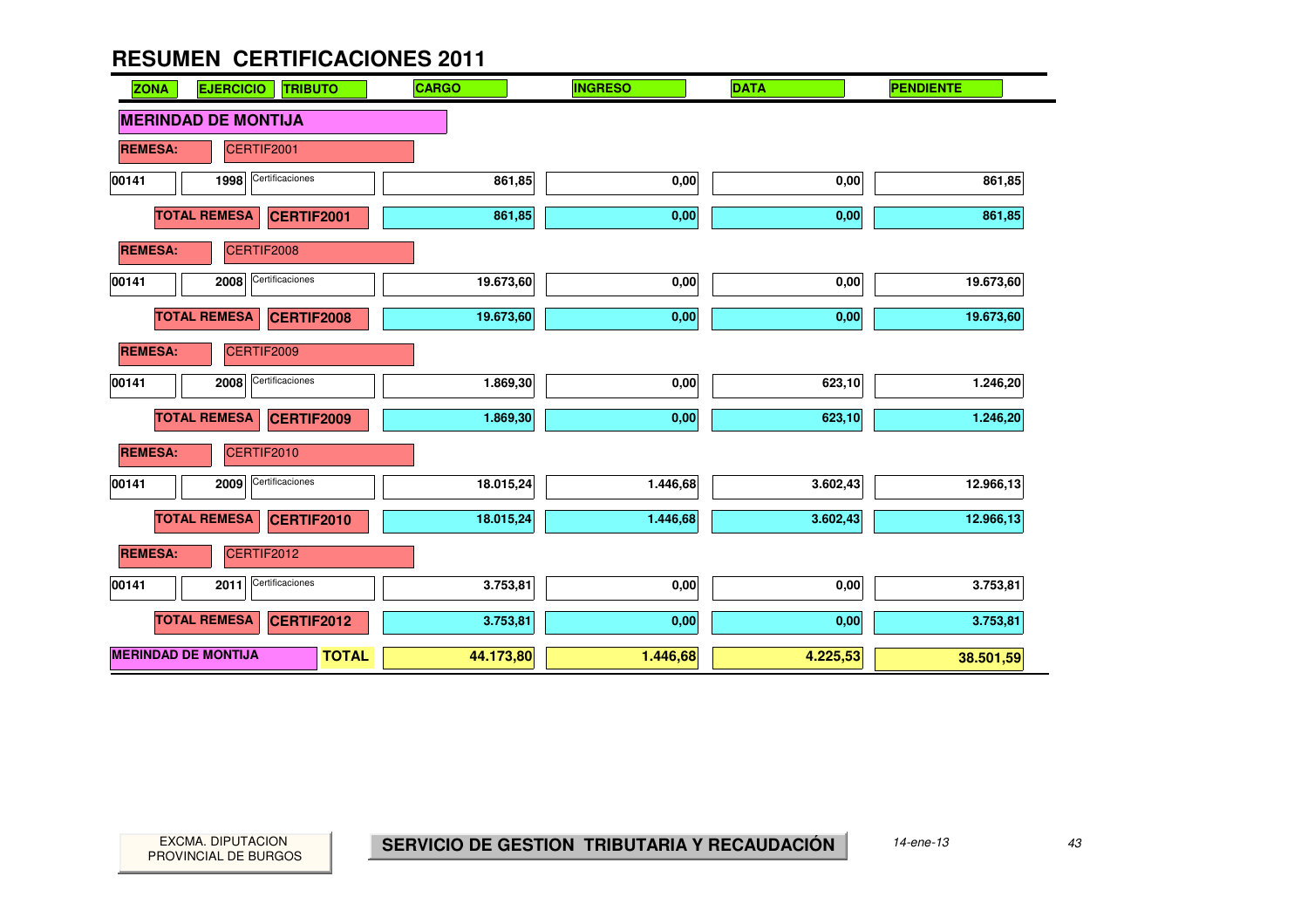| <b>ZONA</b>    | <b>EJERCICIO</b><br><b>TRIBUTO</b>             | <b>CARGO</b> | <b>INGRESO</b> | <b>DATA</b> | <b>PENDIENTE</b> |
|----------------|------------------------------------------------|--------------|----------------|-------------|------------------|
|                | <b>MERINDAD DE VALDIVIELSO</b>                 |              |                |             |                  |
| <b>REMESA:</b> | CERTIF2001                                     |              |                |             |                  |
| 00141          | 1998 Certificaciones                           | 1.250, 10    | 0,00           | 18,03       | 1.232,07         |
|                | <b>TOTAL REMESA</b><br>CERTIF2001              | 1.250, 10    | 0,00           | 18,03       | 1.232,07         |
|                | <b>MERINDAD DE VALDIVIELSO</b><br><b>TOTAL</b> | 1.250, 10    | 0,00           | 18,03       | 1.232,07         |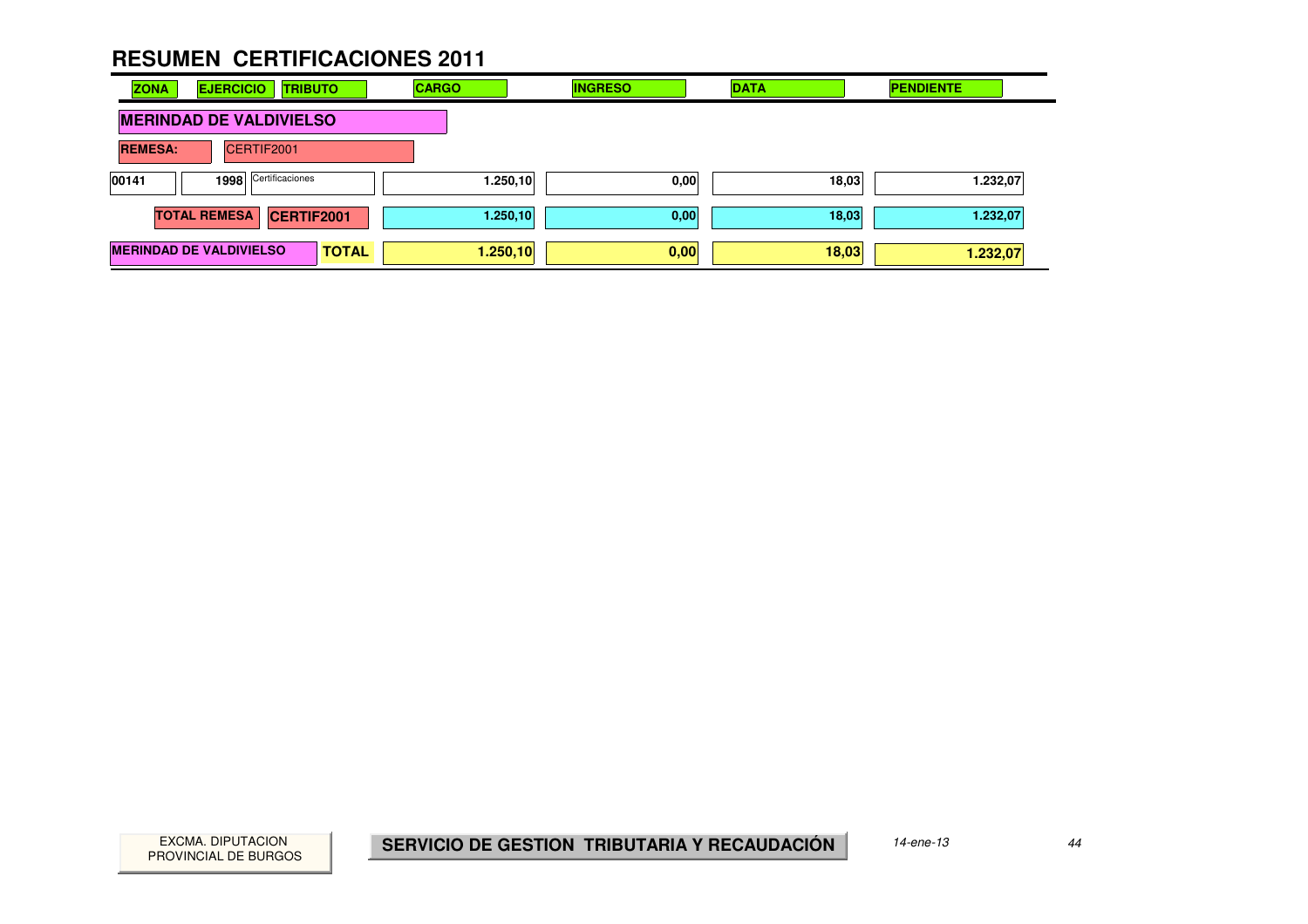| <b>ZONA</b>          | <b>EJERCICIO</b>    | <b>TRIBUTO</b>       | <b>CARGO</b> |          | <b>INGRESO</b> | <b>DATA</b> | <b>PENDIENTE</b> |
|----------------------|---------------------|----------------------|--------------|----------|----------------|-------------|------------------|
| <b>VALLE DE LOSA</b> |                     |                      |              |          |                |             |                  |
| <b>REMESA:</b>       |                     | CERTIF2001           |              |          |                |             |                  |
| 00141                | 1998                | Certificaciones      |              | 1.081,82 | 0,00           | 0,00        | 1.081,82         |
|                      | <b>TOTAL REMESA</b> | CERTIF2001           |              | 1.081,82 | 0,00           | 0,00        | 1.081,82         |
| <b>REMESA:</b>       |                     | CERTIF2012           |              |          |                |             |                  |
| 00141                | 2008                | Certificaciones      |              | 7.851,42 | 0,00           | 0,00        | 7.851,42         |
|                      |                     | 2010 Certificaciones |              | 232,19   | 0,00           | 0,00        | 232,19           |
|                      | 2011                | Certificaciones      |              | 186,48   | 0,00           | 0,00        | 186,48           |
|                      | <b>TOTAL REMESA</b> | CERTIF2012           |              | 8.270,09 | 0,00           | 0,00        | 8.270,09         |
| <b>VALLE DE LOSA</b> |                     |                      | <b>TOTAL</b> | 9.351,91 | 0,00           | 0,00        | 9.351,91         |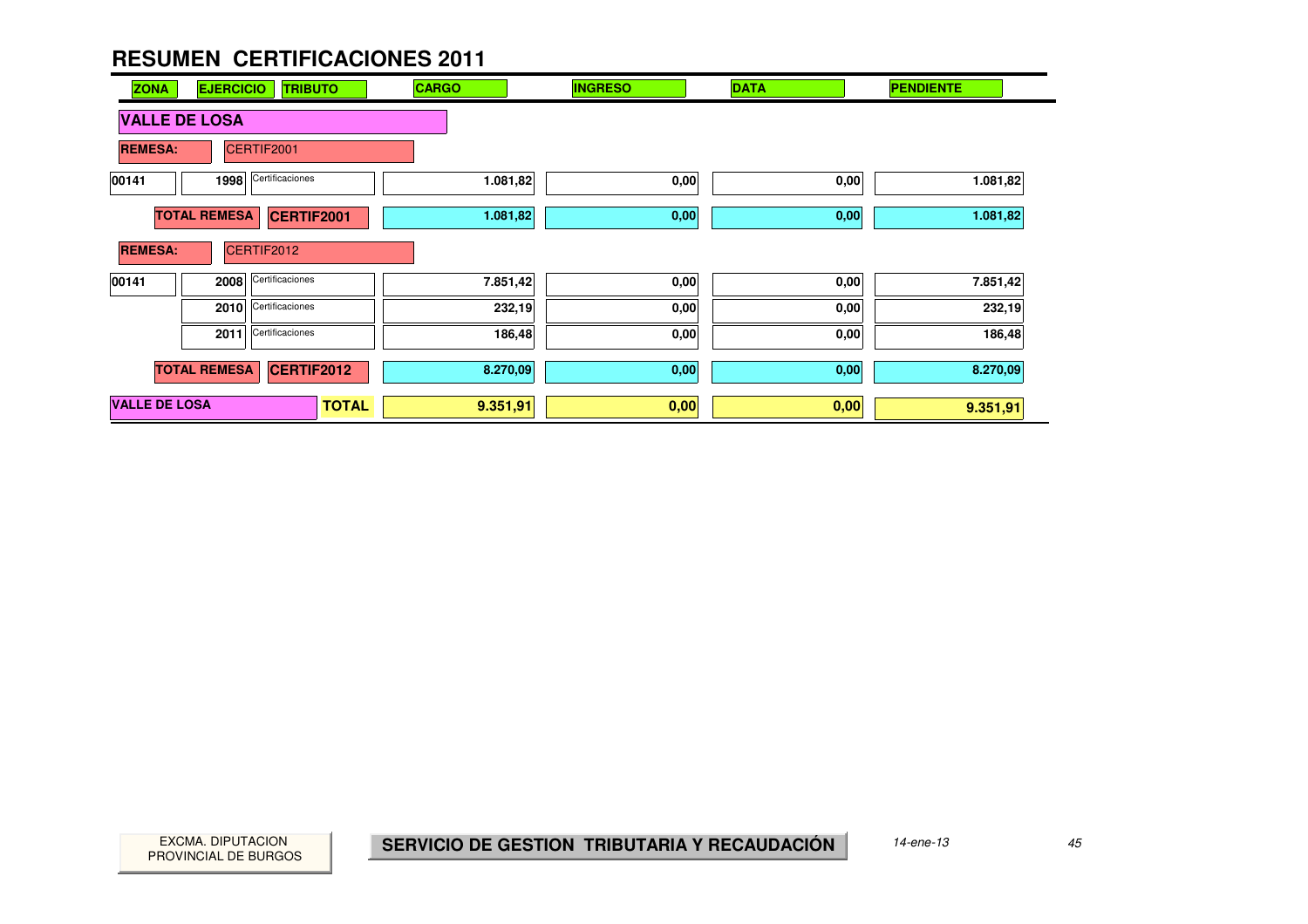

EXCMA. DIPUTACION **14-ene-13 SERVICIO DE GESTION TRIBUTARIA Y RECAUDACIÓN** 14-ene-13 14-ene-13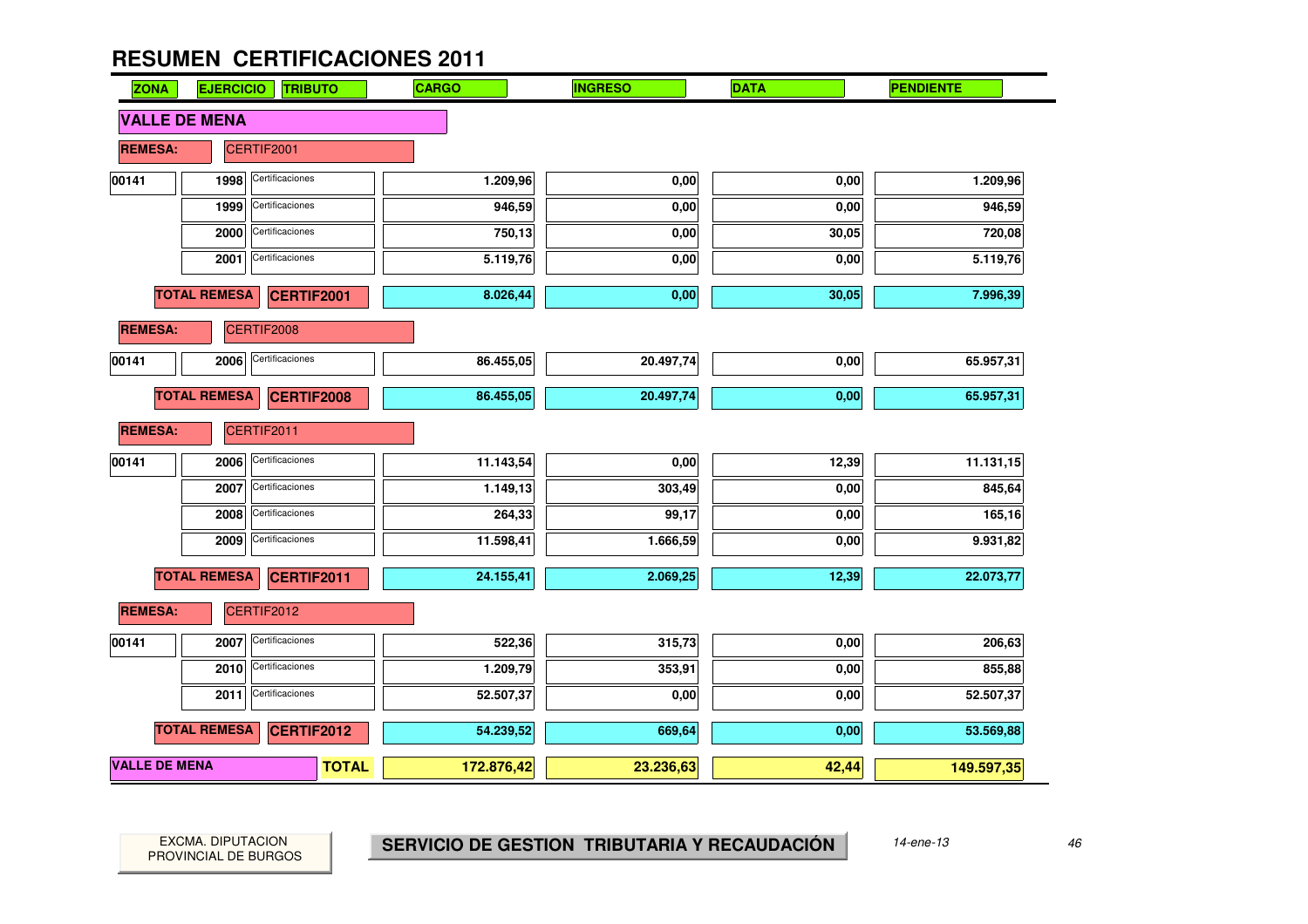| <b>ZONA</b>       | <b>EJERCICIO</b>    | <b>TRIBUTO</b>    | <b>CARGO</b> | <b>INGRESO</b> | <b>DATA</b> | <b>PENDIENTE</b> |
|-------------------|---------------------|-------------------|--------------|----------------|-------------|------------------|
| <b>VILLARCAYO</b> |                     |                   |              |                |             |                  |
| <b>REMESA:</b>    |                     | CERTIF2010        |              |                |             |                  |
| 00141             | 2006                | Certificaciones   | 1.009,65     | 0,00           | 43,40       | 966,25           |
|                   | 2007                | Certificaciones   | 2.847,31     | 0,00           | 651,02      | 2.196,29         |
|                   | 2008                | Certificaciones   | 6.392,06     | 559,06         | 0,00        | 5.833,00         |
|                   | 2009                | Certificaciones   | 651,02       | 0,00           | 0,00        | 651,02           |
|                   | <b>TOTAL REMESA</b> | <b>CERTIF2010</b> | 10.900,04    | 559,06         | 694,42      | 9.646,56         |
| <b>REMESA:</b>    |                     | CERTIF2012        |              |                |             |                  |
| 00141             | 2008                | Certificaciones   | 2.956,53     | 294,00         | 0,00        | 2.662,53         |
|                   | 2009                | Certificaciones   | 2.677,07     | 924,39         | 0,00        | 1.752,68         |
|                   | 2010                | Certificaciones   | 2.465,04     | 513,55         | 0,00        | 1.951,49         |
|                   | 2011                | Certificaciones   | 3.038,59     | 2.771,25       | 0,00        | 267,34           |
|                   | <b>TOTAL REMESA</b> | <b>CERTIF2012</b> | 11.137,23    | 4.503,19       | 0,00        | 6.634,04         |
| <b>VILLARCAYO</b> |                     | <b>TOTAL</b>      | 22.037,27    | 5.062,25       | 694,42      | 16.280,60        |

 $\sim$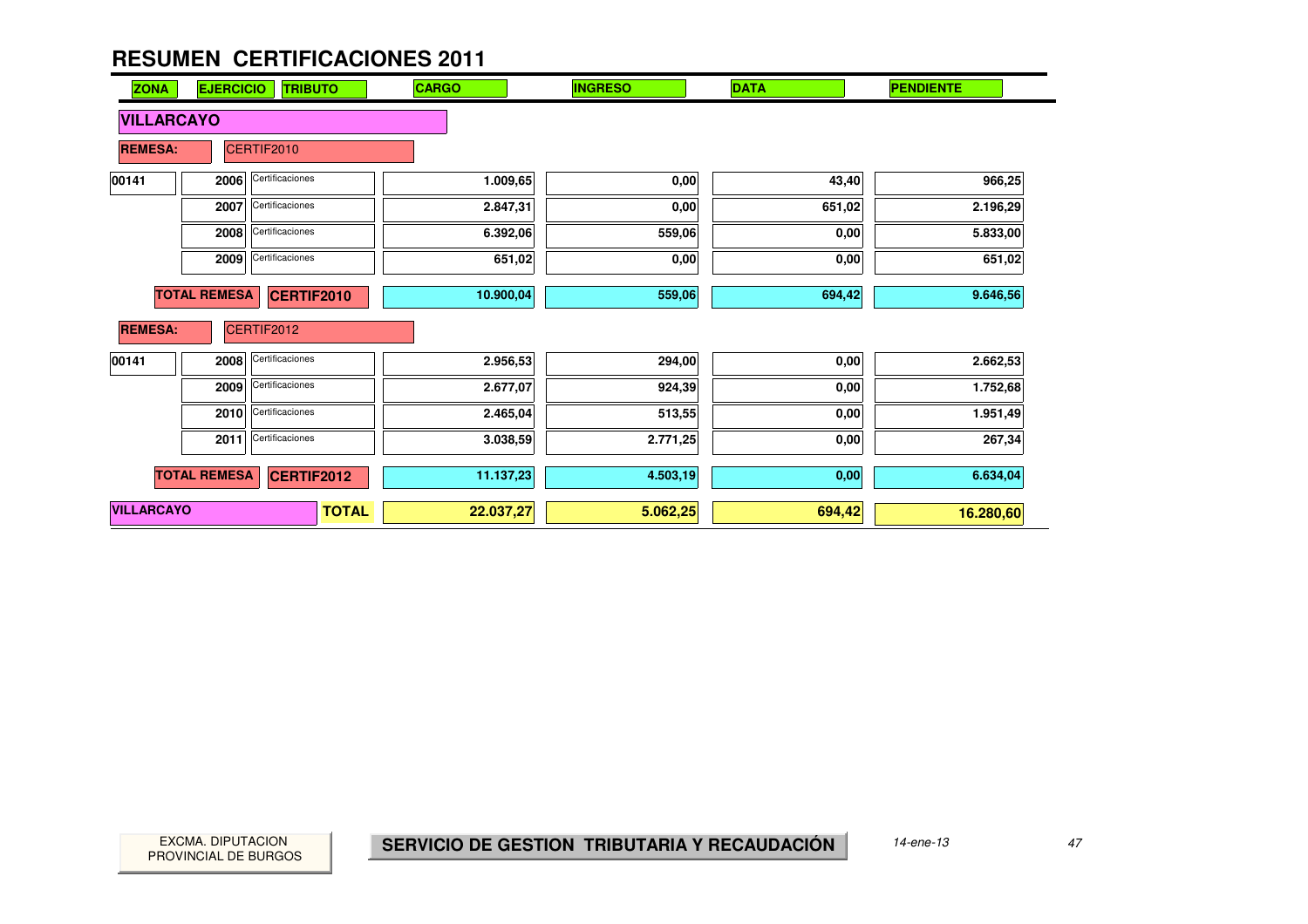#### **RESUMEN CERTIFICACIONES 2011** $\mathbf{r}$

| <b>ZONA</b>                      | .     | --             |           |         | . .        |
|----------------------------------|-------|----------------|-----------|---------|------------|
| <b>ZONA</b><br>.<br>$\mathbf{A}$ | 00141 | .716.55<br>249 | 29.745,56 | .980.42 | 214.990,57 |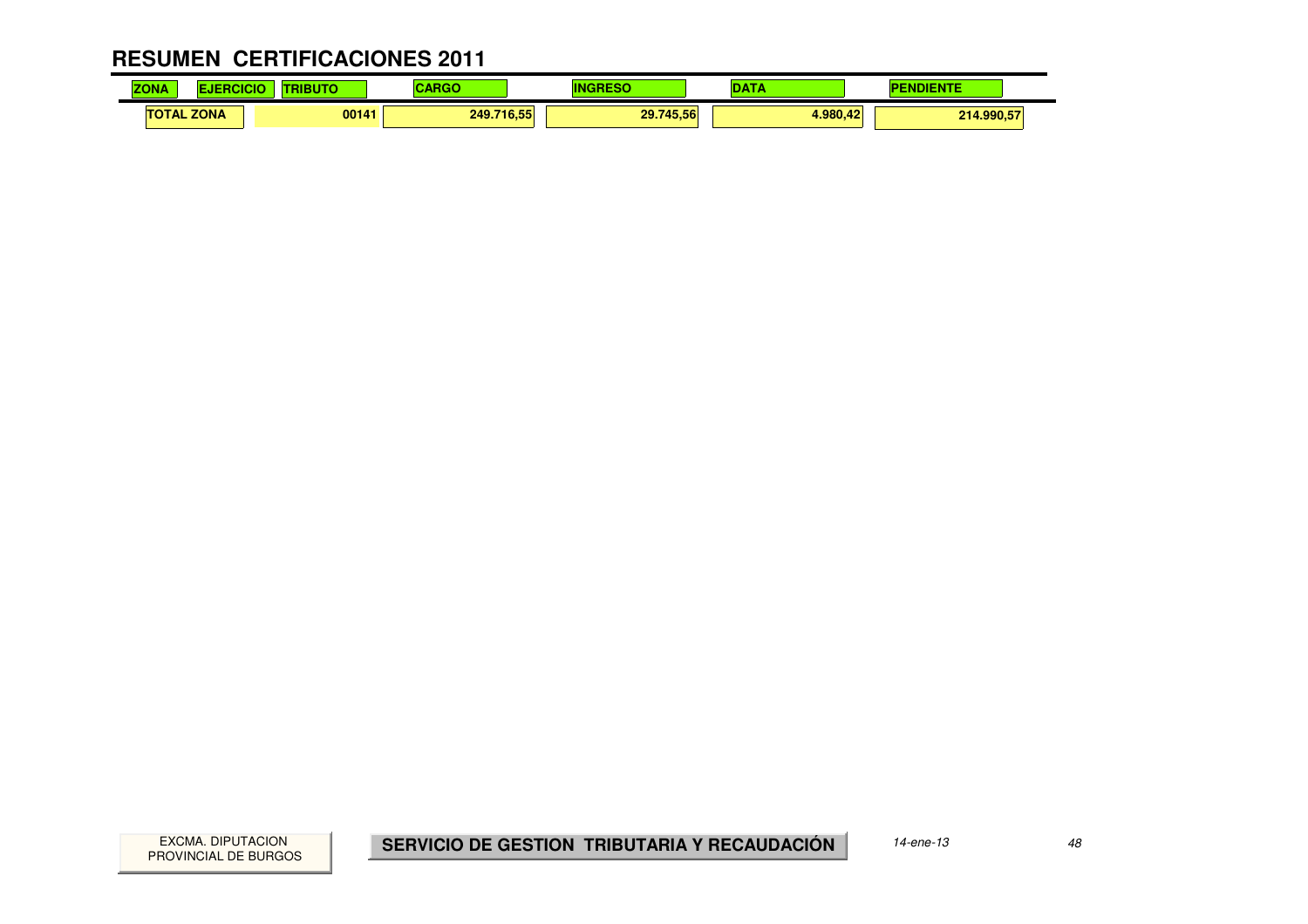

PROVINCIAL DE BURGOS

EXCMA. DIPUTACION **14-ene-13 SERVICIO DE GESTION TRIBUTARIA Y RECAUDACIÓN** 14-ene-13 14-ene-13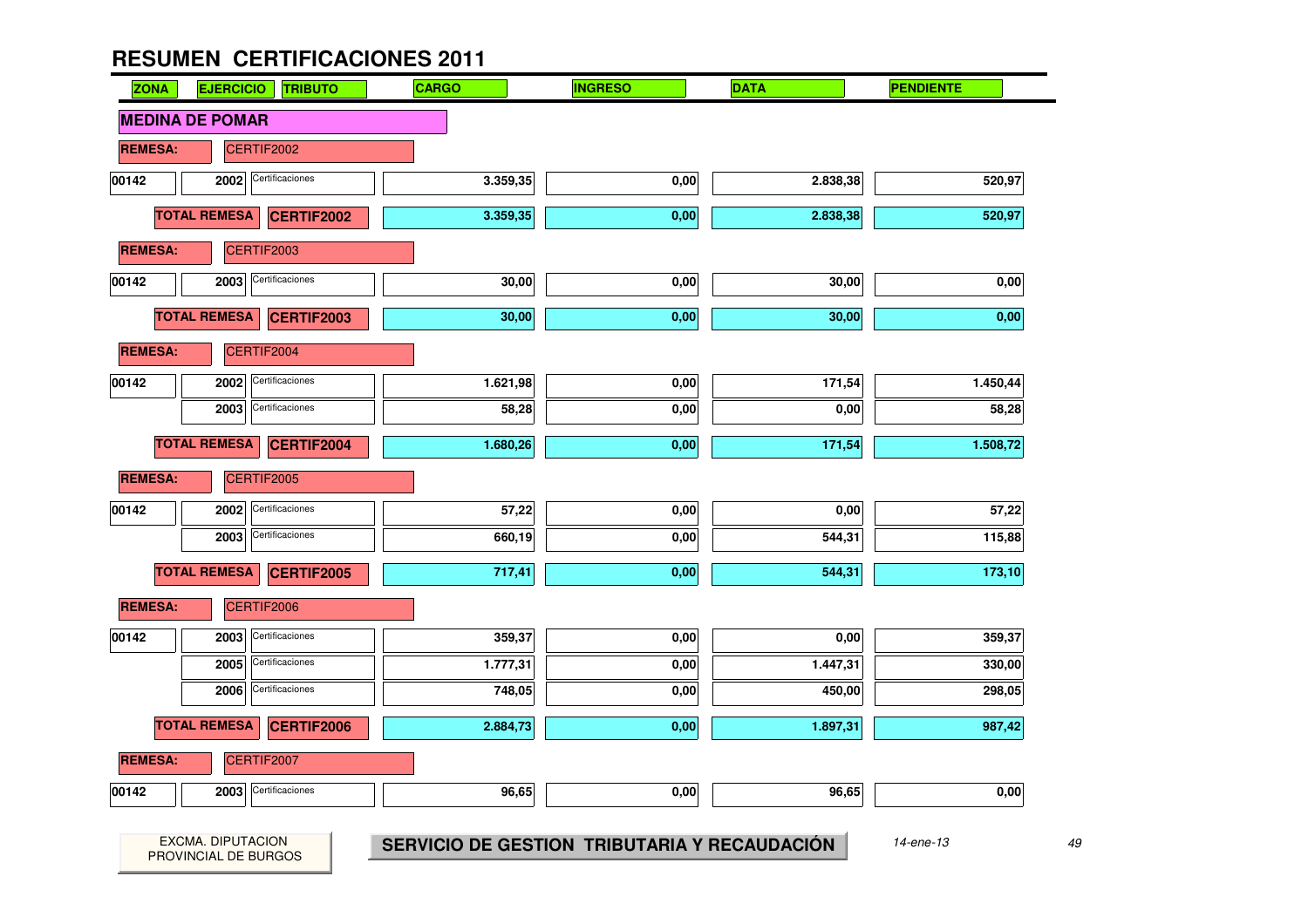| <b>ZONA</b>    | <b>EJERCICIO</b>    | <b>TRIBUTO</b>    | <b>CARGO</b> | <b>INGRESO</b> | <b>DATA</b> | <b>PENDIENTE</b> |
|----------------|---------------------|-------------------|--------------|----------------|-------------|------------------|
| 00142          | 2004                | Certificaciones   | 1.440,54     | 650,26         | 248,67      | 541,61           |
|                | 2005                | Certificaciones   | 802,65       | 0,00           | 802,65      | 0,00             |
|                | 2006                | Certificaciones   | 263,09       | 0,00           | 60,00       | 203,09           |
|                | <b>TOTAL REMESA</b> | <b>CERTIF2007</b> | 2.602,93     | 650,26         | 1.207,97    | 744,70           |
| <b>REMESA:</b> |                     | CERTIF2008        |              |                |             |                  |
| 00142          | 2006                | Certificaciones   | 22.077,23    | 60,00          | 0,00        | 22.017,23        |
|                | 2007                | Certificaciones   | 2.289,03     | 150,00         | 600,00      | 1.539,03         |
|                | 2008                | Certificaciones   | 60,00        | 0,00           | 0,00        | 60,00            |
|                | <b>TOTAL REMESA</b> | <b>CERTIF2008</b> | 24.426,26    | 210,00         | 600,00      | 23.616,26        |
| <b>REMESA:</b> |                     | CERTIF2009        |              |                |             |                  |
| 00142          | 2007                | Certificaciones   | 120,00       | 0,00           | 0,00        | 120,00           |
|                | 2008                | Certificaciones   | 1.170,00     | 97,89          | 60,00       | 1.012,11         |
|                | 2009                | Certificaciones   | 660,00       | 0,00           | 0,00        | 660,00           |
|                | <b>TOTAL REMESA</b> | <b>CERTIF2009</b> | 1.950,00     | 97,89          | 60,00       | 1.792,11         |
| <b>REMESA:</b> |                     | CERTIF2010        |              |                |             |                  |
| 00142          | 2006                | Certificaciones   | 23.628,86    | 141,14         | 212,49      | 23.275,23        |
|                | 2007                | Certificaciones   | 47.537,82    | 1.467,42       | 302,39      | 45.768,01        |
|                | 2008                | Certificaciones   | 100.140,88   | 508,95         | 7.102,04    | 92.529,89        |
|                | 2009                | Certificaciones   | 1.617,24     | 664,14         | 0,00        | 953,10           |
|                | 2010                | Certificaciones   | 90,00        | 0,00           | 0,00        | 90,00            |
|                | <b>TOTAL REMESA</b> | <b>CERTIF2010</b> | 173.014,80   | 2.781,65       | 7.616,92    | 162.616,23       |
| <b>REMESA:</b> |                     | CERTIF2011        |              |                |             |                  |
|                |                     | Certificaciones   | 3.912,68     | 380,00         | 2.010,00    | 1.522,68         |
| 00142          | 2010                |                   |              |                |             |                  |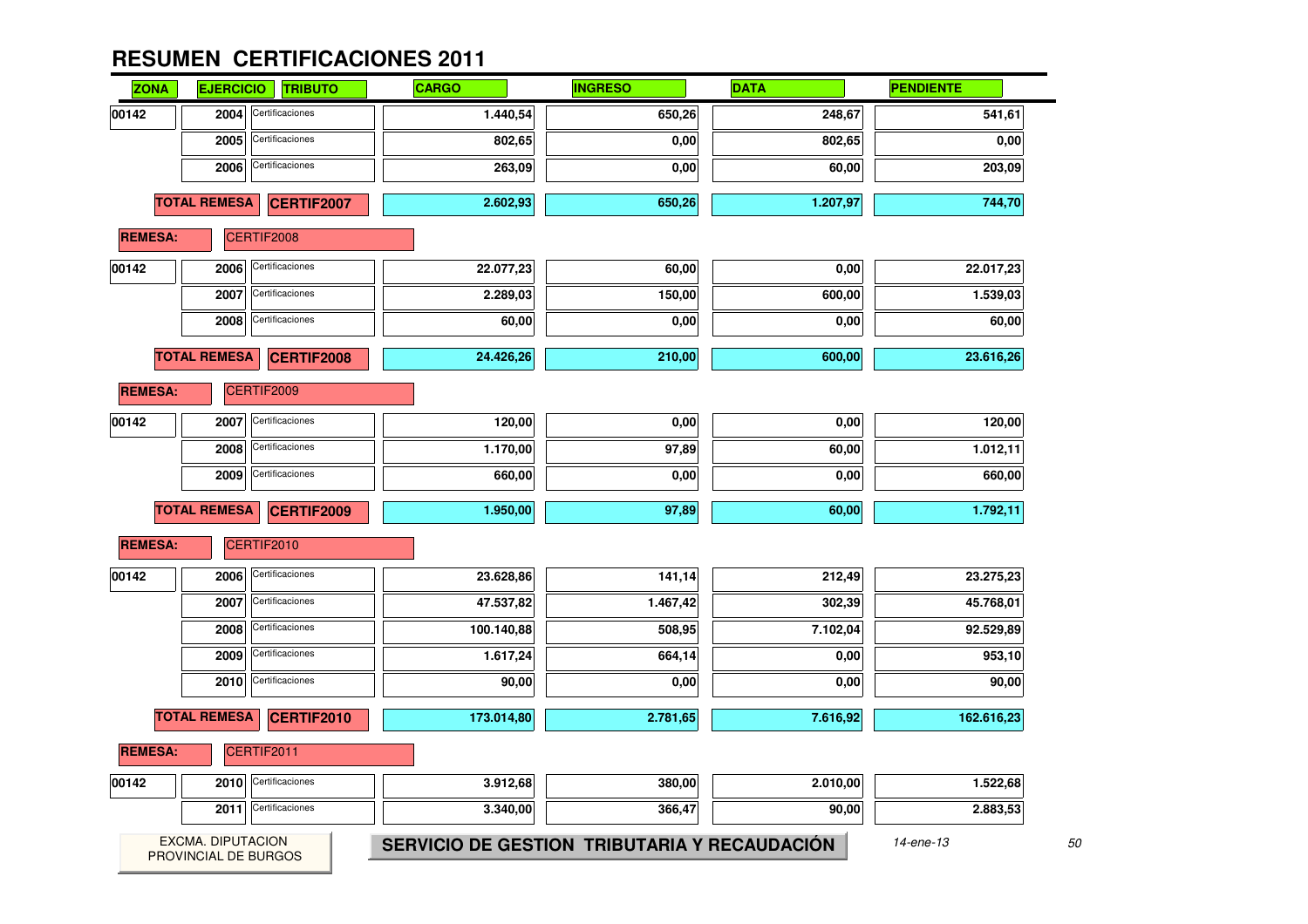| <b>ZONA</b>            | <b>EJERCICIO</b>    | <b>TRIBUTO</b>  | <b>CARGO</b> | <b>INGRESO</b> | <b>DATA</b> | <b>PENDIENTE</b> |
|------------------------|---------------------|-----------------|--------------|----------------|-------------|------------------|
|                        | <b>TOTAL REMESA</b> | CERTIF2011      | 7.252,68     | 746,47         | 2.100,00    | 4.406,21         |
| <b>REMESA:</b>         |                     | CERTIF2012      |              |                |             |                  |
| 00142                  | 2009                | Certificaciones | 2.239,43     | 0,00           | 0,00        | 2.239,43         |
|                        | 2011                | Certificaciones | 11.130,00    | 1.995,07       | 460,00      | 8.674,93         |
|                        | 2012                | Certificaciones | 2.220,00     | 160,00         | 400,00      | 1.660,00         |
|                        | <b>TOTAL REMESA</b> | CERTIF2012      | 15.589,43    | 2.155,07       | 860,00      | 12.574,36        |
| <b>MEDINA DE POMAR</b> |                     | <b>TOTAL</b>    | 233.507,85   | 6.641,34       | 17.926,43   | 208.940,08       |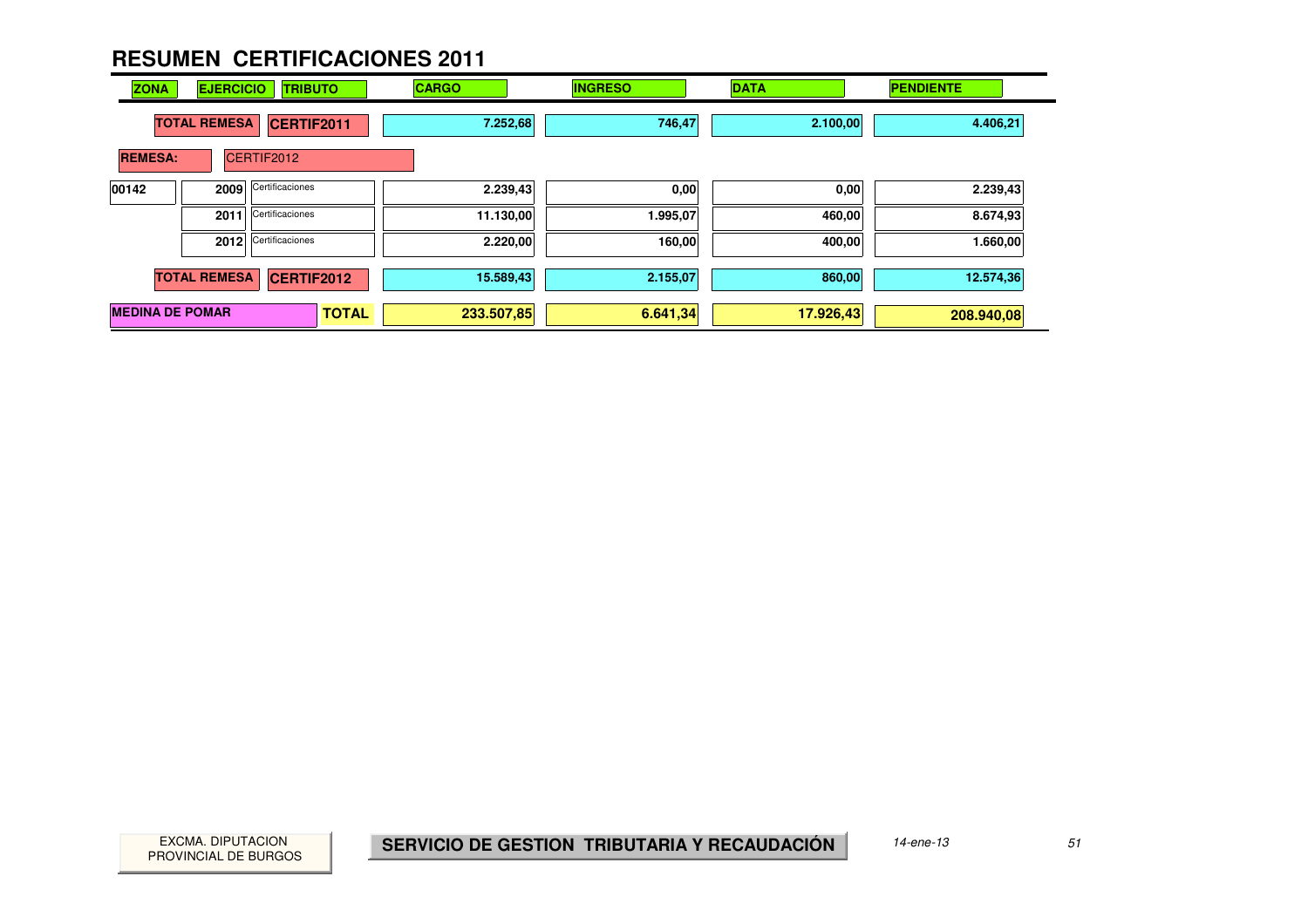#### **RESUMEN CERTIFICACIONES 2011** $\mathbf{r}$

| <b>ZONA</b>       | <b>ALCOHOL:</b><br>3 U | ADAC       |          | $-$       | <b>CONTRACTOR</b><br>. |  |
|-------------------|------------------------|------------|----------|-----------|------------------------|--|
| <b>TOTAL ZONA</b> | 00142                  | 233.507.85 | 6.641,34 | 17.926.43 | 208.940,08             |  |